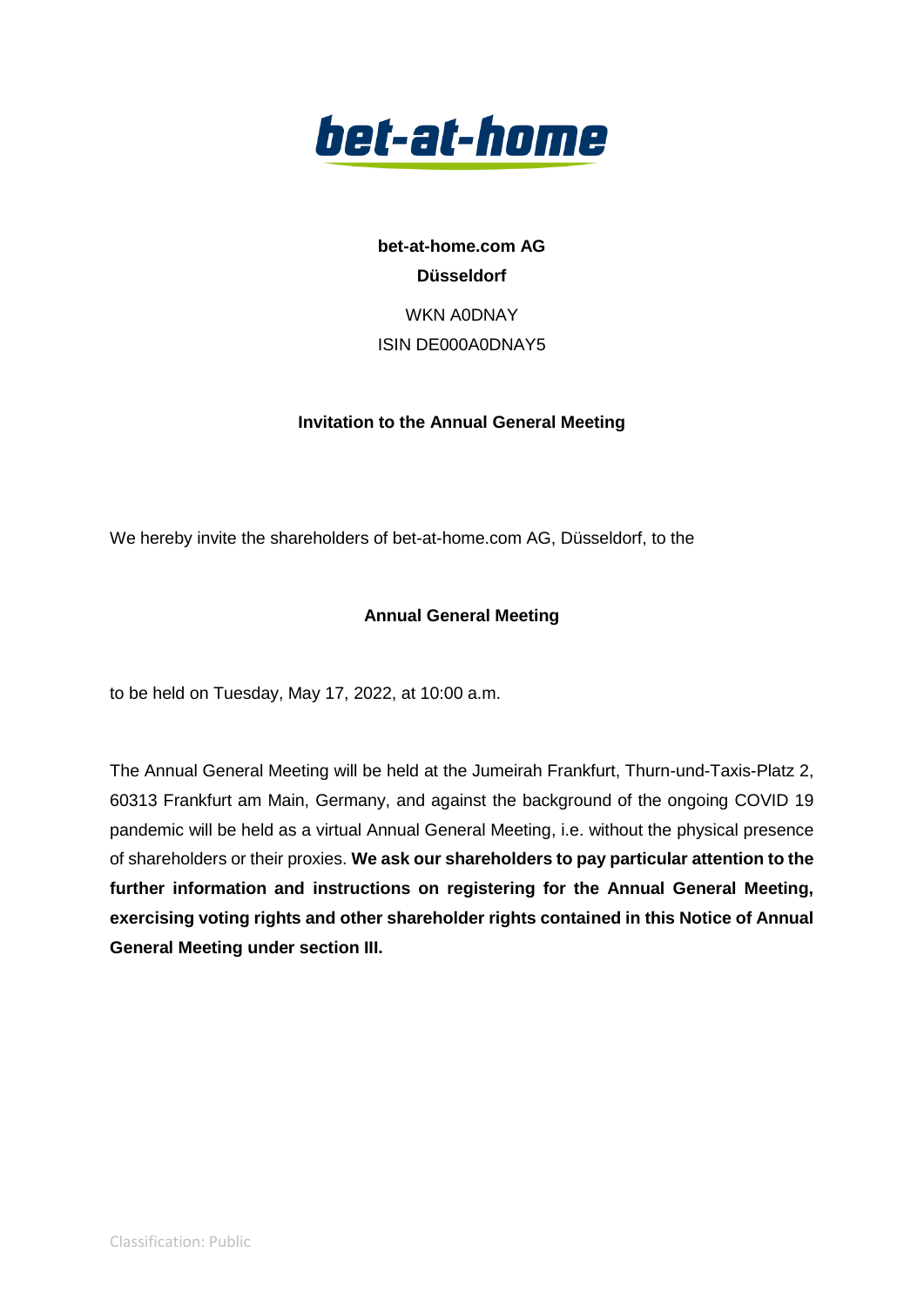## **I. Agenda**

**1. Presentation of the adopted annual financial statements and the approved consolidated financial statements as of December 31, 2021, the combined management report for the fiscal year 2021 together with the explanatory report of the Management Board on the disclosures pursuant to sections 289a and 315a of the German Commercial Code, and the report of the Supervisory Board for the fiscal year 2021**

The Supervisory Board has approved the annual financial statements and the consolidated financial statements prepared by the Management Board; the annual financial statements are thus adopted. The other aforementioned documents are also merely to be made available to the Annual General Meeting in accordance with Art. 176 par. 1 sentence 1 of the German Stock Corporation Act (AktG), without any resolution being required in this respect. The Annual General Meeting therefore does not need to pass a resolution on this agenda item 1.

## **2. Resolution on the approval of the actions of the Management Board for the fiscal year 2021**

The Management Board and Supervisory Board propose that the actions of the members of the Management Board in fiscal year 2021 be approved.

## **3. Resolution on the approval of the actions of the Supervisory Board for the fiscal year 2021**

The Management Board and the Supervisory Board propose that the acts of the members of the Supervisory Board in the fiscal year 2021 be ratified.

# **4. Resolution on the appointment of the auditor of the financial statements and the consolidated financial statements for the fiscal year 2022 and the auditor for a review of the half-yearly financial report 2022**

The Supervisory Board proposes that PKF Fasselt Partnerschaft mbB, Wirtschaftsprüfungsgesellschaft Steuerberatungsgesellschaft Rechtsanwälte, Duisburg branch, 47059 Duisburg, Germany, be appointed as auditors of the annual financial statements and auditors of the consolidated financial statements for the fiscal year 2022 and as auditors for any review of the condensed interim financial statements and interim management report as of June 30, 2022, in accordance with Section 115 (5) of the German Securities Trading Act.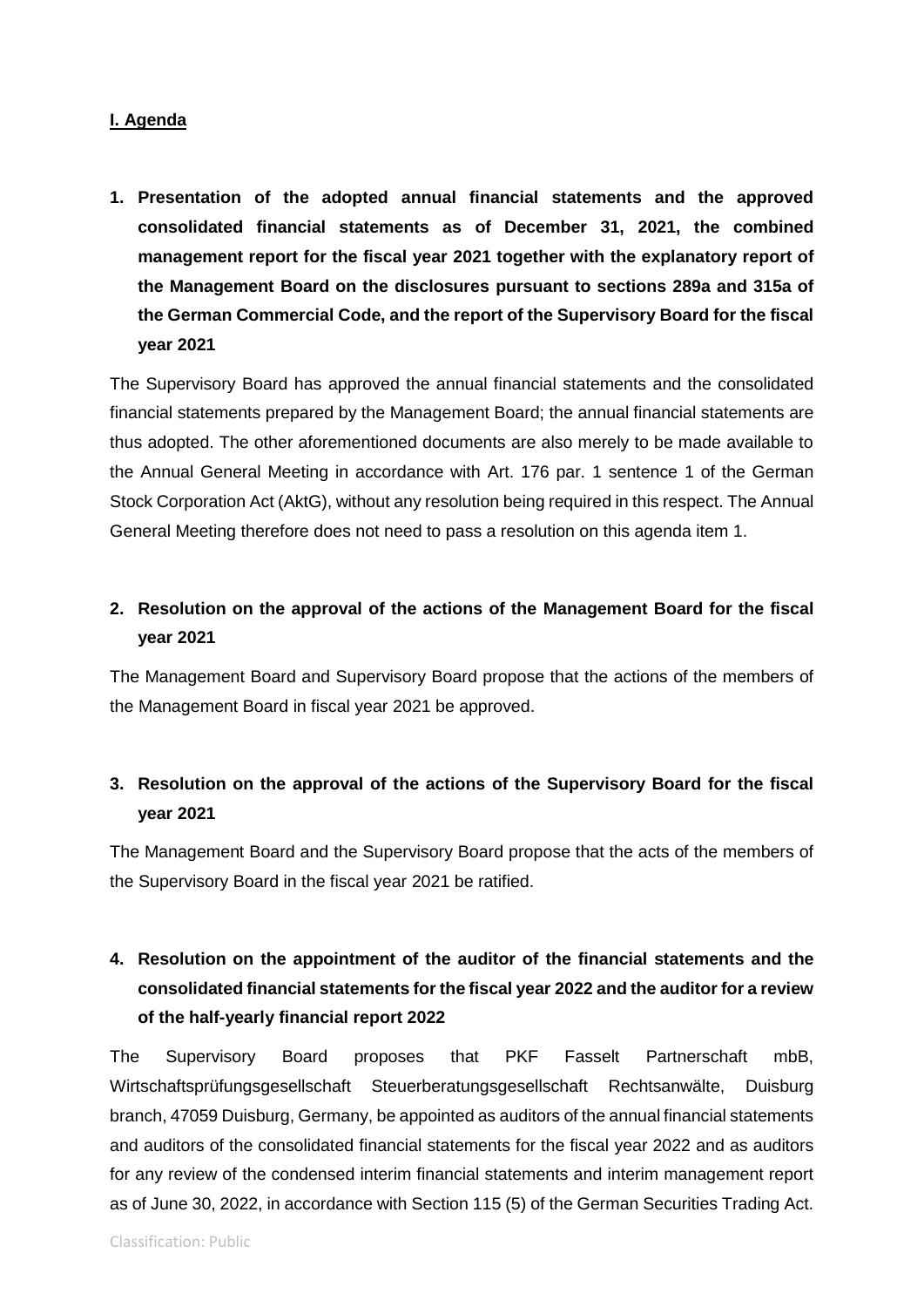#### **5. Elections to the Supervisory Board**

In accordance with §§ 95, 96 (1), 101 (1) of the German Stock Corporation Act (AktG) in conjunction with § 10 (1) of the Articles of Association, the Supervisory Board of the Company is composed of three members, all of whom are elected by the Annual General Meeting. In accordance with § 10 (2) of the Articles of Association, the members of the Supervisory Board are elected as determined by the Annual General Meeting for a maximum period up to the end of the Annual General Meeting which resolves on the ratification of the acts of the Supervisory Board for the fourth fiscal year after the beginning of the term of office. The fiscal year in which the term of office begins is not included. Mr. Martin Arendts was elected to the Supervisory Board at the Annual General Meeting on May 17, 2017 until the end of the Annual General Meeting which resolves on his discharge for the financial year 2021 (thus until the end of the Annual General Meeting in 2022).

The Supervisory Board proposes that Dipl.-Jur. Univ. Martin Arendts, attorney-at-law, founder and owner of the law firm ARENDTS ANWÄLTE, Grünwald, Germany, resident in Grünwald, Germany, be elected as a member of the Supervisory Board with effect from the end of the Annual General Meeting on May 17, 2022, for the period until the end of the Annual General Meeting resolving on his discharge for the financial year 2026.

#### **Supplementary notes:**

It is pointed out that Mr. Martin Arendts has been elected Chairman of the Supervisory Board and that he shall continue to hold this office if re-elected. The Supervisory Board has ascertained from the candidate proposed for election that he is able to devote the expected amount of time. The Supervisory Board's election proposal considers the objectives resolved by the Supervisory Board for its composition.

According to Recommendation C. 13 of the German Corporate Governance Code (as amended on December 16, 2019), the Supervisory Board shall disclose the personal and business relationships of each candidate with the Company, the corporate bodies of the Company and a shareholder with a material interest in the Company when making election proposals to the Annual General Meeting. The recommendation on disclosure is limited to those circumstances which, in the opinion of the Supervisory Board, an objectively judging shareholder would regard as decisive for his election decision. Significant shareholders within the meaning of this recommendation are shareholders who directly or indirectly hold more than 10% of the voting shares of the Company. In this respect, in the view of the Supervisory Board, there are no relationships to be disclosed with regard to Mr. Arendts.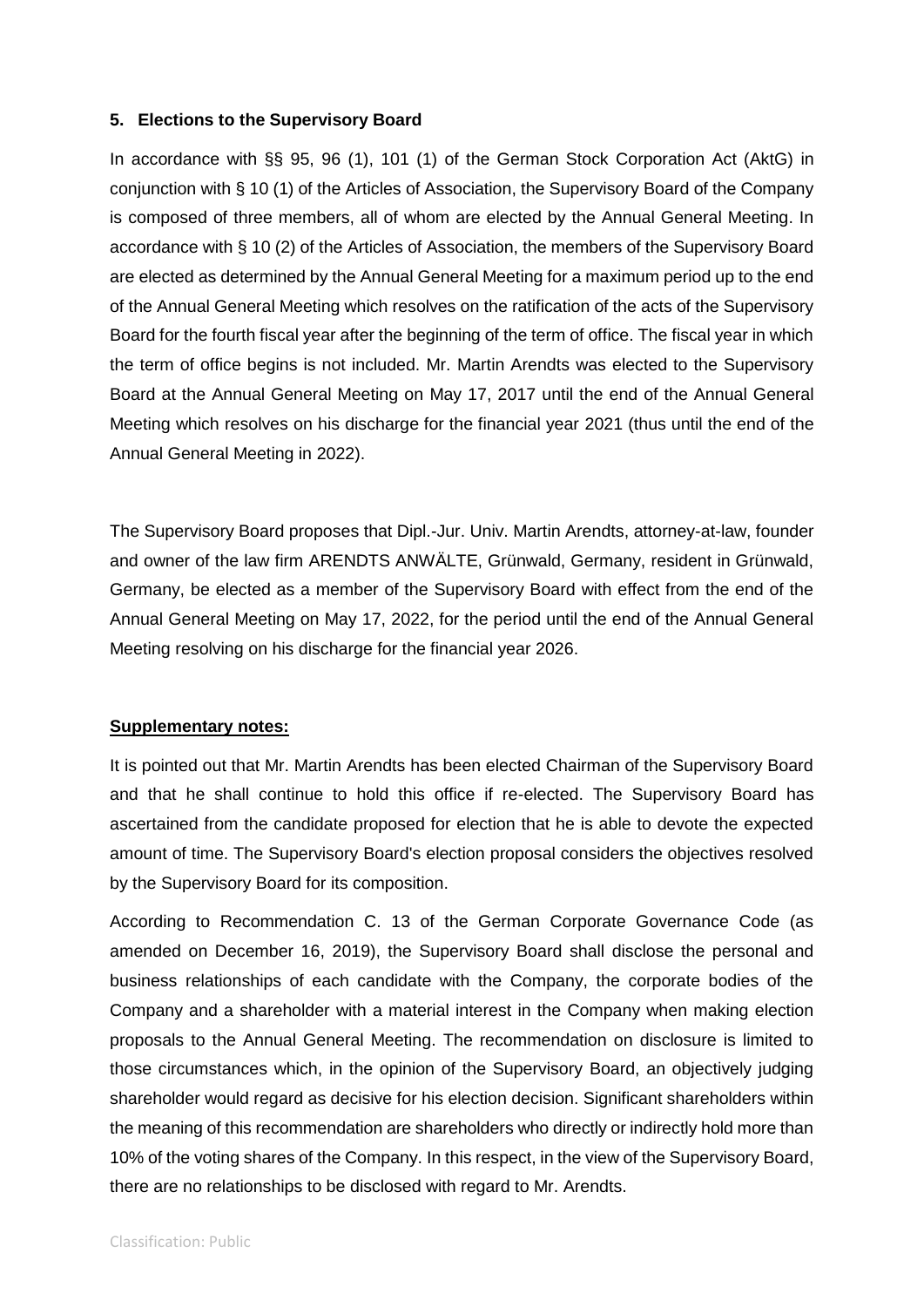## **CANDIDATE RESUME:**

| Name:           | <b>Martin Arendts</b>                                                           |
|-----------------|---------------------------------------------------------------------------------|
| Profession:     | Lawyer, founder and owner of the law firm<br>ARENDTS ANWÄLTE, Grünwald, Germany |
| Nationality:    | German                                                                          |
| Place of birth: | Munich, Germany                                                                 |
| Date of birth:  | 09 October 1966                                                                 |

### Professional background:

| since 03/1995 | Lawyer, founder and owner of the law firm |
|---------------|-------------------------------------------|
|               | ARENDTS ANWÄLTE, Grünwald, Germany        |

#### Studies:

University of St. Gallen - Master of European and International Business Law (M.B.L.-HSG)

University of Passau - State Examination in Law, Dipl.-Jur. Univ.

University of Hamburg - European studies and law

German University of Administrative Sciences Speyer

The Hague Academy of International Law

### Member of the Supervisory Board of bet-at-home.com AG (Chairman):

| First appointment: | Annual General Meeting on August 13, 2006                                                                                        |
|--------------------|----------------------------------------------------------------------------------------------------------------------------------|
| Last re-election:  | Annual General Meeting of May 17, 2017                                                                                           |
| Term of office:    | until the end of the Annual General Meeting that resolves on<br>the formal approval of the acts of the Supervisory Board for the |
|                    | financial year 2021.                                                                                                             |

## Memberships in other statutory supervisory boards:

FIVV Finanzinformation & Vermögensverwaltung Aktiengesellschaft, Munich, Member of the Supervisory Board (since 07/2004)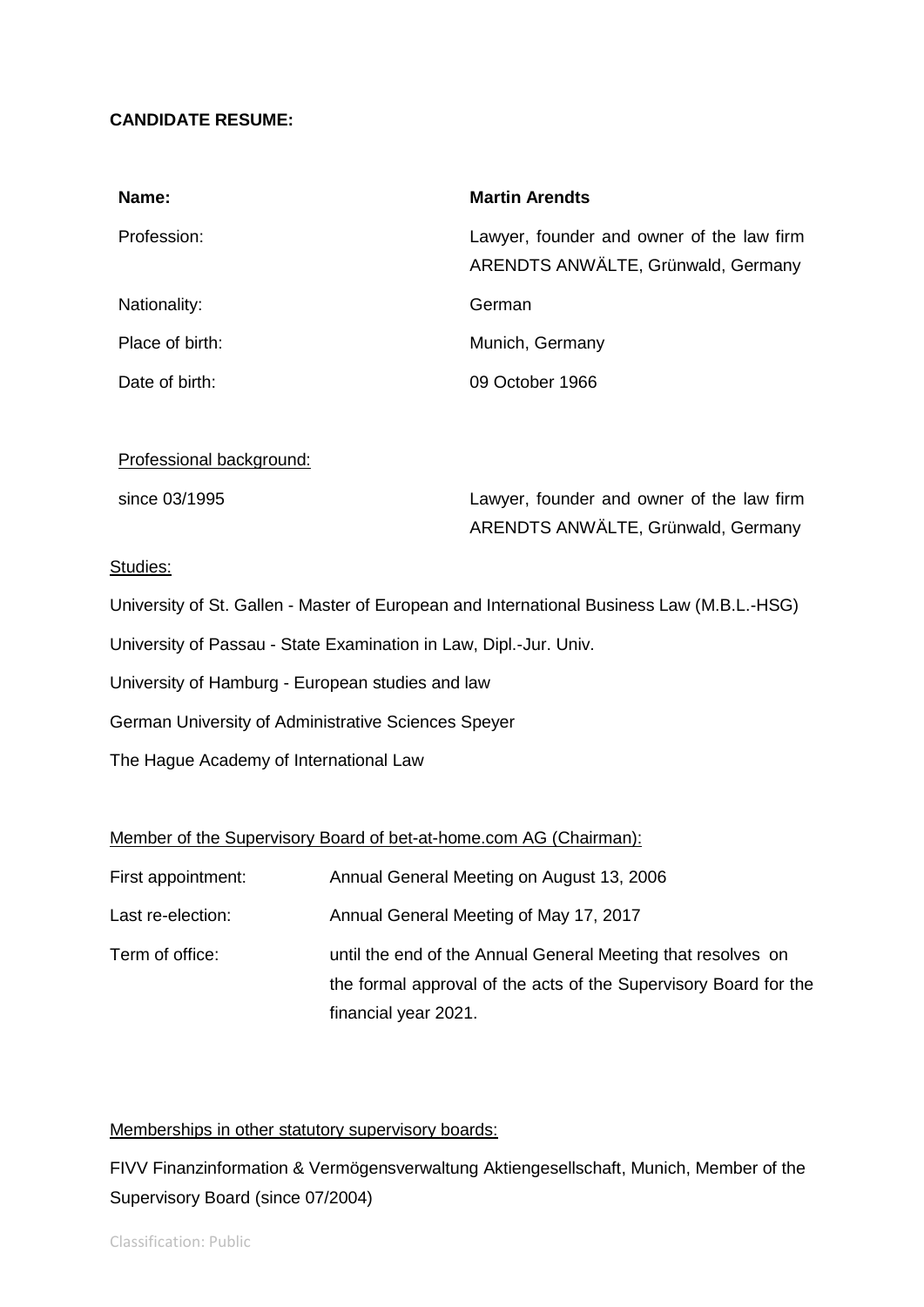Membership in comparable domestic and foreign supervisory bodies of business enterprises: none

Consulting activities for major competitors:

none

Significant shareholding in bet-at-home.com AG:

none

Other business relations with bet-at-home (related party transactions):

none

Employment at bet-at-home in the last 5 years:

none

Government activity/political offices:

none

# **6. Resolution on the approval of the compensation system for the members of the Management Board**

Pursuant to Section 120a of the German Stock Corporation Act (AktG), the Annual General Meeting of the listed company shall resolve on the approval of the compensation system for the members of the Management Board presented by the Supervisory Board whenever there is a significant change to the compensation system, but at least every four years. The Annual General Meeting of the Company on May 18, 2021 last approved the compensation system for the members of the Management Board resolved by the Supervisory Board in fiscal year 2021 in accordance with (Compensation System 2021). On March 16, 2022, the Supervisory Board adopted an amended compensation system (Compensation System 2022) for the members of the Management Board, which amended the Compensation System 2021, in particular with regard to variable compensation.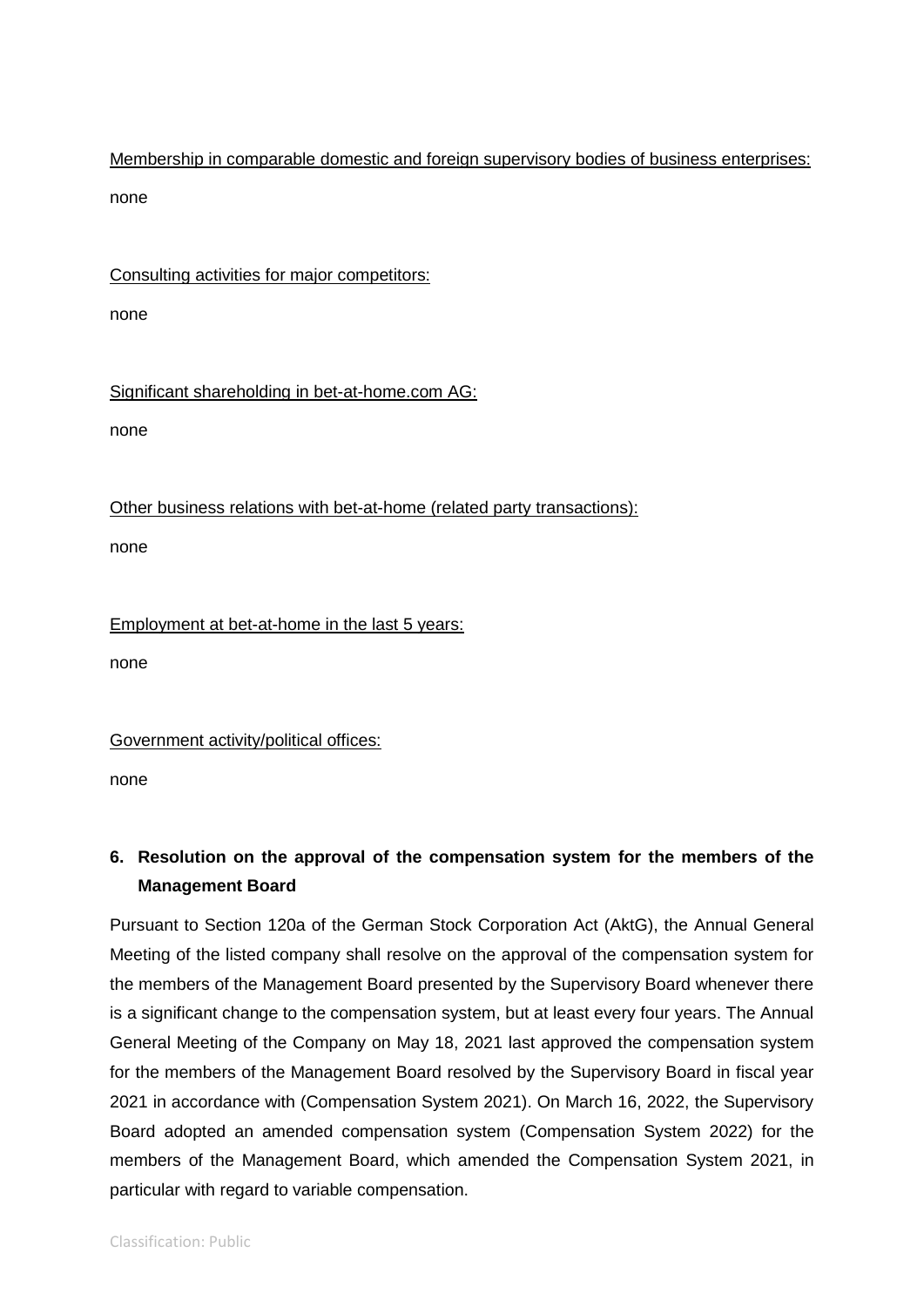The Supervisory Board proposes that the 2022 compensation system for the members of the Management Board resolved by the Supervisory Board, which is presented below under **II. A.,**  be approved.

## **7. Resolution on the approval of the compensation report pursuant to Sec. 162 AktG**

Pursuant to Section 162 of the German Stock Corporation Act (AktG), the Management Board and Supervisory Board of the listed company prepare an annual report on the compensation granted and owed by the company and by companies of the same group (Section 290 of the German Commercial Code) to each individual current or former member of the Management Board and Supervisory Board in the past financial year (compensation report). The compensation report for the 2021 financial year prepared by the Management Board and Supervisory Board was audited by the auditor in accordance with the requirements of Section 162 (3) of the German Stock Corporation Act (AktG). The auditor's report is attached to the compensation report. The Annual General Meeting of the listed company shall resolve on the approval of the audited compensation report in accordance with Section 120a (4) AktG.

The Management Board and the Supervisory Board propose that the compensation report for the financial year 2021, which was prepared and audited in accordance with Section 162 of the German Stock Corporation Act (AktG), and which is reproduced together with the report on the audit of the compensation report under **II. B.,** be approved.

# **II. Description A. of the Compensation System 2022 and B. of the Compensation Report for Fiscal Year 2021**

# **A. Compensation system for the members of the Management Board (Compensation system 2022):**

## **1. Principles of the remuneration system for members of the Management Board of bet-at-home.com AG**

The remuneration system for the Management Board aims to remunerate Management Board members appropriately in line with their duties and responsibilities and to directly consider the performance of each Management Board member as well as the success of the company. The structure of the remuneration system for the Management Board of bet-at-home.com AG is aimed at achieving a sustainable increase in enterprise value and success-oriented corporate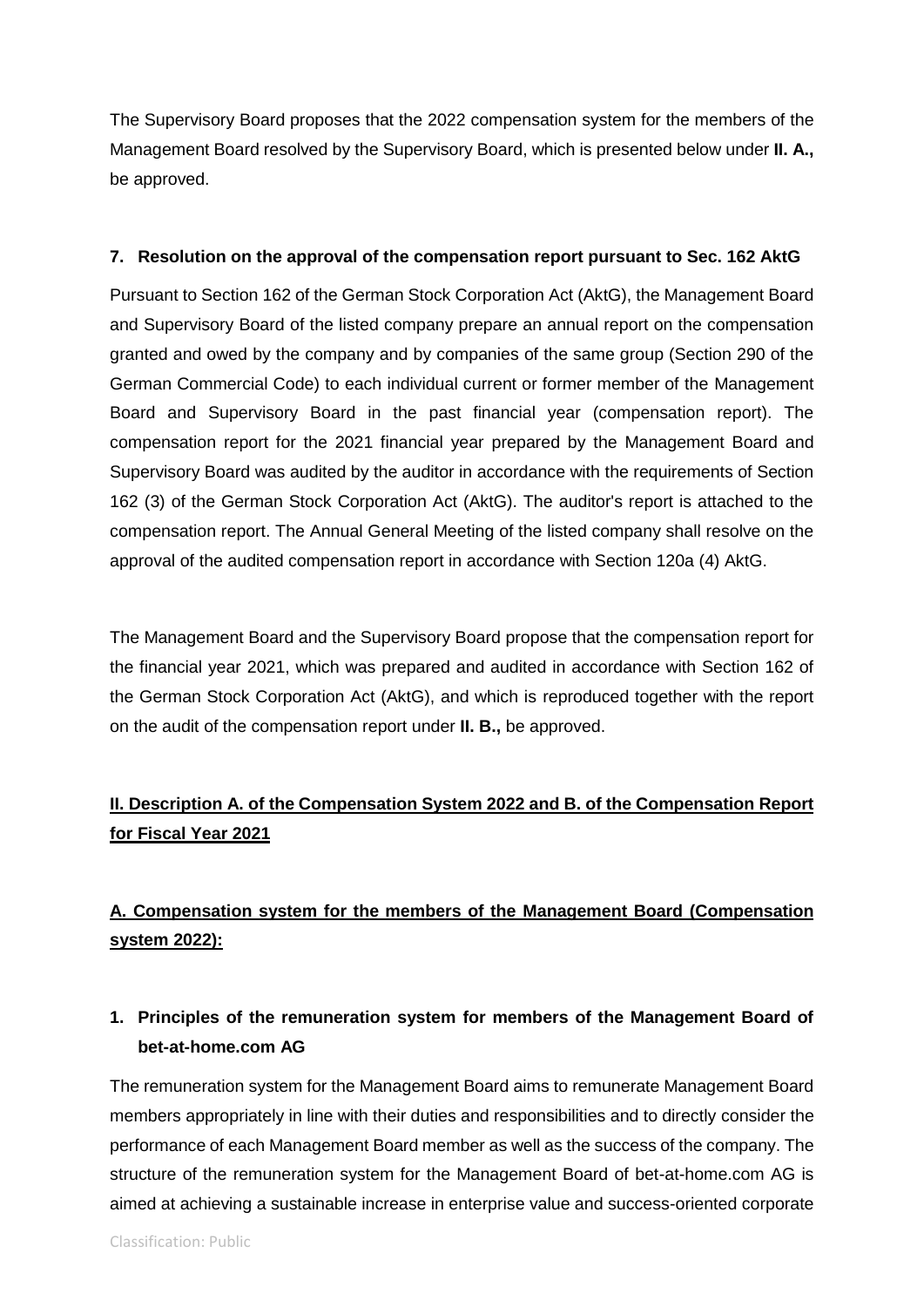management. In principle, the Supervisory Board is guided by the following guidelines when determining remuneration levels and the remuneration system:

The compensation system as a whole makes a significant contribution to promoting the business strategy. To this end, the variable compensation components in particular are also linked to the achievement of strategic goals. The focus here is on profitable growth. This can be measured in particular by the target figures of (i) the Group's gross betting and gaming revenue and (ii) consolidated profit adjusted for income taxes, net financial income, depreciation and amortization (EBITDA).

Some of the variable compensation components also have a multi-year character. The creation and preservation of value for shareholders thus also leads to positive salary development. The performance of the Management Board members is appropriately considered by setting adequate and ambitious performance criteria within the variable compensation components ("*pay for performance*").

In addition, non-financial performance criteria such as integrity, employee satisfaction and diversity as well as sustainability/environmental social governance (ESG) aspects can be included in the assessment of compensation.

The remuneration system and the performance criteria of its variable components thus incentivize long-term and sustainable development of the bet-at-home.com AG Group.

### **2. Procedures for determining, reviewing and implementing the compensation system**

The compensation of the Management Board is determined by the Supervisory Board as a whole. The establishment of a separate Personnel Committee has been dispensed with, as the Supervisory Board of the Company consists of three members and there is therefore no need for such a committee. If necessary, independent external advisors are consulted. In accordance with the Rules of Procedure for the Supervisory Board, the members of the Supervisory Board are obliged to report any conflicts of interest without delay. The Supervisory Board designs the system for the compensation of Management Board members considering applicable laws and regulations, in particular the requirements of the German Stock Corporation Act (AktG) as amended, any regulatory requirements and the recommendations of the German Corporate Governance Code. In doing so, it ensures clarity and comprehensibility.

The Management Board compensation system thus adopted by the Supervisory Board will be submitted to the Annual General Meeting for resolution on its approval.

The Supervisory Board determines the specific target total compensation on the basis of the compensation system.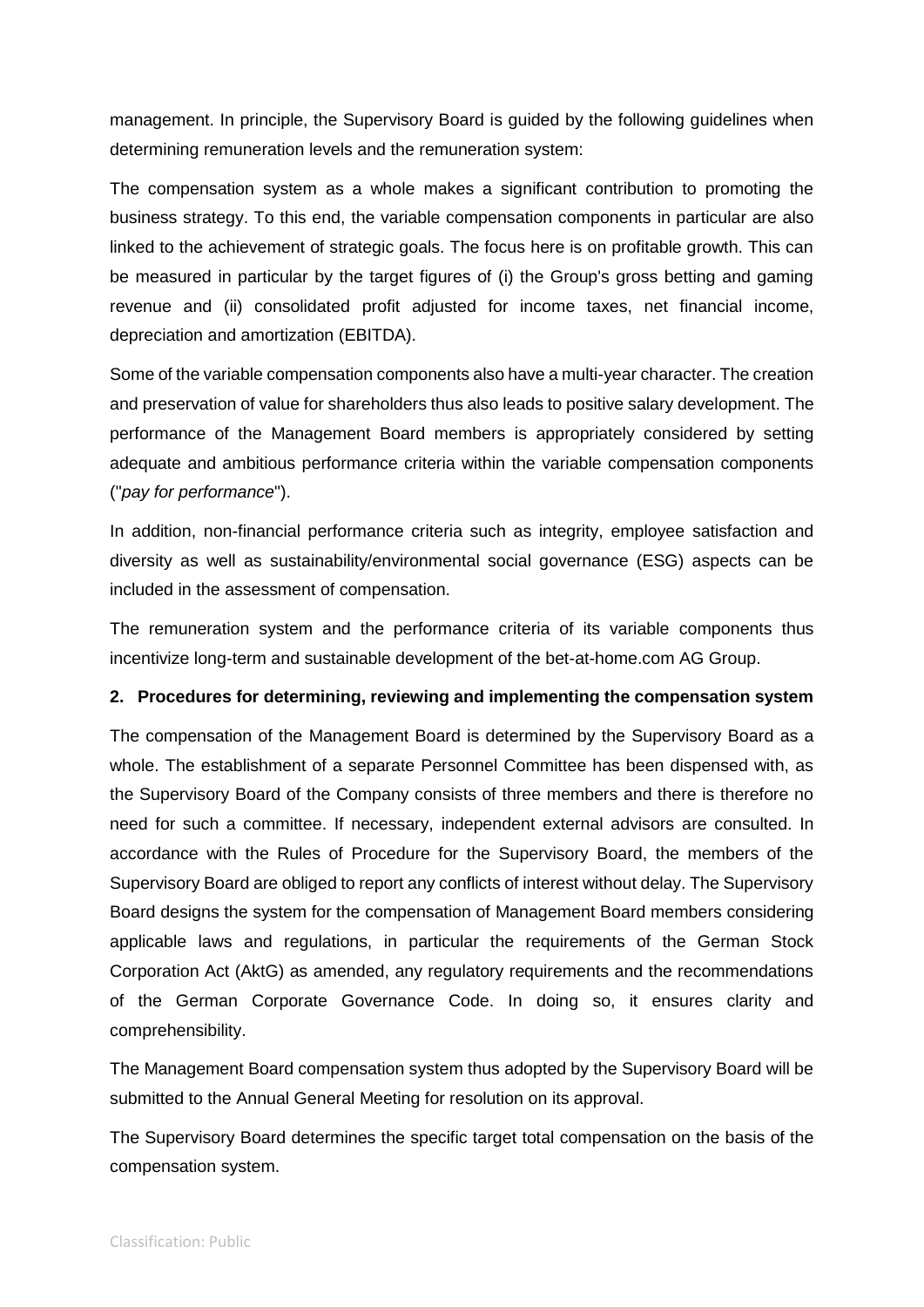The Supervisory Board regularly reviews the compensation system for the Management Board and the appropriateness of the compensation. In accordance with the requirements of Section 120a (1) of the German Stock Corporation Act (AktG), the Supervisory Board will submit the compensation system for the members of the Management Board to the Annual General Meeting for approval in the event of significant changes, but at least every four years.

This system of compensation for members of the Management Board applies to future Management Board service contracts or will be considered in the context of contract amendments or extensions. In accordance with the statutory provision (Section 87a (2) AktG), the Supervisory Board may temporarily deviate from the components of the compensation system described below in exceptional circumstances if this is necessary in the interests of the long-term welfare of the Company.

### **2.1. Horizontal comparison**

The selection of a peer group for the assessment of the market conformity of the total compensation is based on the requirements of the German Stock Corporation Act (in particular industry and size as well as international orientation). The composition of the peer group is based on a peer group of listed and non-listed companies in terms of relevant comparison parameters (e.g. gross betting and gaming revenue, EBITDA, number of employees and market capitalization), to the extent that this can be determined. Furthermore, the peer group is selected from a peer group of industry companies to the extent that this can be determined.

## **2.2. Vertical comparison**

The compensation and employment conditions of employees were considered as part of the vertical comparison. In line with previous practice, the Supervisory Board considers the relationship of compensation to senior executives in the Group, to the extended management group, and to the workforce as a whole. This analysis was also carried out over the last three years. As part of the regular review of the appropriateness of Management Board compensation, the Supervisory Board examines in particular whether any need for adjustment of Management Board compensation arises from changes in the ratios of Management Board compensation, senior management and total workforce.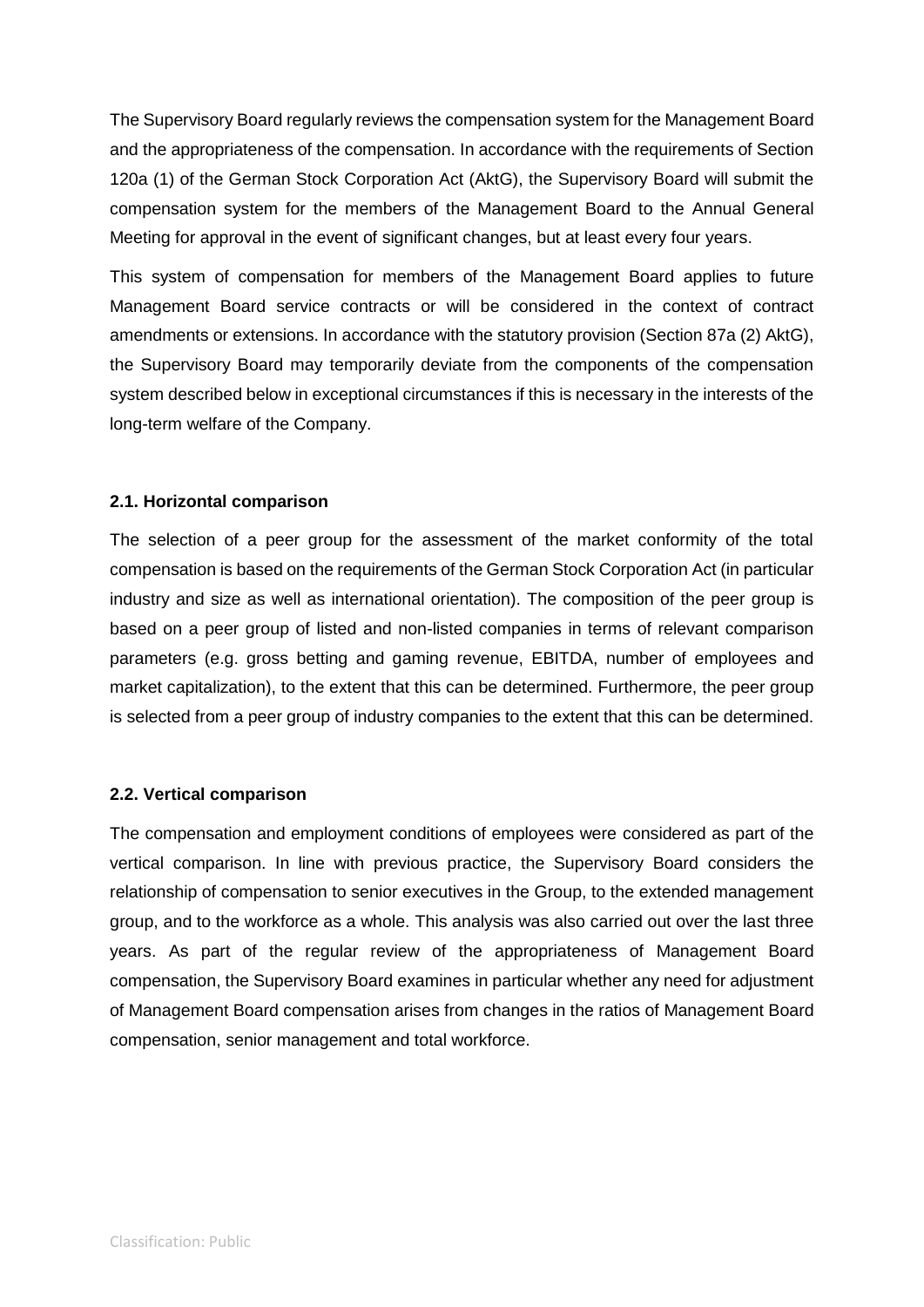## **3. Compensation components in detail**

### **3.1. Fixed remuneration components**

The fixed compensation components granted to the members of the Management Board under the compensation system comprise basic compensation and fringe benefits. The members of the Management Board do not receive a pension commitment.

#### **3.1.1. Basic references**

The members of the Management Board receive a fixed basic remuneration granted in the form of monthly salaries ("**basic remuneration**"). The basic remuneration is promised and granted by bet-at-home.com AG and/or, where applicable, its subsidiaries within the scope of employment relationships.

#### **3.1.2. Fringe benefits**

"**Fringe benefits**" may be granted to individual members of the Management Board on the basis of service agreements and may include, for example: private use of company cars, special payments such as payment of tuition, housing, rent and relocation expenses, reimbursement of fees for the preparation of income tax documents, reimbursement of fees, subsidies for pension insurance (with the exception of the pension commitments presented here), subsidies for accident, -life and health insurance or other insurance. Fringe benefits may be provided on a one-time or recurring basis.

### **3.1.3. Pension commitments**

The members of the Management Board do not receive any pension commitments.

### **3.2. Short-term variable compensation**

The members of the Management Board receive short-term variable compensation (a socalled short-term incentive) ("**STI**"), in the form of an annual bonus.

### **3.2.1. Target amounts**

Target amounts are agreed with the Management Board members in their service contracts, which are granted to them as STI upon 100% target achievement ("**STI target amount**").

The variable compensation is calculated on the basis of the STI target amount within a target achievement corridor of 70% to 150%. The exact payout is determined by multiplying the degree of target achievement by the STI target amount of the individual Management Board member. If the target is exceeded, there is an increase up to a maximum of 150% of the target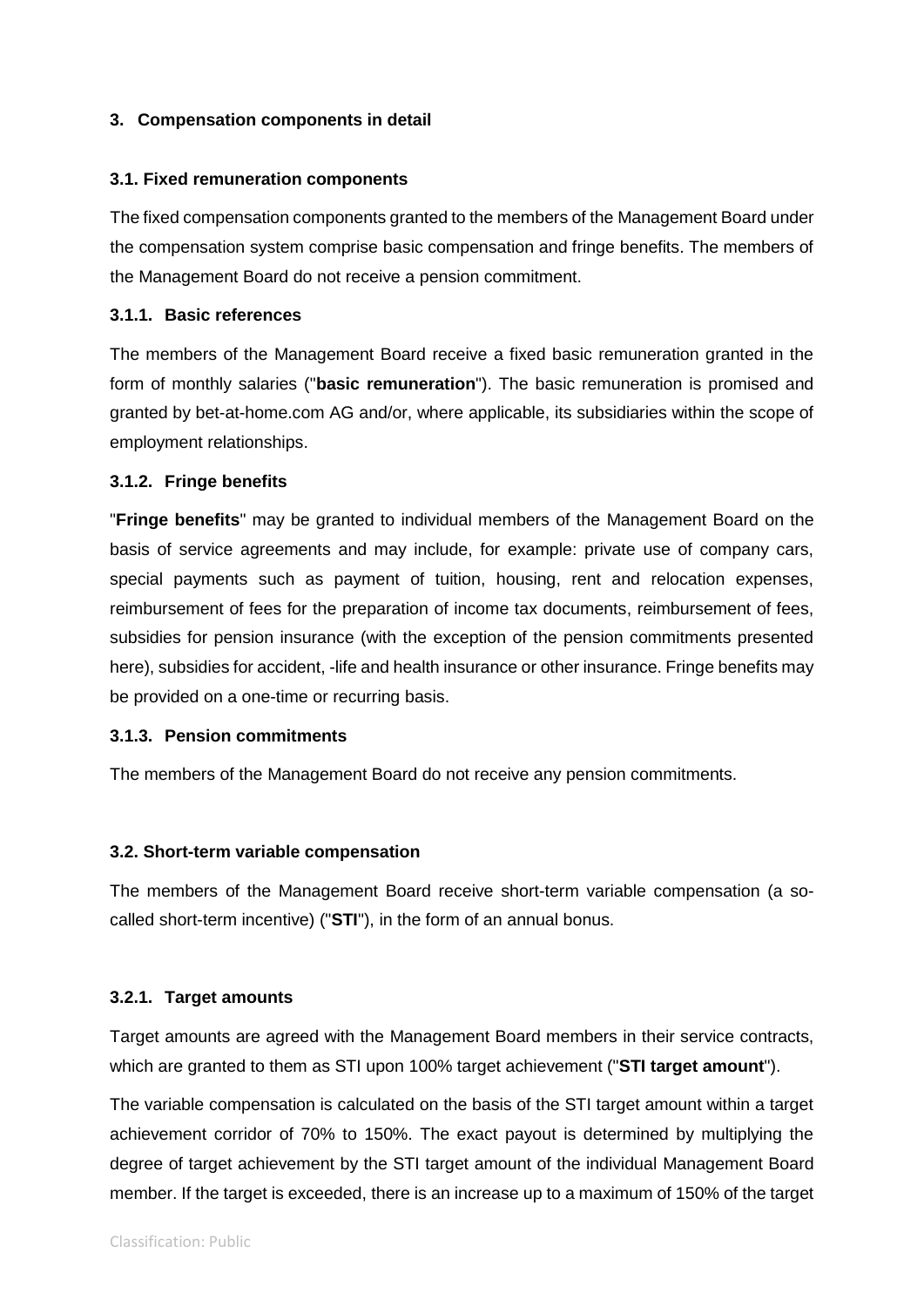amount (cap). If the target is achieved by up to 70%, the STI is reduced on a straight-line basis; if the target is achieved by less than 70%, the STI is not paid out at all.

## **3.2.2. Performance targets**

The assessment factors to be defined for the STI include financial and non-financial performance criteria. Non-financial performance criteria account for up to 10% of the STI target amount. Corresponding target agreements are to be agreed at the latest at the beginning of the year for which the STI is granted.

## *Financial performance targets*

The Supervisory Board is entitled to agree financial performance criteria that can be derived from the Company's accounting. In particular, compliance with the budget and/or the achievement of key financial figures (e.g. gross betting and gaming revenue and/or EBITDA, to the extent permitted by law) may be rewarded.

## *Non-financial performance targets*

In addition to criteria such as integrity, employee satisfaction and diversity, sustainability/environmental social governance (ESG) aspects, which should account for up to 10% of the overall target achievement, can also be included in the target agreement as nonfinancial performance criteria.

For the non-financial, strategic targets, the agreement with the Management Board members is to define the conditions under which the respective target is fully met (100% target achievement of the individual criterion) and which parameters are used to assess the degree of target achievement. In the case of non-financial strategic project targets, particular consideration is given to aspects such as quality, budget compliance and adherence to deadlines.

## **3.2.3. Change of performance targets**

A subsequent change of the performance targets is excluded.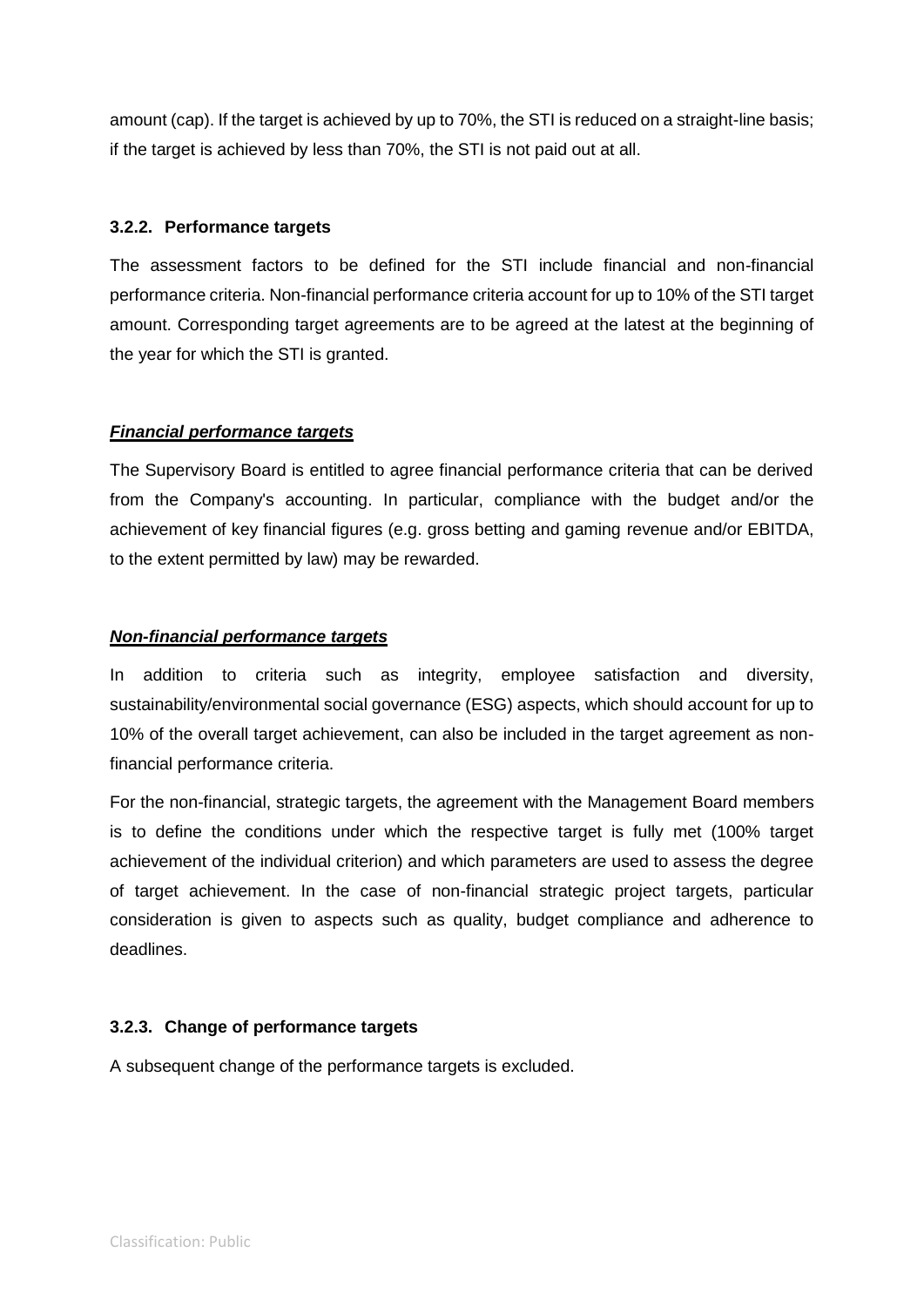## **3.2.4. Calculation of target achievement**

The total target achievement of the short-term variable compensation is derived from the agreed average of the individual performance criteria and the degree of target achievement in each case.

## **3.2.5. Maturity of the STI**

The STI falls due at the end of the month following the month in which the annual financial statements and the consolidated financial statements of the fiscal year for which the STI is granted are approved.

## **3.2.6. Elimination of the STI**

If the Company terminates the employment relationship for good cause within the meaning of Section 626 of the German Civil Code (Bürgerliches Gesetzbuch - BGB), the STI shall lapse for the fiscal year in which the termination takes effect. In other cases of premature termination, the Management Board receives the STI pro rata temporis.

## **3.3. Long-term variable compensation**

*Long-term* variable compensation (a so-called long-term *incentive*) ("**LTI**") can also be agreed with members of the Management Board.

The basis for calculating the LTI is the Group's EBITDA in the fiscal year on the basis of which the LTI is determined ("**LTI year**").

The LTI year must be agreed as a fiscal year starting no earlier than four years and no later than six years after the end of the fiscal year in which the LTI was agreed. For example, if the LTI was agreed in fiscal year 2022, the earliest LTI year that can be agreed is fiscal year 2027 (but not 2023, 2024, 2025 and 2026).

The LTI corresponds to a percentage ("**participation share**") of Group EBITDA in the LTI year agreed when the LTI is agreed, which may not exceed 10% per Management Board member. The total of all participation shares granted to several Management Board members in respect of an LTI year may not exceed 20%.

Entitlement to the LTI is subject to the condition that EBITDA in the LTI year exceeds EUR 10,000,000. Otherwise there is no entitlement to the LTI.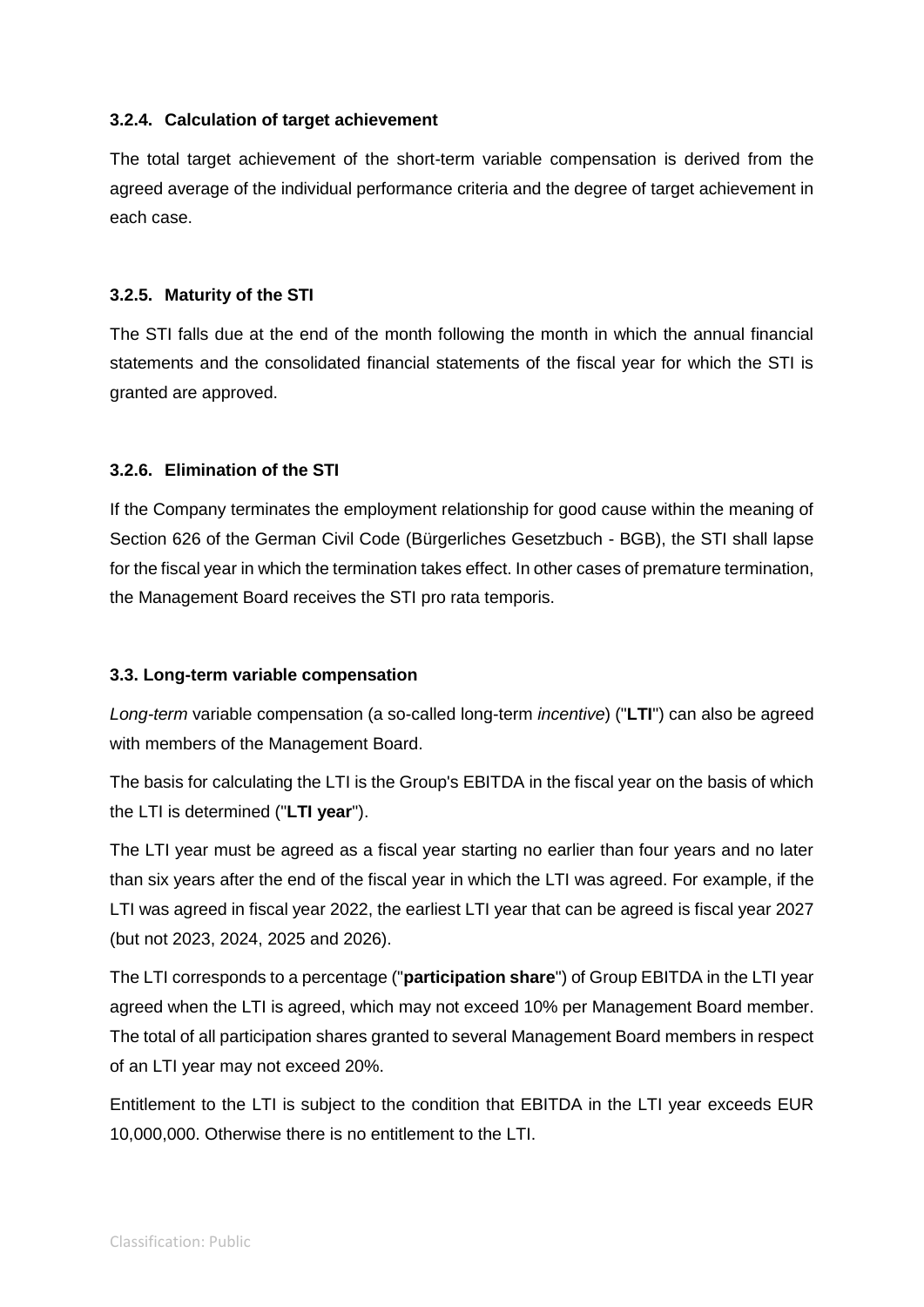For the purpose of calculating the LTI, the Group's "**EBITDA**" is defined as net income adjusted for income taxes, net financial expense and depreciation/amortization. In addition, an adjustment must be made for the LTI expense of all Management Board members.

If EBITDA (as defined above) exceeds EUR 10,000,000 at the end of the second fiscal year following the fiscal year in which the LTI was agreed, a discount on the LTI amounting to 5% of EBITDA for that year as defined above may be paid. If, for example, the LTI was agreed in fiscal year 2022, a discount may be paid if EBITDA in fiscal year 2024 exceeds EUR 10,000,000. The discount must be repaid if the requirements for payment of the LTI are not met in the LTI year, in particular if EBITDA does not exceed EUR 10,000,000. Any repayment claim of the Company against the Management Board member shall not be considered when determining EBITDA.

## **3.3.1. Calculation of the LTI**

The LTI results from the above calculation.

## **3.3.2. Maturity of the LTI**

The LTI falls due at the end of the month following the month in which the annual financial statements and consolidated financial statements for the LTI year are approved. This applies accordingly to a claim for repayment.

## **3.3.3. Elimination of the LTI**

The LTI shall not apply if the Management Board member does not work for the Company as an Management Board member in the LTI year. If the Company terminates the employment relationship in the LTI year for good cause within the meaning of Section 626 of the German Civil Code (BGB), the LTI shall also lapse.

## **4. Possibilities of the Company to reclaim variable compensation components**

The Supervisory Board may determine that variable compensation components not yet paid out are to be retained in full or in part and not paid out ("**claw back**") in the event of serious misconduct on the part of the Management Board member. The Supervisory Board decides on the claw-back at its due discretion. The Supervisory Board shall agree with the Management Board member in detail when serious misconduct by the Management Board member is to be assumed in this sense.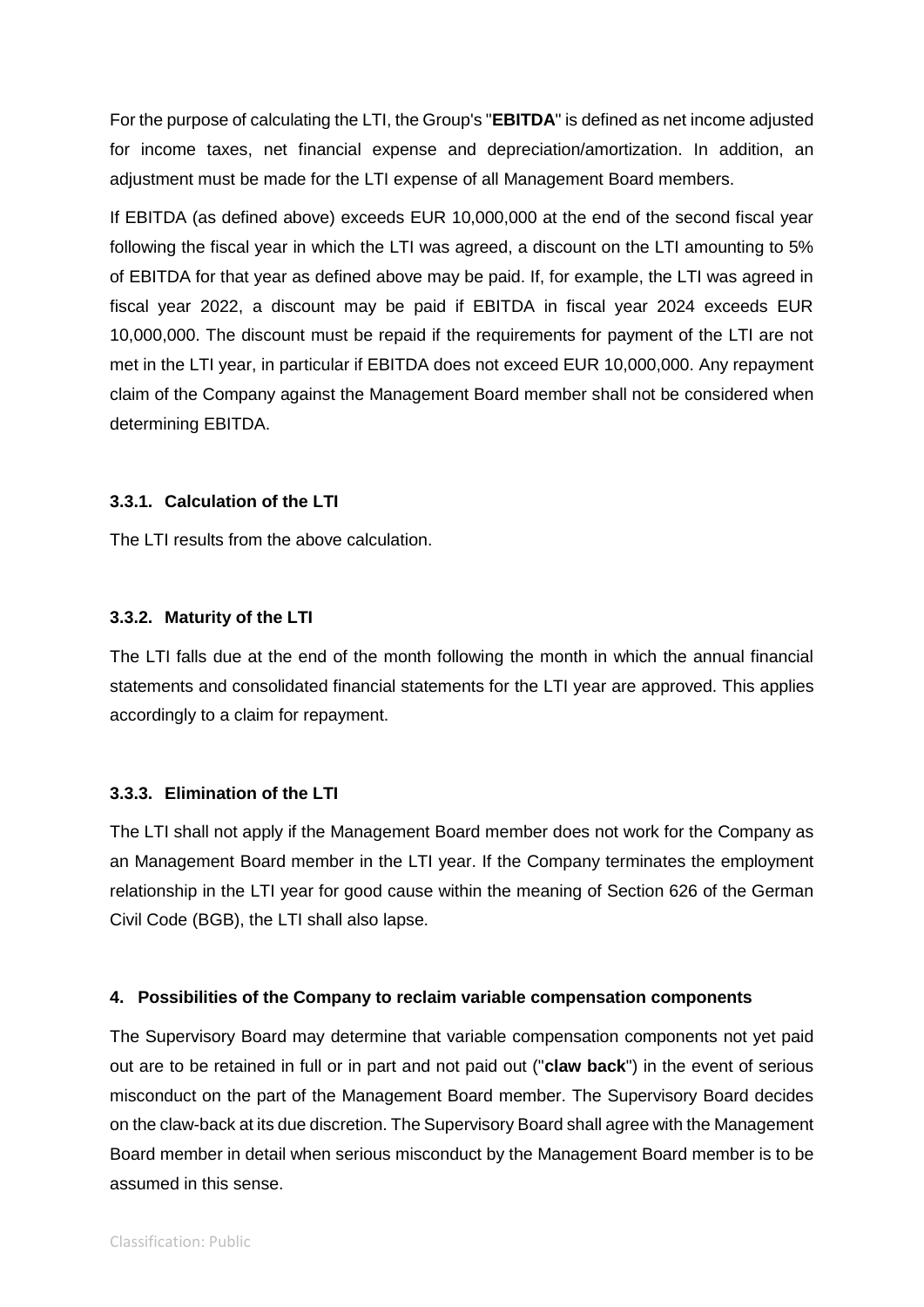With regard to annual bonuses, a clawback is permissible for the financial year in which the misconduct occurred. With regard to multi-year variable compensation components, a clawback is permissible if and to the extent that the serious misconduct occurred within the assessment period or waiting period.

A claw back is also permissible if and to the extent that variable compensation was paid on the basis of annual financial statements or consolidated financial statements and it is determined on the basis of a subsequent correction that the basis for measuring the variable compensation was set too high. Clawbacks of amounts already paid out can also be agreed. Amounts withheld under the claw-back or repaid by the Management Board member are offset against any claim for damages by the Company arising from the misconduct of the Management Board member.

## **5. Target total compensation**

The Supervisory Board determines the amount of the target total compensation for each Management Board member in accordance with the compensation system.

In doing so, it shall consider not only an appropriate relationship to the duties and performance of the Management Board member, but also the economic situation and the success and future prospects of the Company. The Supervisory Board shall ensure that the target total compensation does not exceed the customary compensation without special justification.

The target total compensation for the individual Management Board members is derived from the basic compensation and the STI in the event of 100% target achievement.

In addition, there is the LTI, which is not a compensation component to be measured on the basis of a target achievement level based on a target agreement.

### **6. Maximum remuneration**

| In Euro                   | Per member of the Management Board                             |  |  |  |  |  |  |  |
|---------------------------|----------------------------------------------------------------|--|--|--|--|--|--|--|
| <b>Basic remuneration</b> | 600,000 p.a.                                                   |  |  |  |  |  |  |  |
| <b>Ancillary services</b> | Max. 10 % of basic remuneration                                |  |  |  |  |  |  |  |
| <b>STI</b>                | Max. 66% of basic compensation with 100%<br>target             |  |  |  |  |  |  |  |
|                           | achievement                                                    |  |  |  |  |  |  |  |
| LTI                       | max. five times the basic remuneration granted in the LTI year |  |  |  |  |  |  |  |
|                           | plus the STI payable for the LTI year                          |  |  |  |  |  |  |  |

The following maximum amounts apply: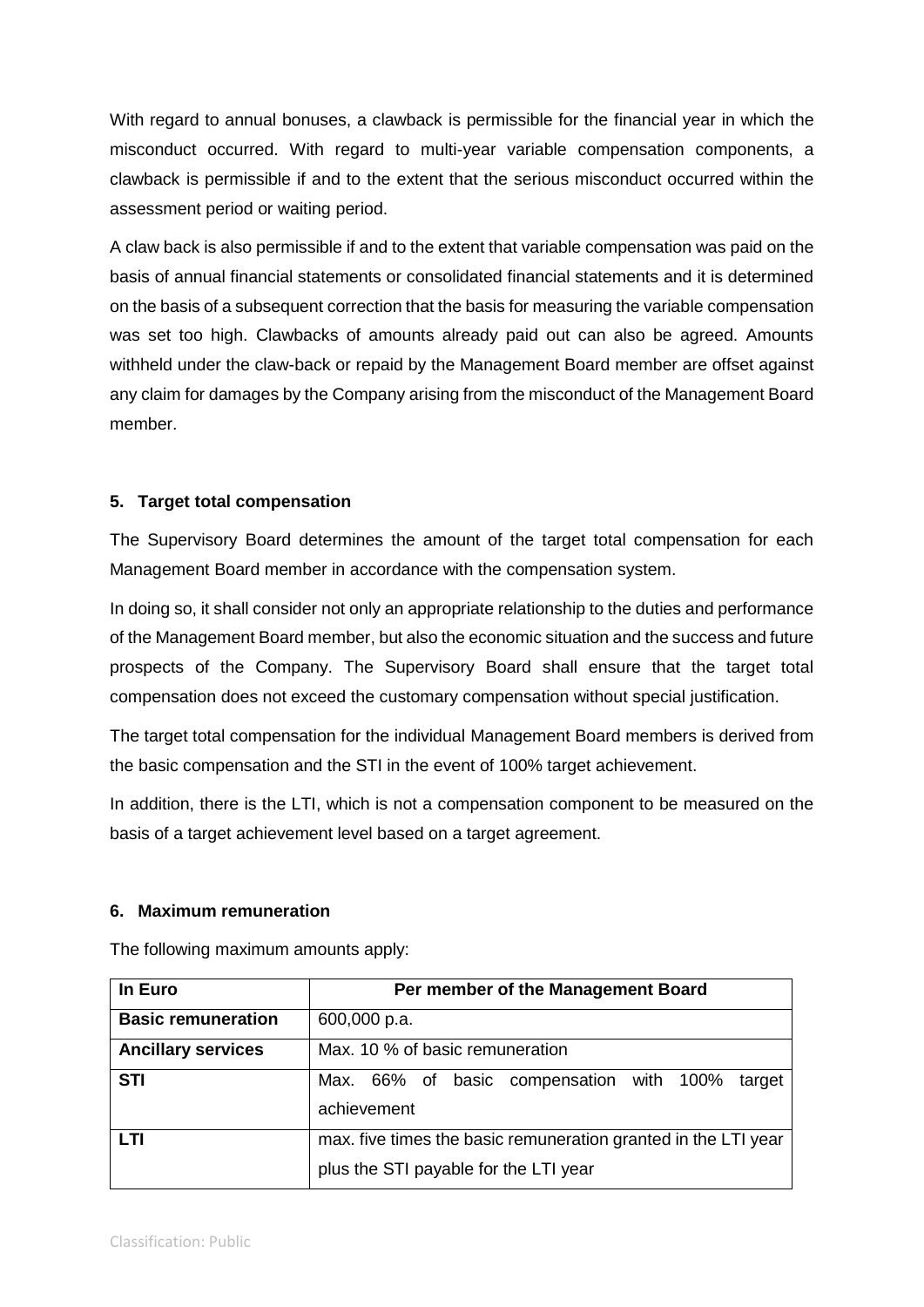### **7. Relative share of individual compensation components**

The Supervisory Board observes an appropriate ratio of the individual compensation components to the target total compensation. The share of the Management Board members' compensation components in the target total compensation based on 100% target achievement in the STI and payment of the LTI is as follows, assuming the following in the year of payment of the LTI:

|                                | In EUR    | Share in % |
|--------------------------------|-----------|------------|
| <b>Basic remuneration plus</b> | 400.000   | 21,46      |
| fringe benefits                |           |            |
| <b>STI</b>                     | 264.000   | 14,16      |
| <b>LTI</b>                     | 1.200.000 | 64,38      |

The above percentages are based on the assumptions made. The actual percentages may deviate. The deviations may result in particular from the target achievement of the STI and the amount of the LTI. It should also be noted that the LTI is not paid annually.

#### **8. Commitments to members of the Management Board in the event of resignation**

The Supervisory Board may determine exit regulations for each compensation component and for each case in which the employment relationship of a member of the Management Board or the appointment as a member of the Management Board ends. This includes cases such as retirement or full or partial reduction in earning capacity, death, ordinary termination of the service contract or termination of the service contract for good cause, dismissal from office for good cause, transfer of a service contract to the major shareholder of the Company or to a company affiliated with the major shareholder of the Company. For each of these cases, the Supervisory Board may determine in advance what requirements apply in order for individual or all compensation components to be paid either in full or in part, early or delayed, to the members of the Management Board or - in the event of death - to the heirs of the Management Board member concerned, or to lapse. In any case, any payment of variable compensation components may only be made in accordance with the targets and comparison parameters and the due dates set out in the respective plan terms and conditions referred to in the service agreements or agreed in the service agreements with the respective members of the Management Board.

The Supervisory Board concludes service agreements with members of the Management Board that provide for a severance payment cap.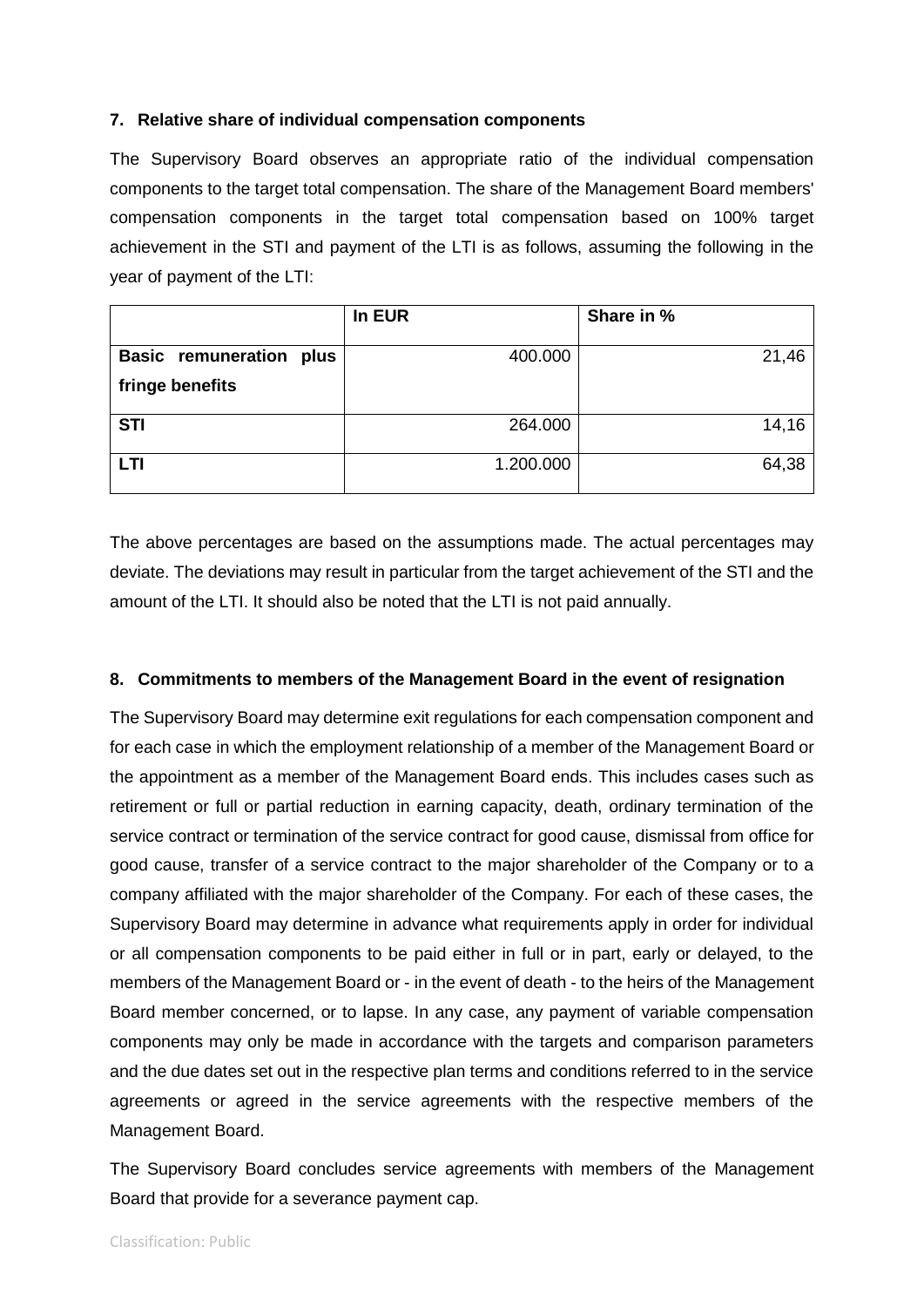Severance payments in the event of premature termination of Management Board membership without good cause may not exceed a total of two years' compensation, but may not exceed the total compensation entitlement for the remaining term of the contract ("**severance payment cap**").

In the event of temporary incapacity to work due to illness or accident or for other reasons for which the Management Board member is not responsible and which are not due to gross negligence or intent, the Supervisory Board may determine that the fixed remuneration shall continue to be paid for a period of six months, but not beyond the end of the Management Board member's contract.

Commitments for benefits in the event of premature termination of the employment contract by the Management Board member as a result of a **change of control** may not be agreed.

If there is good cause for terminating the service agreement, no severance payments will be made.

The Supervisory Board may agree a post-contractual non-competition clause with members of the Management Board for a period of up to two (2) years. If such a post-contractual noncompetition clause takes effect, the members of the Management Board may receive compensation amounting to up to half of their respective basic compensation per year of the respective period of validity of the post-contractual non-competition clause. Payments under a post-contractual non-competition clause are to be offset against any severance payments.

## **9. Contract terms, termination options**

The term of the employment contracts is linked to the duration of the appointment and complies with the requirements of stock corporation law. The members of the Management Board are generally appointed for a term of three and a maximum of five years. Both the Company and the Management Board member have the right of extraordinary termination for good cause in accordance with Section 626 of the German Civil Code (BGB).

## **10. Compensation system in the event of special and exceptional circumstances**

In special and exceptional circumstances (e.g. in the event of a severe financial or economic crisis), the Supervisory Board has the right to temporarily deviate from the compensation system in accordance with Section 87a (2) Sentence 2 AktG and to amend the regulations relating to the compensation structure and the individual compensation components as well as the regulations on the respective procedure if this is necessary in the interests of the long-term welfare of the Company. A deviation from the compensation system is only possible by a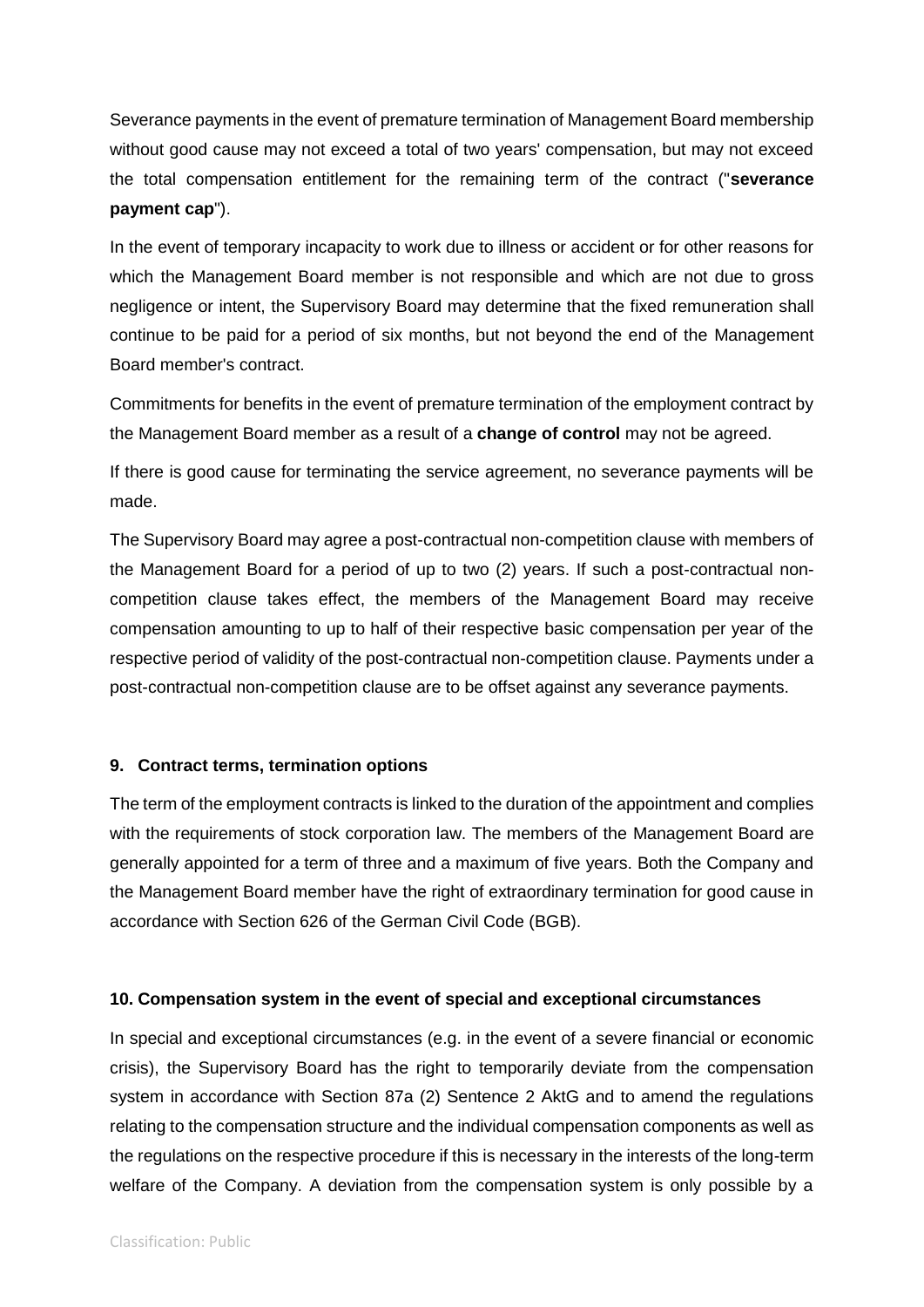corresponding resolution of the Supervisory Board and after careful examination of the necessity. The components of the compensation system from which deviation is possible under the above circumstances are the procedure, the compensation structure, the individual compensation components and their performance criteria. Furthermore, in this case the Supervisory Board may temporarily grant additional compensation components or replace individual compensation components with other compensation components to the extent necessary to restore the appropriateness of Management Board compensation in the specific situation.

### **B. Compensation report for the financial year 2021**

### **1. Introduction**

bet-at-home.com AG submitted remuneration systems for the Management Board and Supervisory Board to the Annual General Meeting on 18 May 2021 for approval, which were adopted by an overwhelming majority. These remuneration systems, as well as this remuneration report for the remuneration of the Management Board and Supervisory Board members of bet-at-home.com AG, have been prepared in accordance with the German Act Implementing the Second Shareholder Rights Directive (ARUG II), the German Stock Corporation Act (AktG) and the Corporate Governance Code as amended on 16 December 2019, and are intended to provide a comprehensive overview of the remuneration granted to the members of the Management Board and Supervisory Board in the financial year 2021. In this context, the compensation structures are geared to the sustainable and long-term development of the Company and are intended to contribute to the promotion of the business strategy and the long-term development of the Company.

### **2. Compensation system for members of the Management Board**

### **2.1. Principles of the compensation system for members of the Management Board**

The remuneration system for the Management Board aims to remunerate Management Board members appropriately in line with their duties and responsibilities and to directly consider the performance of each Management Board member as well as the success of the Company. The structure of the remuneration system for the Management Board of bet-at-home.com AG is aimed at achieving a sustainable increase in enterprise value and success-oriented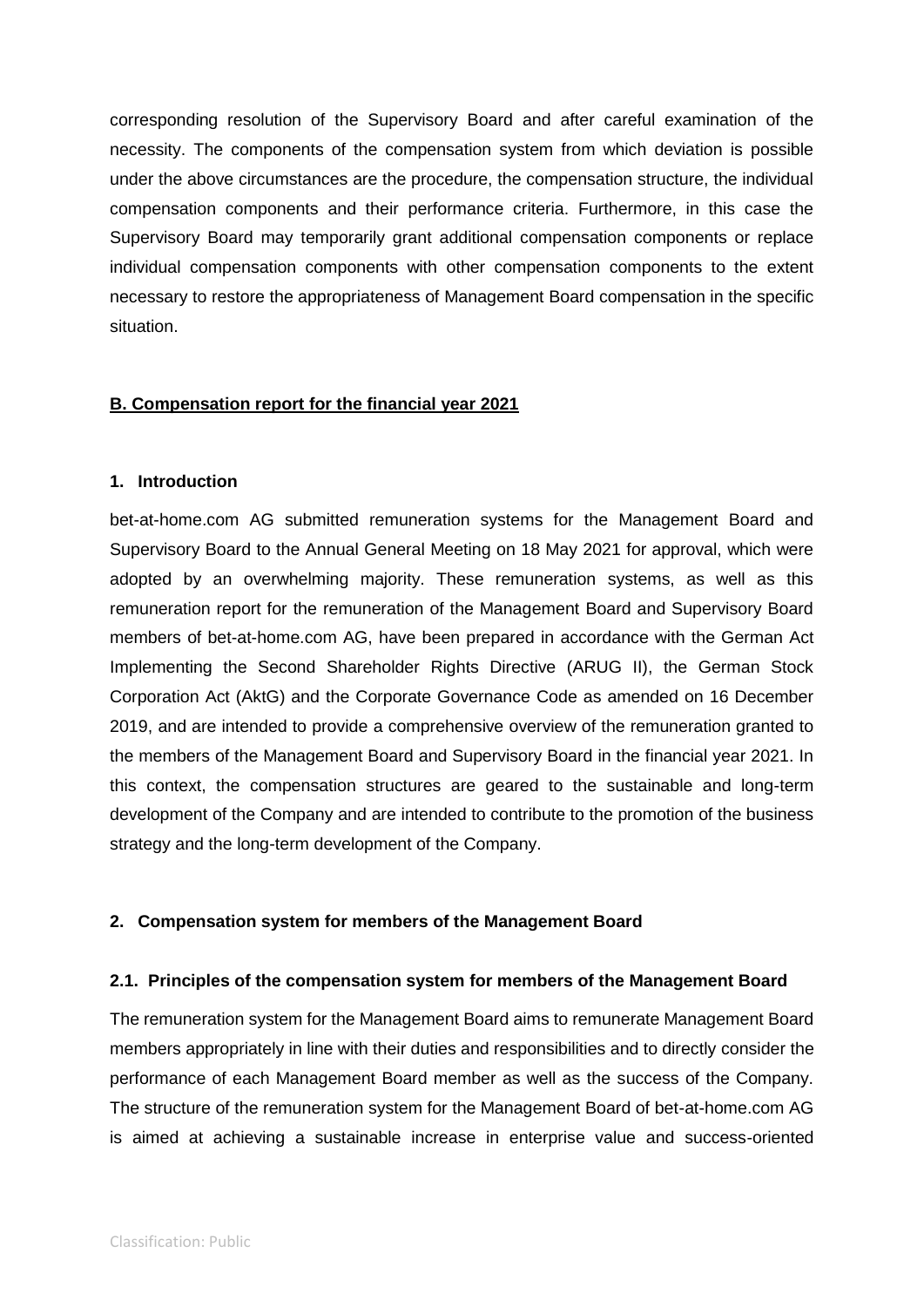corporate governance. In principle, the Supervisory Board is guided by the following guidelines when determining remuneration levels and the remuneration system:

The compensation system as a whole makes a significant contribution to promoting the business strategy. To this end, the variable remuneration components in particular are also to be linked to the achievement of strategic targets. The focus here is on profitable growth, measured against the target figures of (i) the Group's gross betting and gaming income and (ii) consolidated profit adjusted for income taxes, net financial income, depreciation and amortization (EBITDA). In order to ensure that the interests of shareholders are also considered, the variable remuneration components are supplemented by a share price-based component. Variable compensation components also have a multi-year character. The creation and preservation of value for shareholders thus also leads to positive salary development. The performance of the Management Board members is appropriately considered by setting adequate and ambitious performance criteria within the variable compensation components ("pay for performance").

In addition, non-financial performance criteria such as integrity, employee satisfaction and diversity as well as sustainability/environmental social governance (ESG) aspects are included in the assessment of compensation.

The remuneration system and the performance criteria of its variable components thus incentivize long-term and sustainable development of the bet-at-home.com AG Group.

## **2.2. Procedures for determining, reviewing and implementing the compensation system**

The compensation of the Management Board is determined by the Supervisory Board as a whole. The establishment of a separate Personnel Committee has been dispensed with, as the Supervisory Board of the Company consists of three members and there is therefore no need for such a committee. If necessary, independent external advisors are consulted. In accordance with the Rules of Procedure for the Supervisory Board, the members of the Supervisory Board are obliged to report any conflicts of interest without delay. The Supervisory Board designs the system for the compensation of Management Board members considering applicable laws and regulations, in particular the requirements of the German Stock Corporation Act (AktG) as amended, any regulatory requirements and the recommendations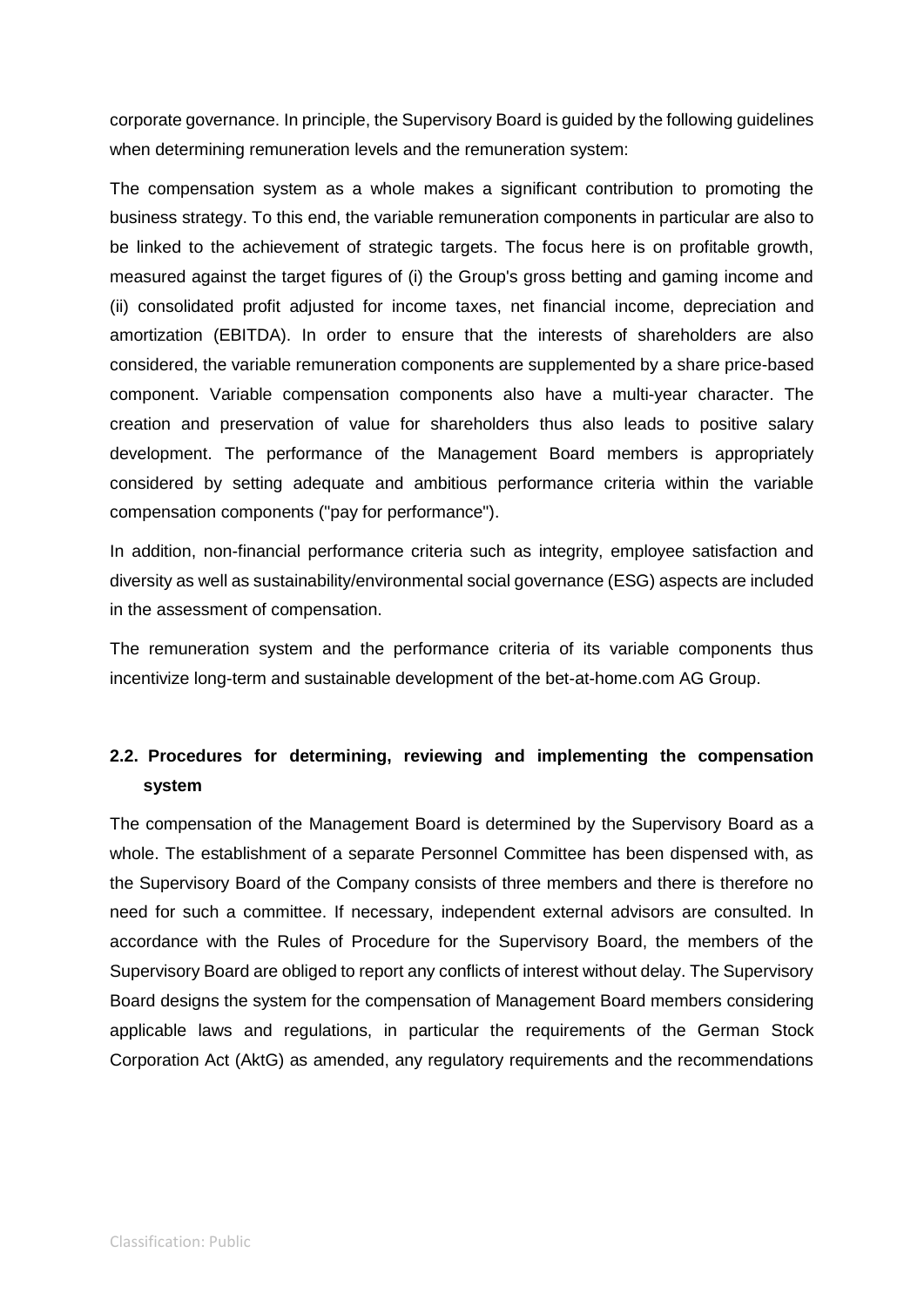of the German Corporate Governance Code. In doing so, it shall ensure clarity and comprehensibility.

The Management Board compensation system thus adopted by the Supervisory Board will be submitted to the Annual General Meeting for a resolution on its approval.

The Supervisory Board determines the specific target total compensation on the basis of the compensation system.

The Supervisory Board regularly reviews the compensation system for the Management Board and the appropriateness of the compensation. In accordance with the requirements of Section 120a (1) of the German Stock Corporation Act (AktG), the Supervisory Board will submit the compensation system for the members of the Management Board to the Annual General Meeting for approval in the event of significant changes, but at least every four years.

The present system for the compensation of the members of the Management Board shall apply to future Management Board service contracts. In accordance with the statutory provision (Section 87a (2) AktG), the Supervisory Board may temporarily deviate from the components of the compensation system described below in exceptional circumstances if this is necessary in the interests of the long-term welfare of the Company.

## **2.2.1. Horizontal comparison**

When designing the remuneration system, an attempt was made to use a suitable peer group to assess the market standard of the total remuneration. In the opinion of the Supervisory Board, however, no suitable peer group (listed online betting and gaming providers) has been identified that provides reliable information for a horizontal comparison. However, generally accessible remuneration studies were considered, but these only provide a comparative starting point for the size of the company and other non-specific aspects.

## **2.2.2. Vertical comparison**

The compensation and employment conditions of employees were considered as part of the vertical comparison. In line with previous practice, the Supervisory Board considers the relationship of compensation to senior executives in the Group, to the extended management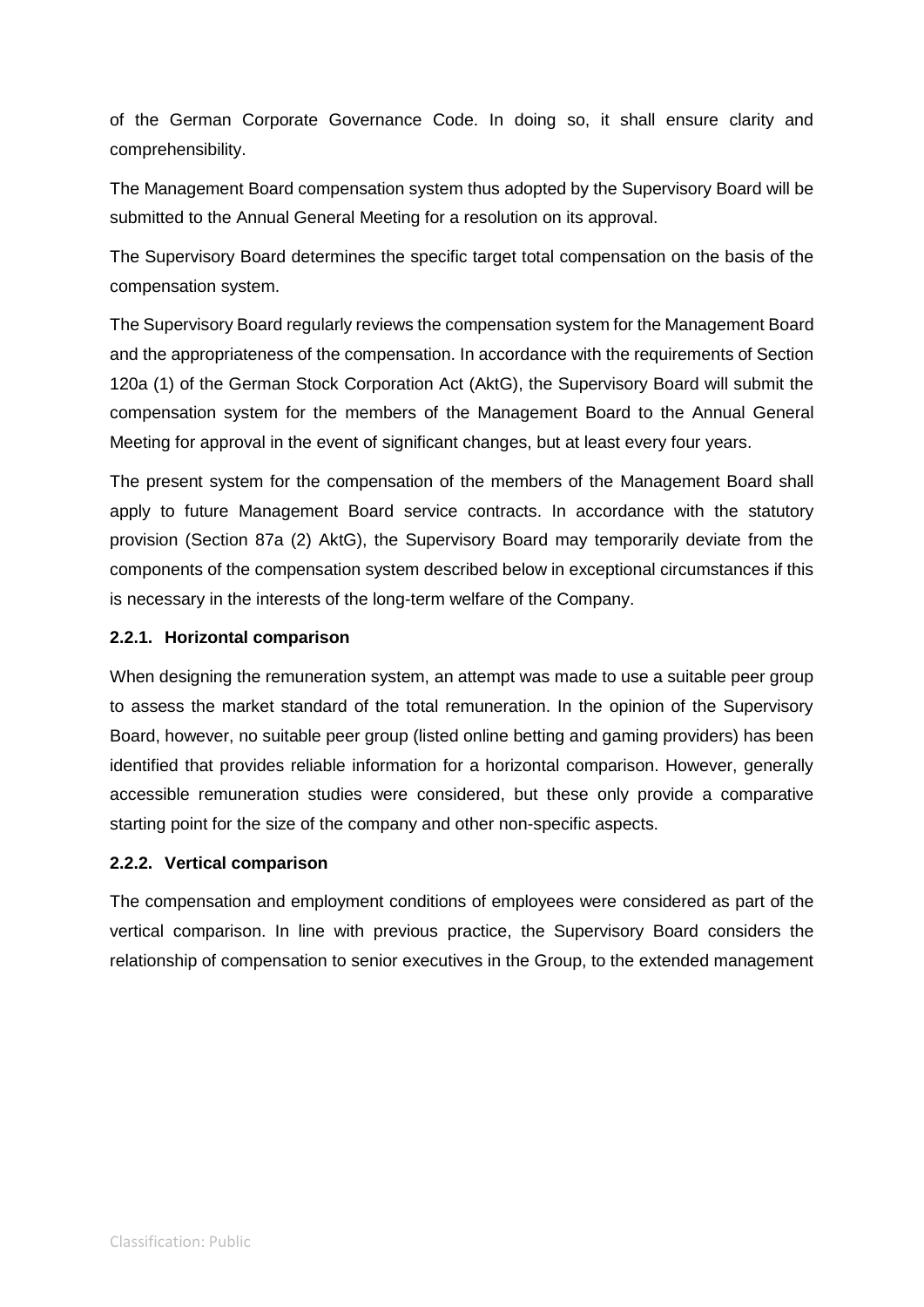group, and to the workforce as a whole. This consideration was also carried out over the course of the last three years.

## **2.3. Disposition components in detail**

## **2.3.1. Fixed remuneration components**

### **Basic references**

The members of the Management Board shall receive a fixed basic remuneration. Provision may be made for this to be payable monthly or in fourteen (14) monthly salaries, of which twelve (12) monthly salaries are payable at the end of each month, the thirteenth (13th) monthly salary at the end of May of each year and the fourteenth (14th) monthly salary at the end of November of each year. The basic remuneration is promised and granted by bet-athome.com AG and/or, if applicable, by its subsidiaries within the scope of employment relationships.

## **Fringe benefits**

Fringe benefits are granted on the basis of service contracts with the individual members of the Management Board and may include, for example: the private use of company cars, special payments such as the payment of tuition, housing, rent and relocation expenses, reimbursement of fees for the preparation of income tax documents, reimbursement of fees, subsidies for pension insurance (with the exception of the pension commitments presented here), subsidies for accident, -life and health insurance or other insurance. Fringe benefits may be provided on a one-time or recurring basis.

### **Pension commitments**

The members of the Management Board do not receive any pension commitments.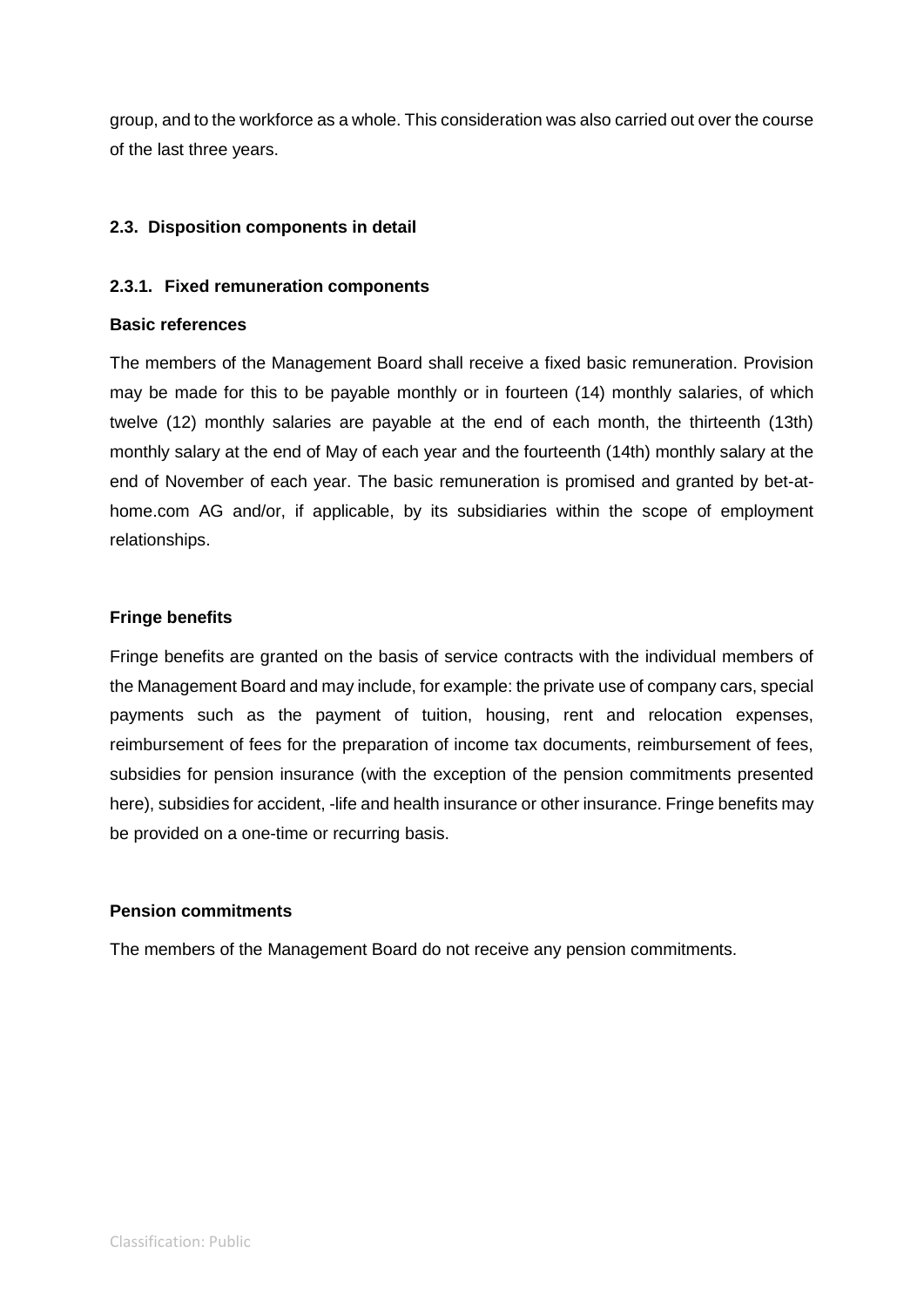**In fiscal year 2021, the members of the Management Board were granted the following fixed compensation components:**

| <b>Grants</b>          |              |              | Franz Omer   | Michael Quatember |            |               |            |            |
|------------------------|--------------|--------------|--------------|-------------------|------------|---------------|------------|------------|
| awarded                |              |              | CEO          |                   | CEO        |               |            |            |
| (in EUR)               | 2020         | 2021         | 2020         | 2021              | 2021 (Min) | 2021<br>(Max) |            |            |
| Fixed<br>remuneration  | 600.000,00   | 600.000,00   | 600.000,00   | 600.000,00        | 420.000,00 | 420.000,00    | 420.000,00 | 420.000,00 |
| Consulting<br>services | 400.000,00   | 400.000,00   | 400.000,00   | 400.000,00        | 0,00       | 0,00          | 0,00       | 0,00       |
| <b>Total</b>           | 1.000.000,00 | 1.000.000,00 | 1.000.000,00 | 1.000.000,00      | 420.000,00 | 420.000,00    | 420.000,00 | 420.000.00 |

#### **2.3.2. Variable remuneration 1 ("VV1")**

Under the compensation system, the members of the Management Board are entitled to Variable Compensation 1, which can lead to an annual bonus payment, some of which is deferred. Variable compensation 1 rewards the members of the Management Board for the success of the Group based on certain financial indicators and non-financial performance targets.

#### **Target amounts**

In their service contracts, Management Board members agree target amounts for Variable Compensation 1 that are granted to them if they achieve 100% of their targets ("**VV1 target amount**"). The variable compensation is calculated on the basis of the VV1 target amount within a target achievement corridor of 50% to 200%. The exact payment is determined by multiplying the degree of target achievement by the VV1 target amount of the individual Management Board member. If the target is exceeded, there is an increase up to a maximum of 200% of the target amount (cap). If up to 50% of the target is achieved, variable compensation 1 is reduced on a straight-line basis; if less than 50% of the target is achieved, variable compensation 1 is not paid at all.

#### **Performance targets**

The assessment factors to be defined for VV1 comprise financial and non-financial performance criteria. Non-financial performance criteria account for up to 10% of the VV1 target amount.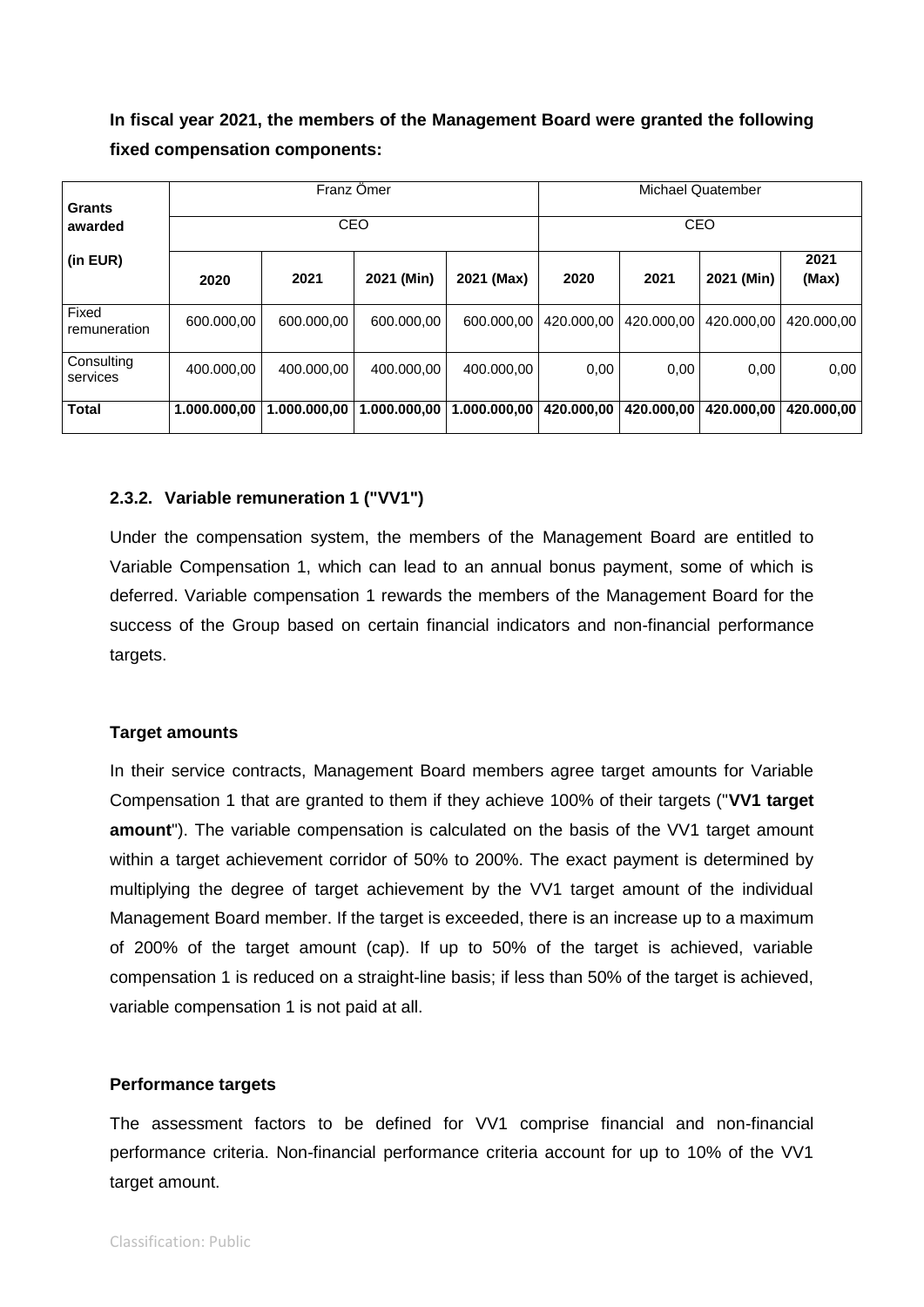## *Financial performance targets*

As financial performance criteria, reference is to be made in particular to the gross betting and gaming income generated as the most significant performance indicator, and to EBITDA. At the beginning of an Management Board service agreement, which generally runs for three years, corresponding targets are set in advance for each year for the entire term, so that the assessment basis is already multi-year in this respect.

85% of the Variable Compensation 1 to be granted on this basis for a fiscal year, which is based on financial performance targets, is due in the month following approval of the annual financial statements and consolidated financial statements by the Supervisory Board of the Company. A further 15% of the Variable Compensation 1 for a fiscal year, which is based on financial performance targets, is allocated to a so-called sustainability account ("**mid-term incentive**"). Payment of the mid-term incentive is linked to the targets for the following fiscal year. If targets are achieved by 100% or more in the following fiscal year, the Management Board member is entitled to payment of the full mid-term incentive. If targets are achieved by up to 50%, the mid-time incentive is reduced on a straight-line basis; if targets are achieved by less than 50%, the mid-time incentive is not paid out at all. If the Management Board contract is not continued beyond the end of the fiscal year, the mid-term incentive is payable immediately after approval of the annual financial statements.

## *Non-financial performance targets*

Non-financial performance criteria are to be included in the target agreement alongside criteria such as integrity, employee satisfaction and diversity, as well as sustainability/environmental social governance (ESG) aspects, which are to account for up to 10% of the overall target achievement.

For the non-financial, strategic targets, the agreement with the Management Board members is to define the conditions under which the respective target is fully met (100% target achievement of the individual criterion) and which parameters are used to assess the degree of target achievement. In the case of non-financial strategic project targets, particular consideration is given to aspects such as quality, budget compliance and adherence to deadlines.

## **Change of performance targets**

A subsequent change of the performance targets is excluded.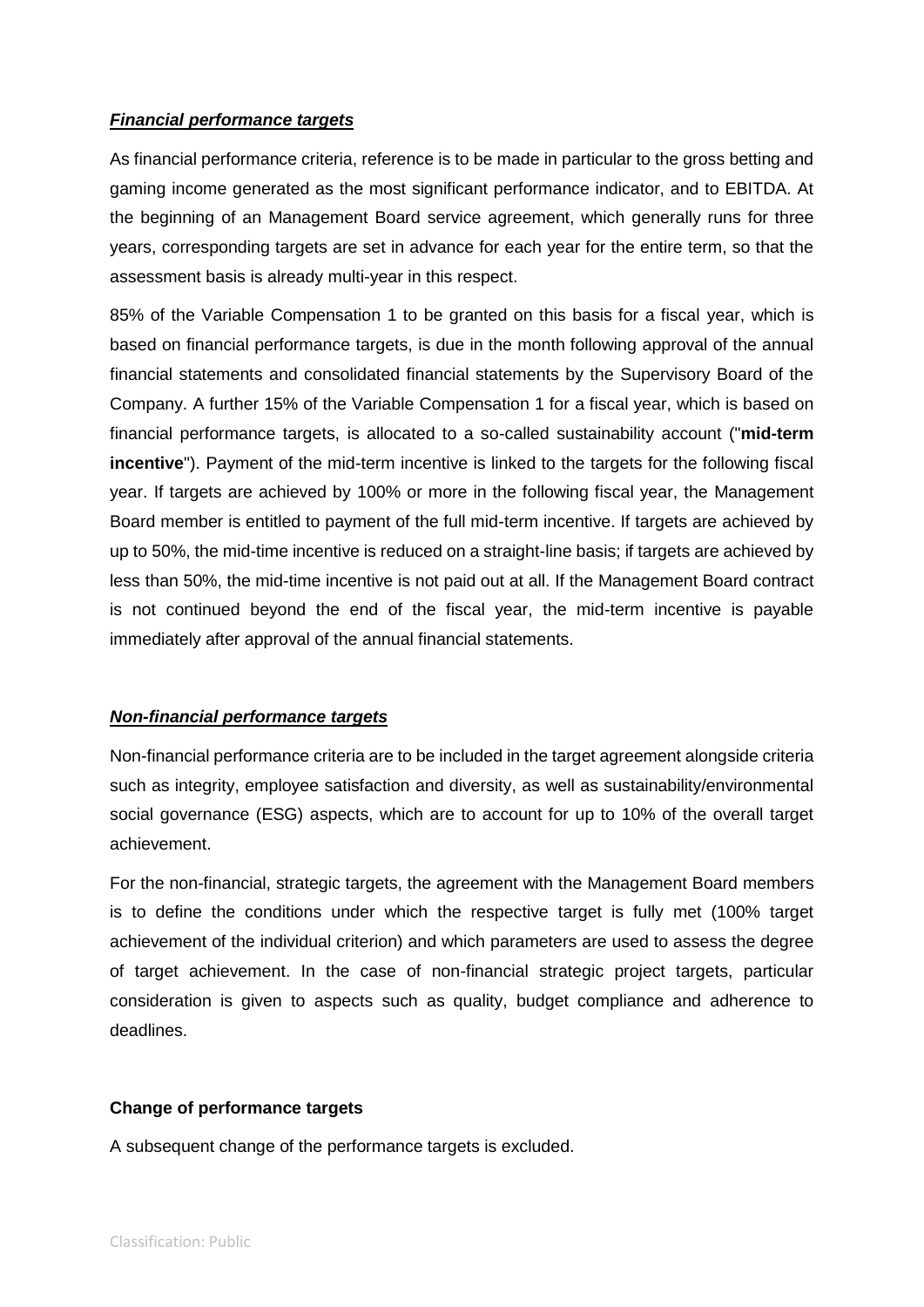## **Calculation of target achievement**

The total target achievement of the short-term variable compensation is derived from the agreed average of the individual performance criteria and the degree of target achievement in each case.

### **Elimination of variable remuneration 1**

If the Company terminates the employment relationship for good cause within the meaning of Section 626 of the German Civil Code (Bürgerliches Gesetzbuch - BGB), the Variable Compensation 1 shall cease to apply for the financial year in which the termination takes effect. For other cases of premature termination, the Management Board receives the VV1 payment pro rata temporis. This payment is due within one month of publication of the audited annual financial statements. Any credit balances in the sustainability account will also be paid out in full.

## **No "Variable Compensation 1" was granted to the members of the Management Board in fiscal year 2021:**

|                                                  |            | Franz Ömer |               |            | Michael Quatember |      |            |            |
|--------------------------------------------------|------------|------------|---------------|------------|-------------------|------|------------|------------|
| CEO<br><b>Grants awarded</b><br>(in EUR)         |            |            |               | CEO        |                   |      |            |            |
| 2021<br>2020                                     |            |            | 2021<br>(Min) | 2021 (Max) | 2020              | 2021 | 2021 (Min) | 2021 (Max) |
| Short-Term VV1                                   | 384.001.74 | 0,00       | 0.00          | 573.750.00 | 384.001.74        | 0,00 | 0,00       | 573.750,00 |
| Mid-Term VV1                                     | 83.205.92  | 0,00       | 0,00          | 101.250.00 | 83.205.92         | 0,00 | 0,00       | 101.250,00 |
| <b>Total</b><br>variable<br>۰.<br>remuneration 1 | 467.207,66 | 0,00       | 0,00          | 675.000.00 | 467.207.66        | 0,00 | 0,00       | 675.000,00 |

## **2.3.3. Variable remuneration 2 ("VV2")**

As part of the remuneration system, Variable Remuneration 2 can be agreed with the members of the Management Board, which can lead to an annual bonus payment. The origin and amount of Variable Remuneration 2 depend to a large extent on the enterprise value of bet-athome.com AG. VV2, if agreed with the members of the Management Board, is due on December 31 of each year.

At the beginning of a Management Board service contract, which generally runs for three years, a share price of the Company is fixed in advance for the entire term ("**base price**").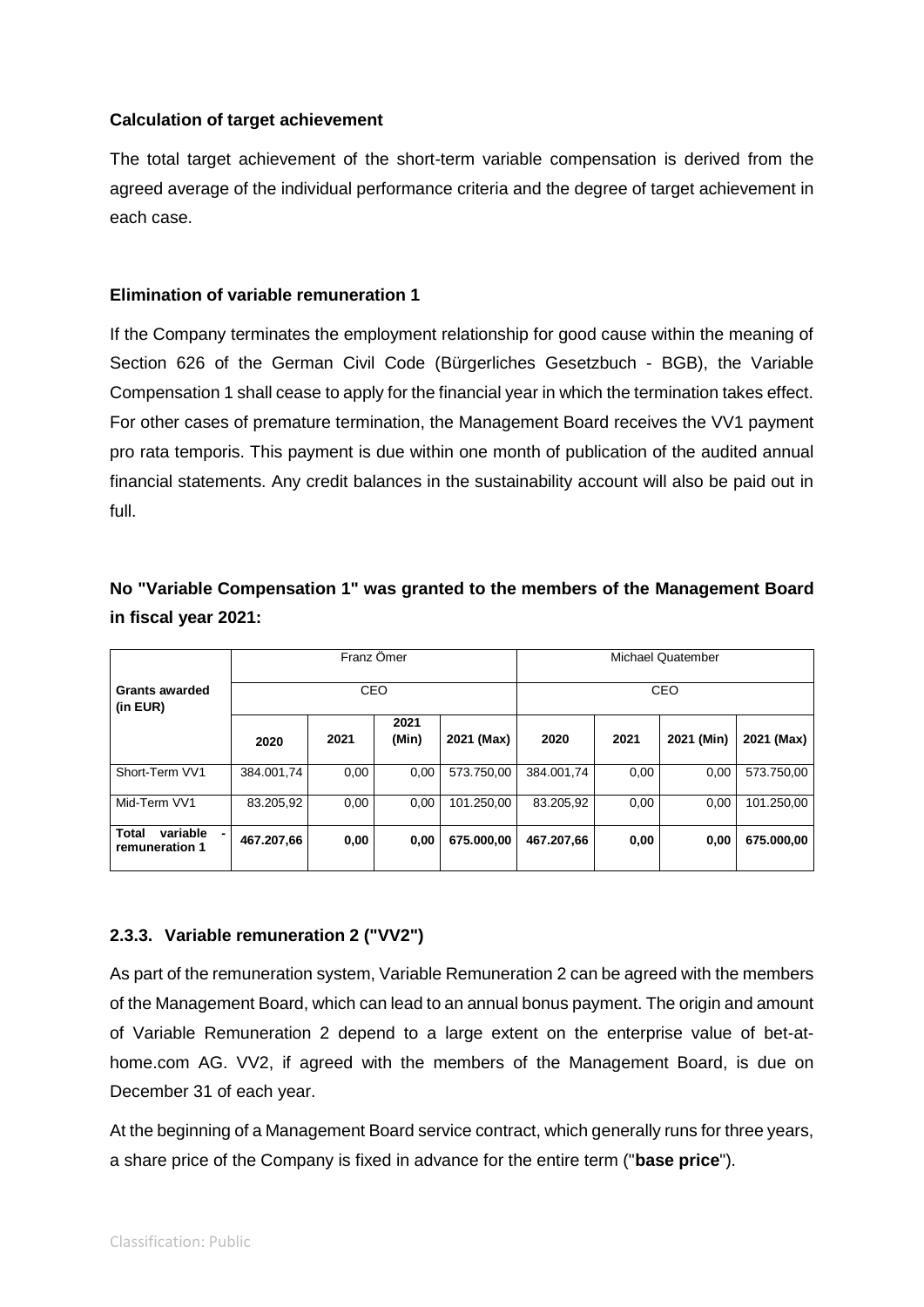If the fixed share price is exceeded in subsequent years on the basis of a 6-month average share price in the months July to December ("**Relevant Share Price**"), the Management Board member receives a cash payment corresponding to a fixed agreed share of the increase in the value of the Company compared with the agreed share price.

If, for example, a base price of EUR 45.00 was agreed, the enterprise value based on 7,018,000 shares would be EUR 315,810,000. If the Relevant Price were EUR 55.00, the increased enterprise value would be EUR 385,990,000 and the increase in enterprise value would be EUR 70,180,000.

The VV2 is calculated on the basis of a percentage of the increase in enterprise value agreed with the members of the Management Board, which is up to 0.67%. Based on the above increase in the enterprise value, this would result in a VV2 of a maximum of EUR 470,206.

## **No "Variable Compensation 2" was granted to the members of the Management Board in fiscal year 2021:**

| Franz Omer<br>Grants       |      |      |            |               | Michael Quatember |      |            |              |
|----------------------------|------|------|------------|---------------|-------------------|------|------------|--------------|
| awarded (in<br>EUR)        | CEO  |      |            |               | CEO               |      |            |              |
|                            | 2020 | 2021 | 2021 (Min) | 2021 (Max)    | 2020              | 2021 | 2021 (Min) | 2021 (Max)   |
| Variable<br>remuneration 2 | 0,00 | 0,00 | 0,00       | 10.675.000,00 | 0,00              | 0.00 | 0,00       | 4.875.000,00 |

## **2.4. Target total compensation**

The Supervisory Board determines the amount of the target total compensation for each Management Board member in accordance with the compensation system.

In doing so, it shall take into account not only an appropriate relationship to the duties and performance of the Management Board member, but also the economic situation and the success and future prospects of the Company. The Supervisory Board shall ensure that the target total compensation does not exceed the customary compensation without special justification.

The target total compensation for the individual Management Board members is derived from the basic compensation and Variable Compensation 1 in the event of 100% target achievement.

In addition, there is Variable Compensation 2, which, being share price-based, is not a component to be measured on the basis of a target achievement level based on a target agreement.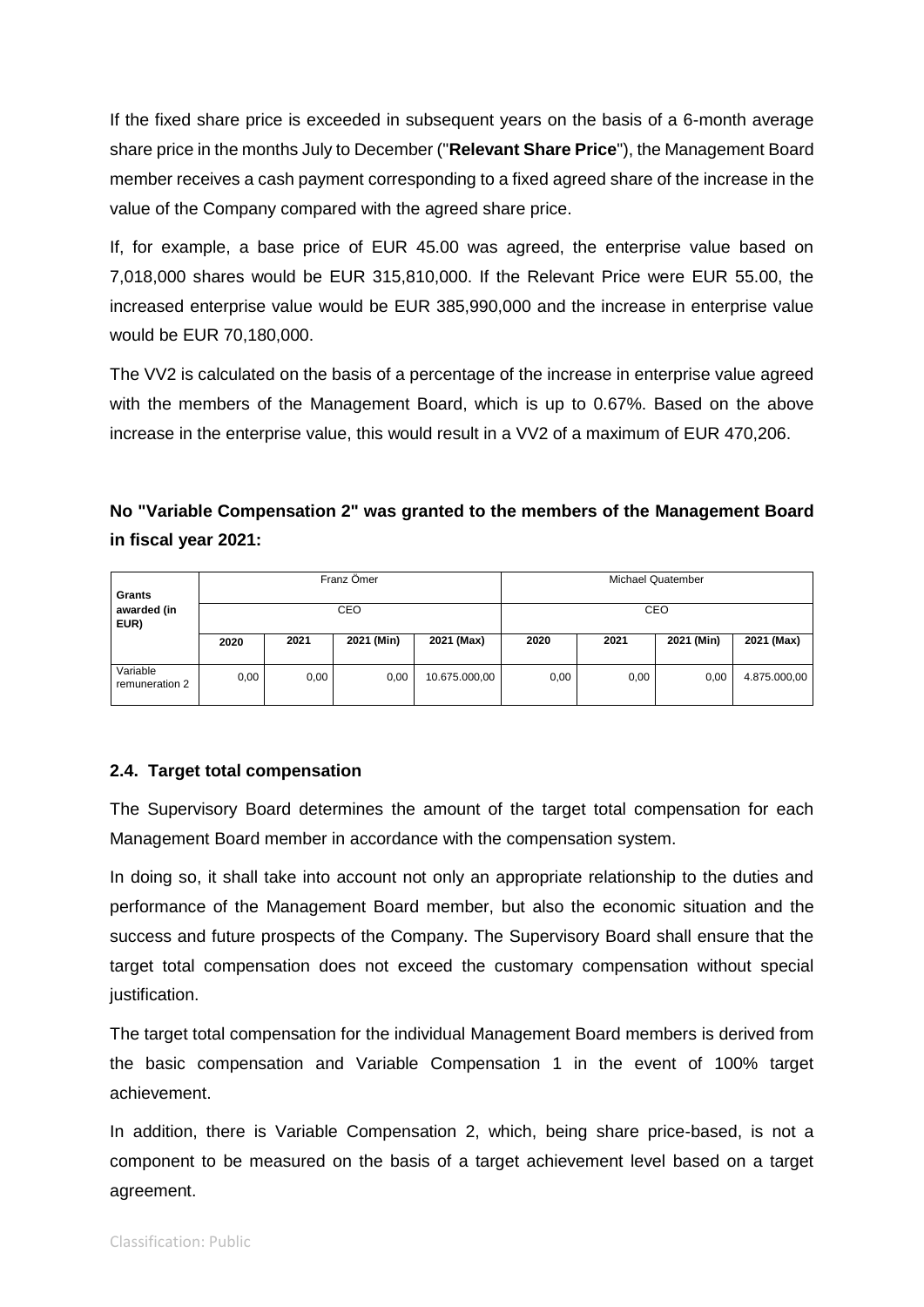In determining the target total compensation for the individual Management Board members, the Supervisory Board will therefore use the consensus estimates of analysts as a basis with regard to Variable Compensation 2 and determine the target compensation from Variable Compensation 2 on this basis uniformly for each year of the term.

#### **2.5. Maximum remuneration**

The maximum amount of fixed basic compensation plus fringe benefits for each Management Board member is EUR 1,500,000 p.a.

The maximum amount of Variable Compensation 1 is EUR 1,000,000 p.a. for each Management Board member based on 100% target achievement.

The payment from Variable Compensation 2 is limited to ten times the basic compensation paid for the year added to Variable Compensation 1.

In fiscal year 2021, the defined maximum compensation was complied with.

#### **2.6. Commitments to members of the Management Board in the event of resignation**

The Supervisory Board may determine exit regulations for each compensation component and for each case in which the employment relationship of a member of the Management Board or the appointment as a member of the Management Board ends. This includes cases such as retirement or full or partial reduction in earning capacity, death, ordinary termination of the service contract or termination of the service contract for good cause, dismissal from office for good cause, transfer of a service contract to the major shareholder of the Company or to a company affiliated with the major shareholder of the Company. For each of these cases, the Supervisory Board may determine in advance what requirements apply in order for individual or all compensation components to be paid either in full or in part, early or delayed, to the members of the Management Board or - in the event of death - to the heirs of the Management Board member concerned, or to lapse. In any case, any payment of variable compensation components may only be made in accordance with the targets and comparison parameters and the due dates set out in the respective plan terms and conditions referred to in the service agreements or agreed in the service agreements with the respective members of the Management Board.

The Supervisory Board concludes service agreements with members of the Management Board that provide for a severance payment cap.

Severance payments in the event of premature termination of Management Board membership without good cause may not exceed a total of two years' compensation, but may not exceed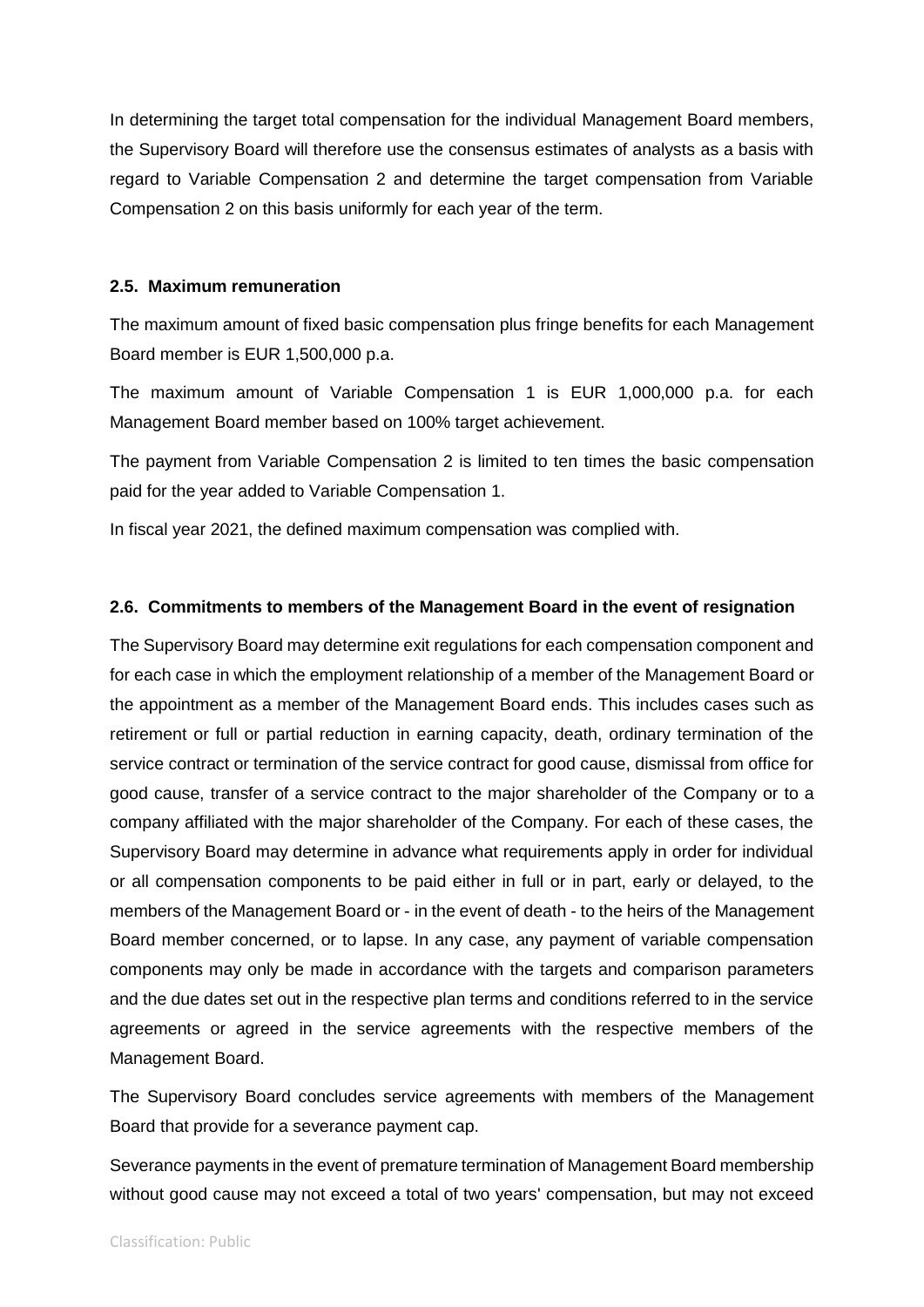the total compensation entitlement for the remaining term of the contract ("**severance payment cap**").

In the event of temporary incapacity to work due to illness or accident or for other reasons for which the Management Board member is not responsible and which are not due to gross negligence or intent, the Supervisory Board may determine that the fixed remuneration shall continue to be paid for a period of six months, but not beyond the end of the Management Board member's contract.

Commitments for benefits in the event of premature termination of the employment contract by the Management Board member as a result of a **change of control** may not be agreed.

If there is good cause for terminating the service agreement, no severance payments will be made.

The Supervisory Board may agree with members of the Management Board that, in the event that their employment contract is not extended or ends for any other reason before the end of the regular term, they will receive a transitional allowance amounting to 50% of their last gross annual salary (including variable compensation component). The transitional allowance may not be paid if the contract is extended. The entitlement to payment of the transitional allowance shall lapse if the Management Board member has refused a reappointment and extension of the Management Board contract offered to him on terms that are the same or more favorable to him, or if the non-extension or termination is based on an important reason for which the Management Board member is responsible, or on an ordinary notice of termination given by the Management Board member.

The Supervisory Board may agree a post-contractual non-competition clause with members of the Management Board for a period of up to two (2) years. If such a post-contractual noncompetition clause takes effect, the members of the Management Board may receive compensation amounting to up to half of their respective basic compensation per year of the respective period of validity of the post-contractual non-competition clause. Payments under a post-contractual non-competition clause are to be offset against any severance payments.

### **2.7. Contract terms, termination options**

The term of the employment contracts is linked to the duration of the appointment and complies with the requirements of stock corporation law. Ordinary members of the Management Board are generally appointed for a maximum of three years.

Both the Company and the Management Board member have the right to extraordinary termination for good cause in accordance with Section 626 of the German Civil Code (BGB).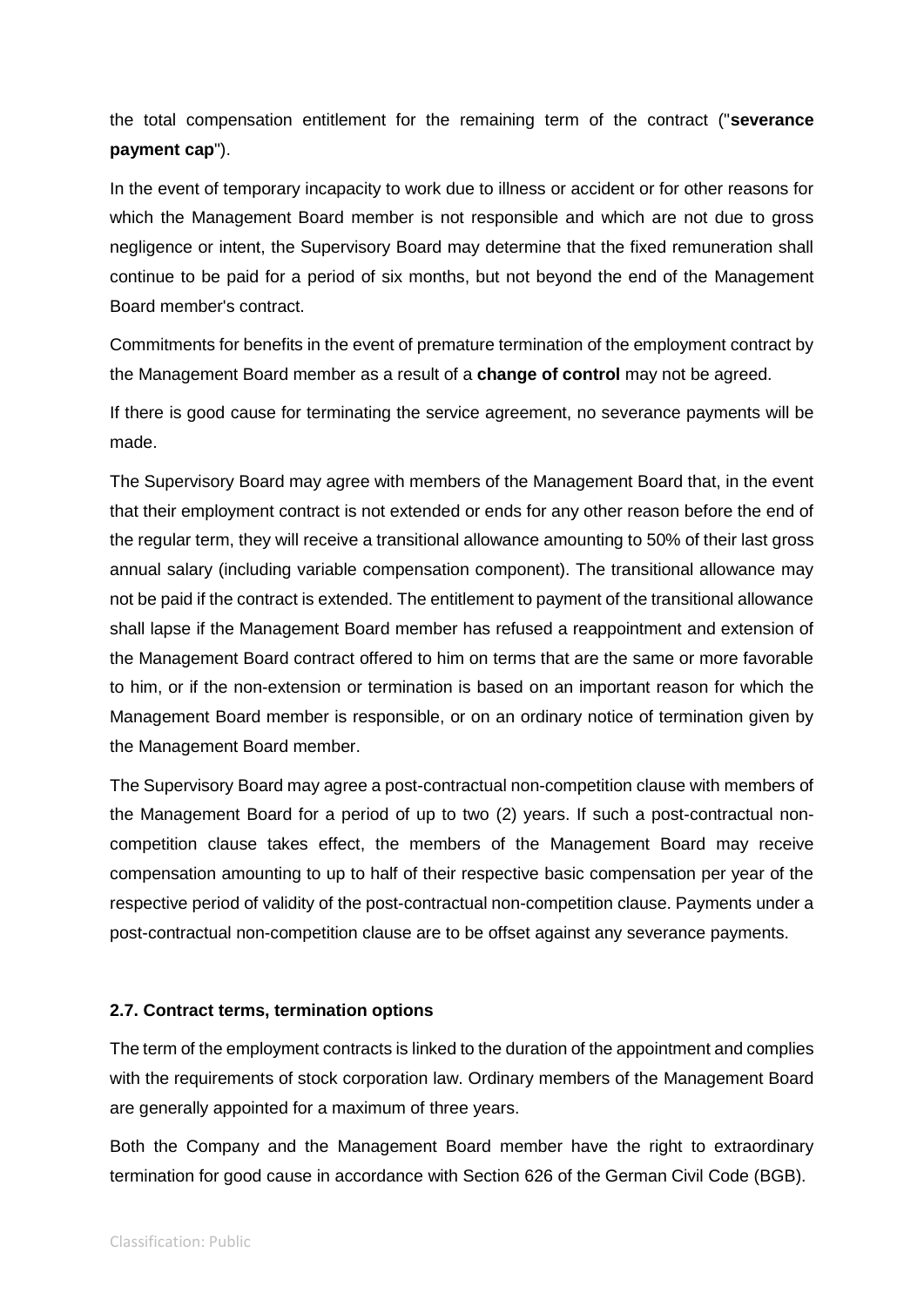#### **2.8. Compensation system in the event of special and exceptional circumstances**

In special and exceptional circumstances (e.g. in the event of a severe financial or economic crisis), the Supervisory Board has the right to temporarily deviate from the compensation system in accordance with Section 87a (2) Sentence 2 AktG and to amend the regulations relating to the compensation structure and the individual compensation components as well as the regulations on the respective procedure if this is necessary in the interests of the long-term welfare of the Company. A deviation from the compensation system is only possible by a corresponding resolution of the Supervisory Board and after careful examination of the necessity. The components of the compensation system from which deviation is possible under the above circumstances are the procedure, the compensation structure, the individual compensation components and their performance criteria. Furthermore, in this case the Supervisory Board may temporarily grant additional compensation components or replace individual compensation components with other compensation components to the extent necessary to restore the appropriateness of Management Board compensation in the specific situation.

### **3. Compensation system for members of the Supervisory Board**

The system for the compensation of Supervisory Board members is based on the statutory requirements and takes into account the recommendations of the German Corporate Governance Code. The compensation of Supervisory Board members shall be balanced overall and commensurate with the responsibilities and duties of the Supervisory Board members and the situation of the Company, also taking into account the compensation arrangements of other listed companies. At the same time, it should make the assumption of a mandate as member or chairman of the Supervisory Board appear sufficiently attractive to be able to attract and retain outstanding mandate holders. This is a prerequisite for the best possible supervision and advice to the Management Board, which in turn makes a major contribution to a successful business strategy and the long-term success of the Company.

The Supervisory Board is not operationally active. Rather, the Supervisory Board contributes to the long-term development of the Company through its monitoring activities. The granting of purely fixed compensation has proven to be appropriate in this respect. The Management Board and Supervisory Board are of the opinion that purely fixed compensation for the members of the Supervisory Board is best suited to ensuring that the Supervisory Board fulfills its monitoring function independently. This is also in line with the recommendations of the German Corporate Governance Code. In line with the recommendation of the German Corporate Governance Code, the Chairman's higher time commitment should be appropriately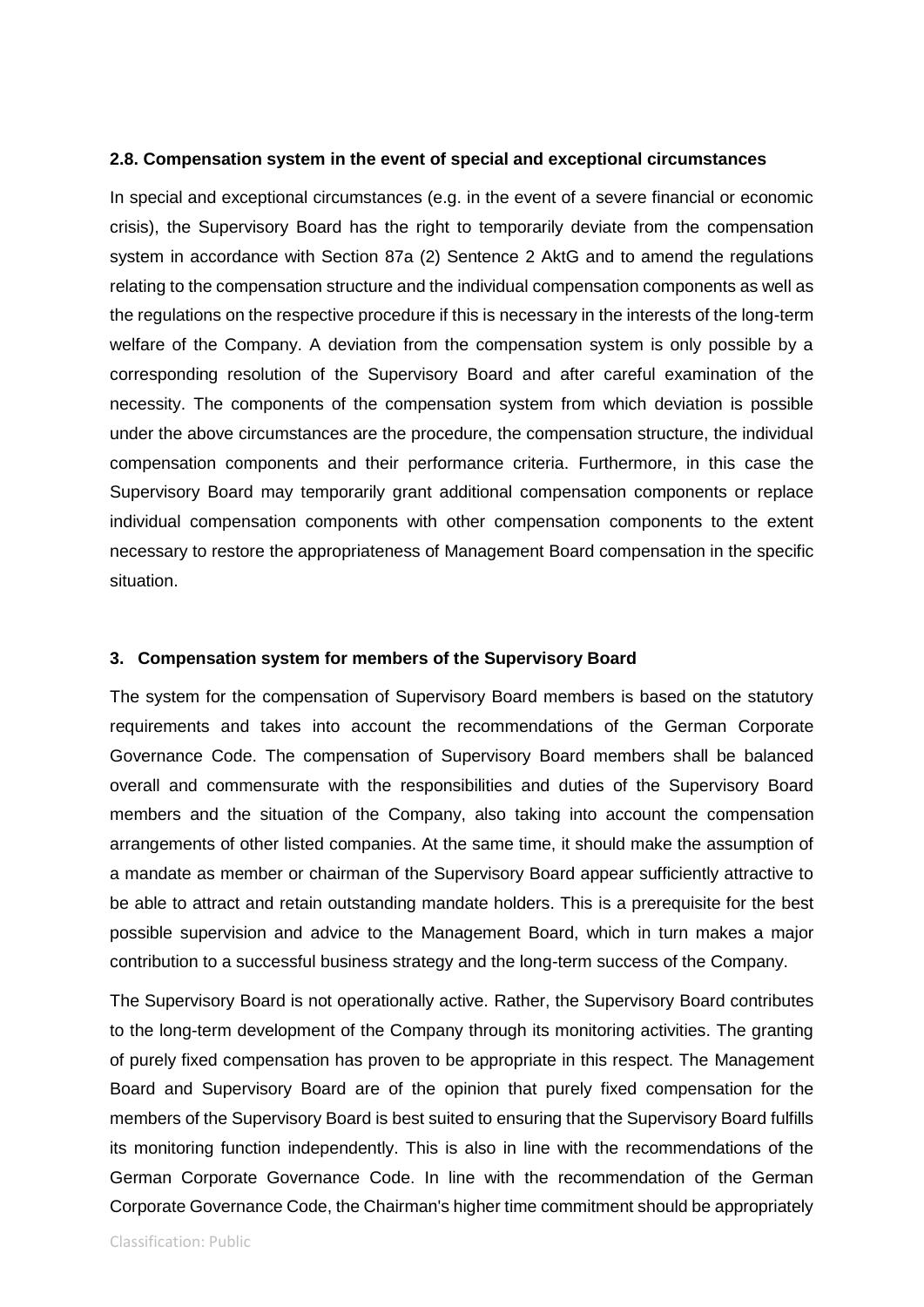taken into account through corresponding additional compensation. The Chairman of the Supervisory Board shall therefore receive twice the basic compensation of an ordinary member of the Supervisory Board. The compensation of the Supervisory Board therefore contains no variable compensation components and no share-based components.

The annual fixed compensation is paid one month after the end of each fiscal year. Accordingly, there are no deferral periods for the payment of compensation components. The compensation is linked to the term of office of the Supervisory Board member. If a Supervisory Board member resigns during the year, he or she receives the compensation pro rata temporis. There are no promises of redundancy payments, retirement pensions or early retirement arrangements. The compensation and employment conditions of the employees are of no significance for the compensation system of the Supervisory Board.

The compensation system for the Supervisory Board is decided by the Annual General Meeting on the basis of proposals by the Management Board and the Supervisory Board. At regular intervals, at the latest every four years, the Management Board and Supervisory Board conduct a review to determine whether the amount and composition of Supervisory Board compensation are still in line with market conditions and appropriate. The rules for dealing with conflicts of interest set out in the Rules of Procedure for the Management Board and Supervisory Board are observed in the procedures for setting up, implementing and reviewing the compensation system. Care is taken to ensure that external compensation experts, where consulted, are independent; confirmation of their independence is required in this regard.

### **4. Remuneration at a glance**

### **4.1. Compensation of the Management Board**

### **4.1.1. Compensation of the Management Board in fiscal year 2021**

The members of the parent company's Management Board were remunerated by Group companies in the financial year 2021 with fixed emoluments of EUR 1,020 thousand (previous year: EUR 1,020 thousand). Variable remuneration of EUR 0 thousand was granted in the 2021 financial year (previous year: EUR 934 thousand). In addition, compensation for consulting services in the amount of EUR 400 thousand (previous year: EUR 400 thousand) was paid by a Group company.

For the financial years 2019 to 2021, share-based compensation has been agreed for each Management Board member, calculated in each case on the basis of a fixed percentage on the difference between the average share price in the observation period of the respective financial year and a reference price (based on the total number of shares).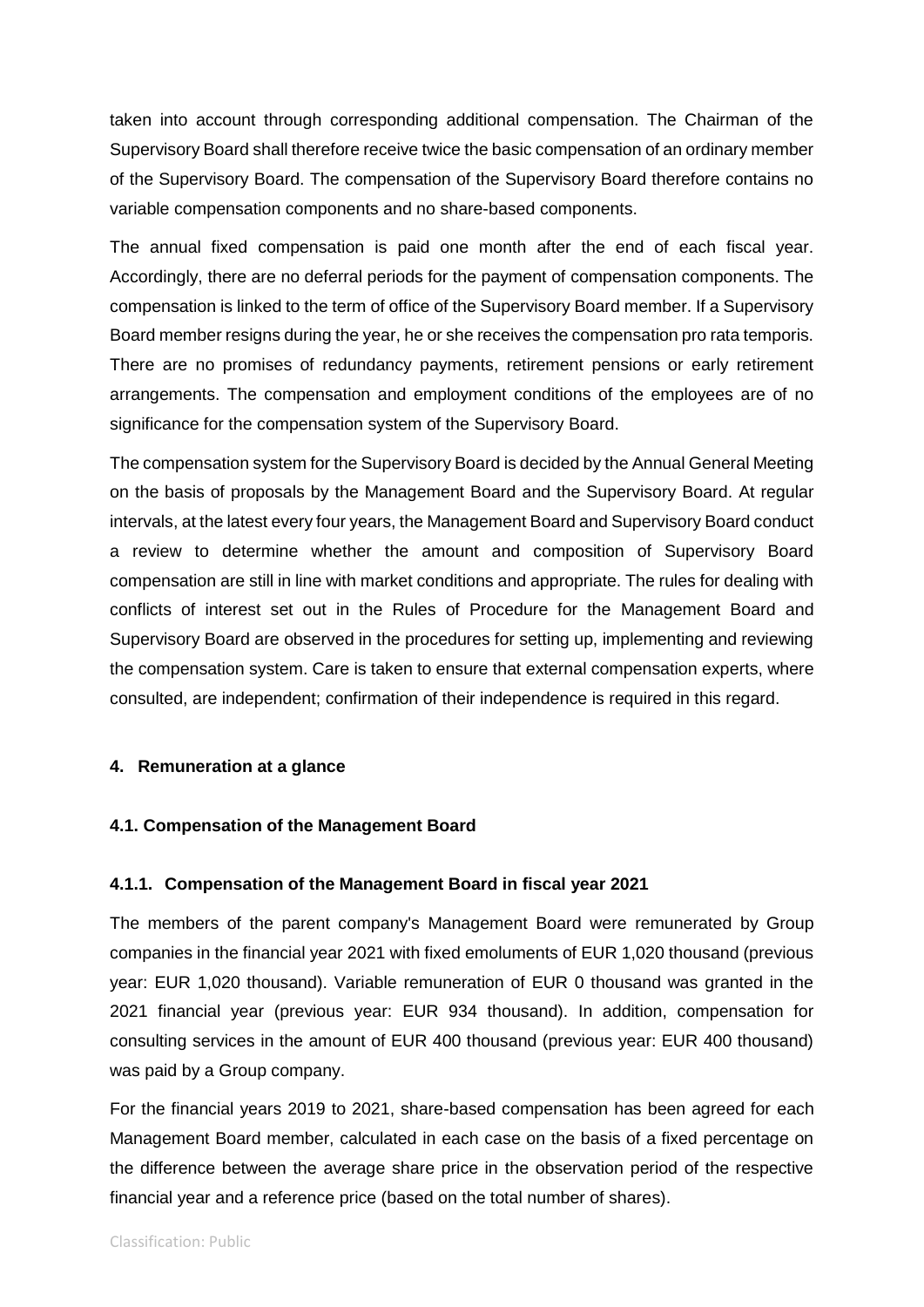For the financial year 2021, the criteria for the share-based compensation component were not met and consequently no compensation was paid (previous year: EUR 0 thousand).

In addition, in fiscal year 2021, the Company assumed the costs of an accident insurance policy in the amount of EUR 1 thousand (previous year: EUR 1 thousand) for the benefit of a member of the Management Board and bore the costs of contributions incurred under the Austrian Corporate Employee and Self-Employed Pension Act (BMSVG) in the amount of EUR 14 thousand (previous year: EUR 18 thousand).

Beyond this, there are no compensation components for the Management Board in the form of granted or promised shares or stock options.

There were no deviations from the compensation system for the Management Board. Variable compensation components were not clawed back. Furthermore, no additional benefits were paid to members of the Management Board due to premature termination of their service.

|                                        |              |              | Franz Ömer   |               | <b>Michael Quatember</b> |            |            |              |
|----------------------------------------|--------------|--------------|--------------|---------------|--------------------------|------------|------------|--------------|
| Grants awarded (in<br>EUR)             |              | CEO          | CEO          |               |                          |            |            |              |
|                                        | 2020         | 2021         | 2021 (Min)   | 2021 (Max)    | 2020                     | 2021       | 2021 (Min) | 2021 (Max)   |
| Fixed remuneration                     | 600.000.00   | 600.000.00   | 600.000.00   | 600.000.00    | 420.000.00               | 420.000.00 | 420.000.00 | 420.000.00   |
| Consulting services                    | 400.000,00   | 400.000,00   | 400.000,00   | 400.000.00    | 0,00                     | 0,00       | 0.00       | 0,00         |
| <b>Total</b>                           | 1.000.000,00 | 1.000.000,00 | 1.000.000.00 | 1.000.000.00  | 420.000.00               | 420.000.00 | 420,000,00 | 420,000,00   |
| variable<br>One-year<br>compensation   | 384.001,74   | 0,00         | 0.00         | 573.750,00    | 384.001.74               | 0,00       | 0.00       | 573.750,00   |
| Long-term<br>management bonus          | 83.205,92    | 0,00         | 0.00         | 101.250,00    | 83.205,92                | 0,00       | 0.00       | 101.250,00   |
| Share-based<br>payment                 | 0,00         | 0,00         | 0,00         | 10.675.000,00 | 0,00                     | 0,00       | 0,00       | 4.875.000,00 |
| Multi-year<br>variable<br>compensation | 83.205.92    | 0.00         | 0.00         | 10.776.250.00 | 83.205.92                | 0.00       | 0.00       | 4.976.250.00 |
| <b>Total</b>                           | 467.207,66   | 0,00         | 0.00         | 11.350.000.00 | 467.207,66               | 0.00       | 0.00       | 5.550.000,00 |
| Utility expenses                       | 0,00         | 0,00         | 0,00         | 0,00          | 0,00                     | 0,00       | 0,00       | 0,00         |
| <b>Total compensation</b>              | 1.467.207,66 | 1.000.000,00 | 1.000.000.00 | 12.350,000.00 | 887.207,66               | 420.000,00 | 420,000,00 | 5.970.000.00 |

| Fixed<br>remuneration<br>absolute | 1.000.000,00 | 1.000.000,00 |
|-----------------------------------|--------------|--------------|
| <b>Fixed remuneration %</b>       | 68.16 %      | 100,00 %     |
| Variable compensation<br>absolute | 467.207,66   | 0,00         |
| Variable compensation<br>in $%$   | 31.84 %      | 0.00 %       |
| <b>Total compensation</b>         | 1.467.207,66 | 1.000.000,00 |

| 420.000,00 | 420.000,00 |
|------------|------------|
| 47,34 %    | 100,00 %   |
| 467.207,66 | 0,00       |
| 52,66 %    | 0.00 %     |
| 887.207,66 | 420.000,00 |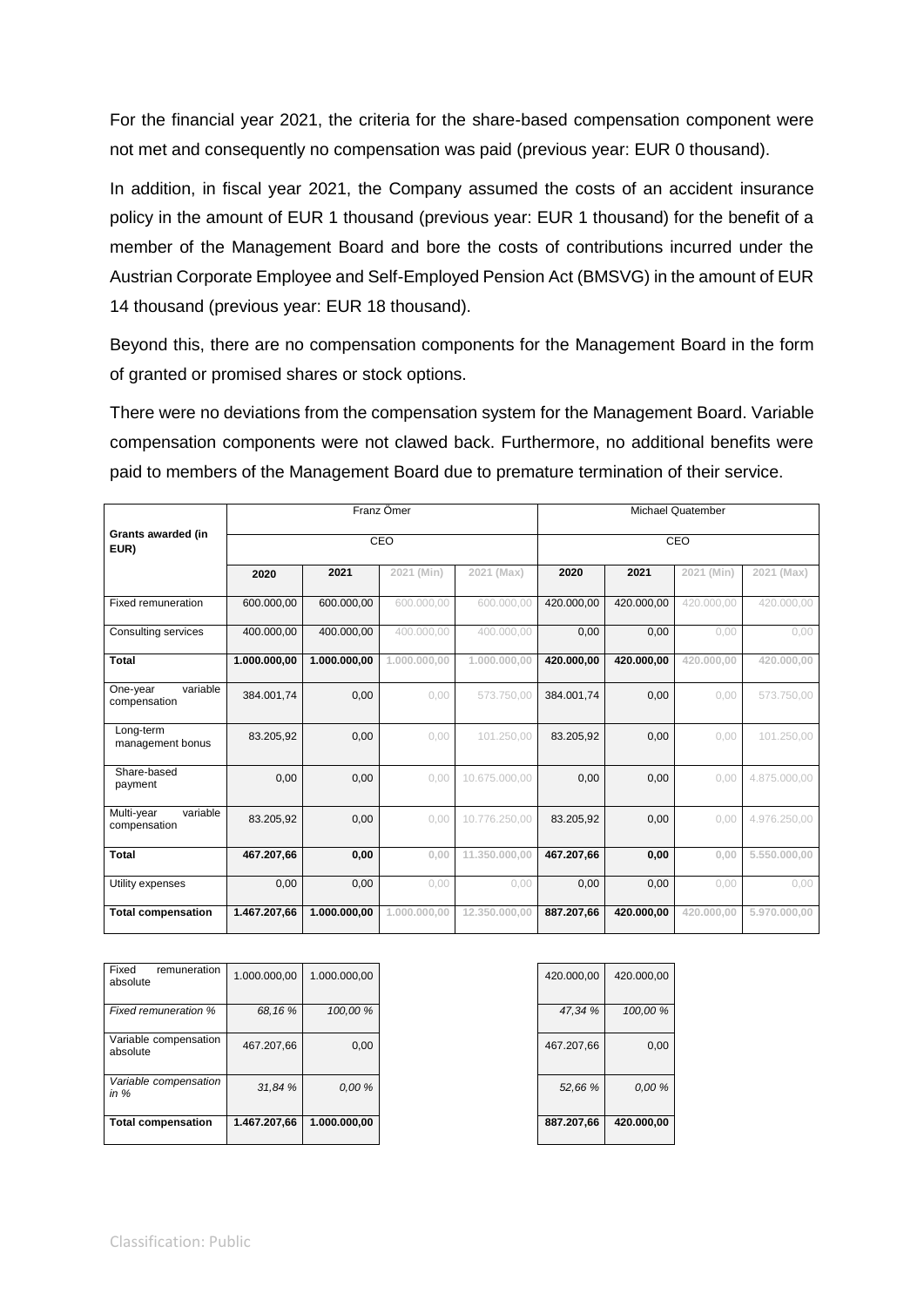## **4.1.2. Compensation of the Management Board within the last five financial years**

|                                  | Franz Ömer   |              |              |              |              |  |  |  |
|----------------------------------|--------------|--------------|--------------|--------------|--------------|--|--|--|
| Grants awarded (in EUR)          | <b>CEO</b>   |              |              |              |              |  |  |  |
|                                  | 2017         | 2018         | 2019         | 2020         | 2021         |  |  |  |
| Fixed remuneration               | 470.000,00   | 470.000,00   | 581.486,43   | 600.000,00   | 600.000,00   |  |  |  |
| Consulting services              | 280.000,00   | 280.000,00   | 400.000,00   | 400.000,00   | 400.000,00   |  |  |  |
| <b>Total</b>                     | 750.000,00   | 750.000,00   | 981.486,43   | 1.000.000,00 | 1.000.000,00 |  |  |  |
| One-year variable compensation   | 452.231,42   | 417.907,73   | 471.500,24   | 384.001,74   | 0,00         |  |  |  |
| Long-term management bonus       | 75.169,41    | 79.796,86    | 73.748,42    | 83.205,92    | 0,00         |  |  |  |
| Share-based payment              | 0,00         | 0,00         | 204.876,53   | 0,00         | 0,00         |  |  |  |
| Multi-year variable compensation | 75.169,41    | 79.796,86    | 278.624,95   | 83.205,92    | 0,00         |  |  |  |
| <b>Total</b>                     | 527.400,83   | 497.704,59   | 750.125,19   | 467.207,66   | 0,00         |  |  |  |
| Utility expenses                 | 0,00         | 0,00         | 0,00         | 0,00         | 0,00         |  |  |  |
| <b>Total compensation</b>        | 1.277.400,83 | 1.247.704.59 | 1.731.611,62 | 1.467.207,66 | 1.000.000.00 |  |  |  |

| <b>Difference</b><br>from<br>previous<br>absolute | year<br>$-831.512.35$ | -29.696.24 | 483.907.03 | $-264.403.96$ | -467.207,66 l |
|---------------------------------------------------|-----------------------|------------|------------|---------------|---------------|
| Difference compared to previous year<br>in %.     | $-39.4%$              | $-2.3%$    | 38,8%      | $-15.3\%$     | $-31.8%$      |

|                                  | <b>Michael Quatember</b><br><b>CEO</b> |            |              |            |            |  |  |
|----------------------------------|----------------------------------------|------------|--------------|------------|------------|--|--|
| Grants awarded (in EUR)          |                                        |            |              |            |            |  |  |
|                                  | 2017                                   | 2018       | 2019         | 2020       | 2021       |  |  |
| Fixed remuneration               | 325.000,00                             | 325.000,00 | 420.000,00   | 420.000,00 | 420.000,00 |  |  |
| Consulting services              | 0,00                                   | 0,00       | 0,00         | 0,00       | 0,00       |  |  |
| <b>Total</b>                     | 325.000,00                             | 325.000,00 | 420.000,00   | 420.000,00 | 420.000,00 |  |  |
| One-year variable compensation   | 452.231,42                             | 417.907,73 | 471.500,24   | 384.001,74 | 0,00       |  |  |
| Long-term management bonus       | 75.169,41                              | 79.796,86  | 73.748,42    | 83.205,92  | 0,00       |  |  |
| Share-based payment              | 811.140,44                             | 64.413,39  | 204.876,53   | 0,00       | 0,00       |  |  |
| Multi-year variable compensation | 886.309,85                             | 144.210,25 | 278.624,95   | 83.205,92  | 0,00       |  |  |
| <b>Total</b>                     | 1.338.541,27                           | 562.117,98 | 750.125,19   | 467.207,66 | 0,00       |  |  |
| Utility expenses                 | 0,00                                   | 0,00       | 0,00         | 0,00       | 0,00       |  |  |
| <b>Total compensation</b>        | 1.663.541,27                           | 887.117,98 | 1.170.125,19 | 887.207,66 | 420.000,00 |  |  |

| Difference from previous year absolute            | -50.371.91丨 | -776.423.29 | 283.007.21 | $-282.917.53$ | -467.207.33 |
|---------------------------------------------------|-------------|-------------|------------|---------------|-------------|
| Difference compared to previous year in<br>$\%$ . | $-2.9%$     | -46.7 %     | 31.9%      | $-24.2\%$     | -52.7 % I   |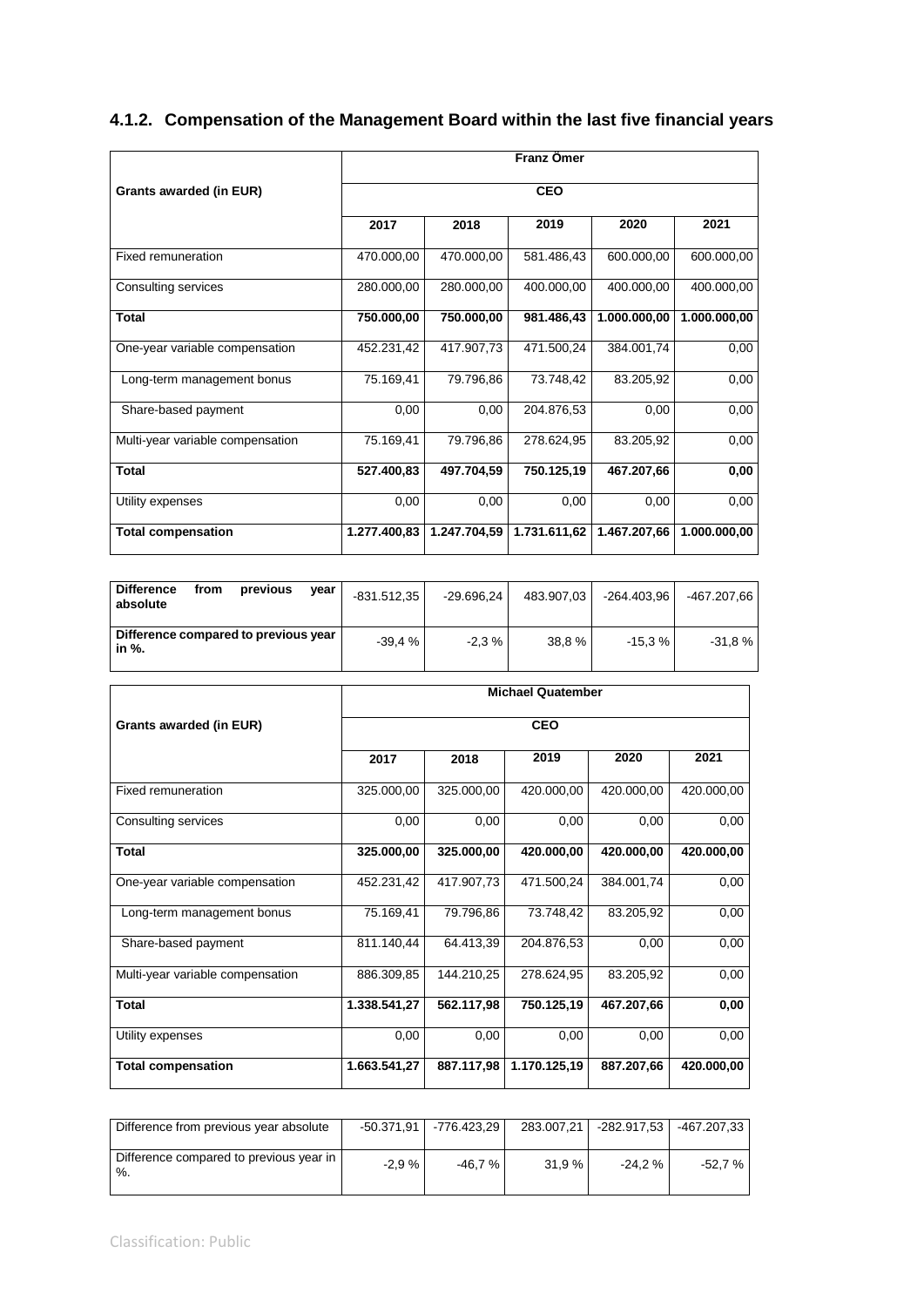## **4.1.3. Average compensation of employees in the last five years**

The average remuneration of employees in the bet-at-home.com AG Group comprises all employees (excluding the Management Board of bet-at-home.com AG)

| l in EUR             | FY 2017 | FY 2018               | FY 2019     | FY 2020   | FY 2021   |
|----------------------|---------|-----------------------|-------------|-----------|-----------|
| Average compensation |         | 40.549,16   42.582,44 | 45.392,38 I | 48.742.78 | 49.637.59 |

## **4.2. Remuneration of the Supervisory Board**

### **4.2.1. Compensation of the Supervisory Board in fiscal year 2021**

The Supervisory Board of bet-at-home.com AG comprised the following members in the financial year 2021:

-Martin Arendts, MBL-HSG, Attorney at Law, Grünwald (Chairman)

-Véronique Giraudon, Management Board, Paris/France (Vice Chairwoman)

-François Riahi, Management Board, Paris/France (since May 18, 2021)

-Nicolas Béraud, Management Board, Bordeaux/France (until May 18, 2021)

The Chairman of the Supervisory Board received fixed remuneration of EUR 40 thousand in fiscal year 2021 (previous year: EUR 40 thousand). In addition, necessary expenses were reimbursed. Ms. Giraudon, Mr. Riahi and Mr. Béraud waived their compensation in the 2021 financial year.

Beyond this, there are no compensation components for the Supervisory Board in the form of granted or promised shares or stock options.

| <b>Fixed remuneration in</b><br><b>EUR</b>     | FY 2017   | FY 2018   | FY 2019   | FY 2020   | FY 2021   |
|------------------------------------------------|-----------|-----------|-----------|-----------|-----------|
| <b>Martin Arendts</b>                          | 40.000,00 | 40.000,00 | 40.000,00 | 40.000,00 | 40.000,00 |
| Véronique Giraudon<br>(since July 7, 2020)     | n/a       | n/a       | n/a       | 0,00      | 0,00      |
| <b>Isabelle Andres</b><br>(until July 7, 2020) | 0,00      | 20.000,00 | 20.000,00 | 10.000,00 | n/a       |
| Francois Riahi<br>(since May 18, 2021)         | n/a       | n/a       | n/a       | n/a       | 0,00      |
| Nicolas Béraud<br>(until May 18, 2021)         | n/a       | n/a       | n/a       | 0,00      | 0,00      |
| Jean-Laurent Nabet<br>(until July 7, 2020)     | 0,00      | 0.00      | 0.00      | 0,00      | n/a       |
| <b>SUM</b>                                     | 40.000,00 | 60.000,00 | 60.000,00 | 50.000,00 | 40.000,00 |

## **4.2.2. Compensation of the Supervisory Board within the last five financial years**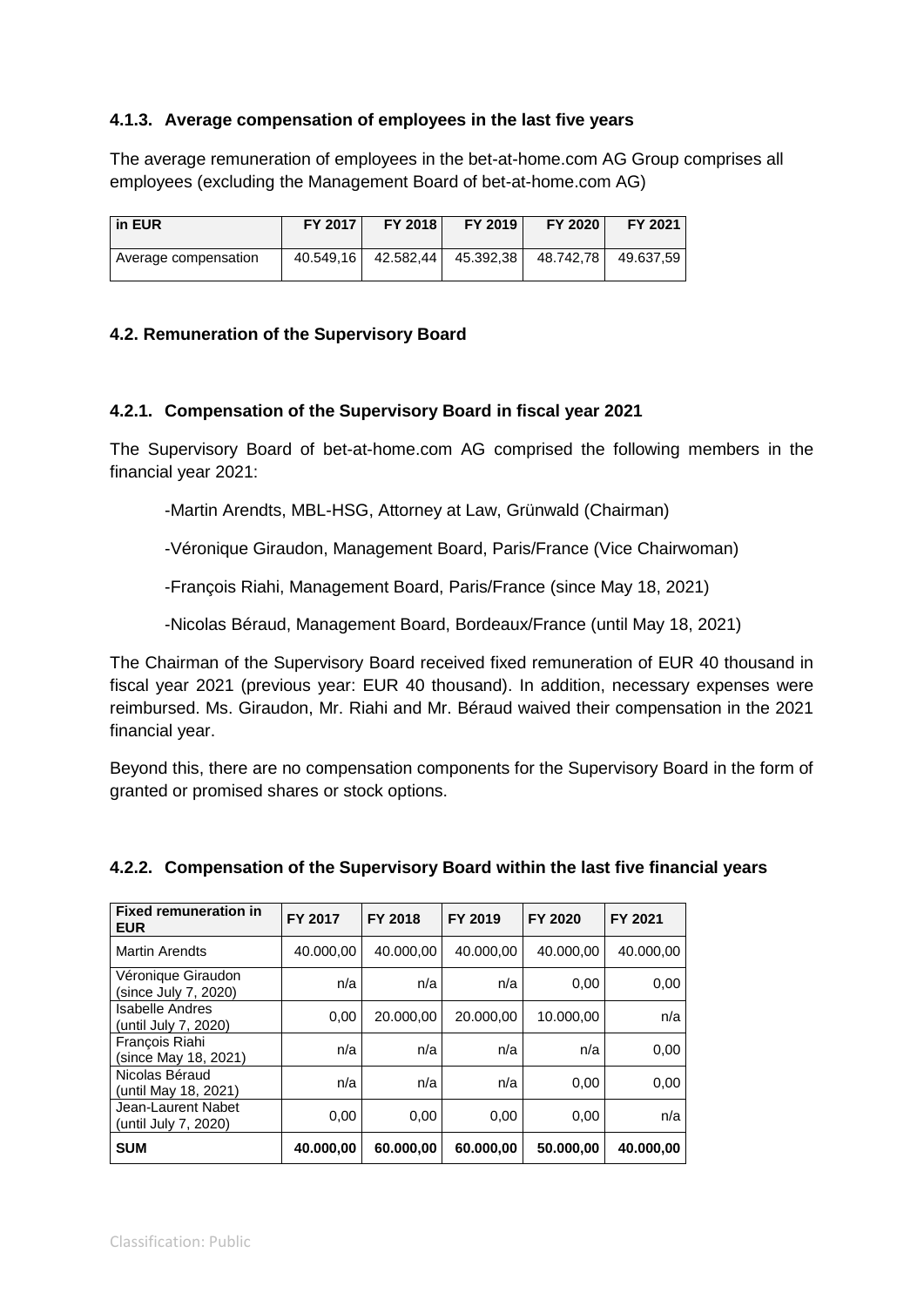## **4.3. Comparative presentation of revenue development**

Within the bet-at-home.com AG Group, the results of operations have developed as follows over the past five years:

| <b>Earnings</b><br>in<br>development<br><b>EUR</b>  | FY 2017        | FY 2018        | FY 2019        | FY 2020       | FY 2021       |
|-----------------------------------------------------|----------------|----------------|----------------|---------------|---------------|
| Gross<br>betting<br>and<br>gaming '<br>income       | 145.397.930,98 | 143.350.883,60 | 143.289.359,55 | 54.622.771,80 | 59.346.519,85 |
| Difference from previous year<br>absolute           | 6.724.053,34   | -2.047.047,38  | -61.524,05     | 88.666.587,75 | 4723.748,05   |
| Difference<br>to<br>compared<br>previous year in %. | 4.8%           | $-1.4%$        | $0.0\%$        | $-61.9%$      | 8,6 %         |

The significant decrease in gross betting and gaming income in the 2020 financial year is attributable to a discontinued operation in accordance with IFRS 5, which was presented in the 2021 financial year. The prior-year comparative period was adjusted accordingly.

In this context, explicit reference is made to the explanations in the notes to the consolidated financial statements as of December 31, 2021 (Note V. "Discontinued operation IFRS 5").

## **5. Auditor's Report**

Independent Auditor's Report on the Audit of the Compensation Report Pursuant to Section 162 (3) of the German Stock Corporation Act (AktG)

To bet-at-home.com AG, Düsseldorf

### **Audit opinion**

We have formally audited the remuneration report of bet-at-home.com AG, Düsseldorf, for the financial year from January 1, 2021 to December 31, 2021, to determine whether the disclosures pursuant to section 162 (1) and (2) AktG have been made in the remuneration report. In accordance with Section 162 (3) AktG, we have not audited the content of the remuneration report.

In our opinion, the accompanying compensation report complies, in all material respects, with the disclosures pursuant to § 162 (1) and (2) AktG. Our audit opinion does not cover the content of the compensation report.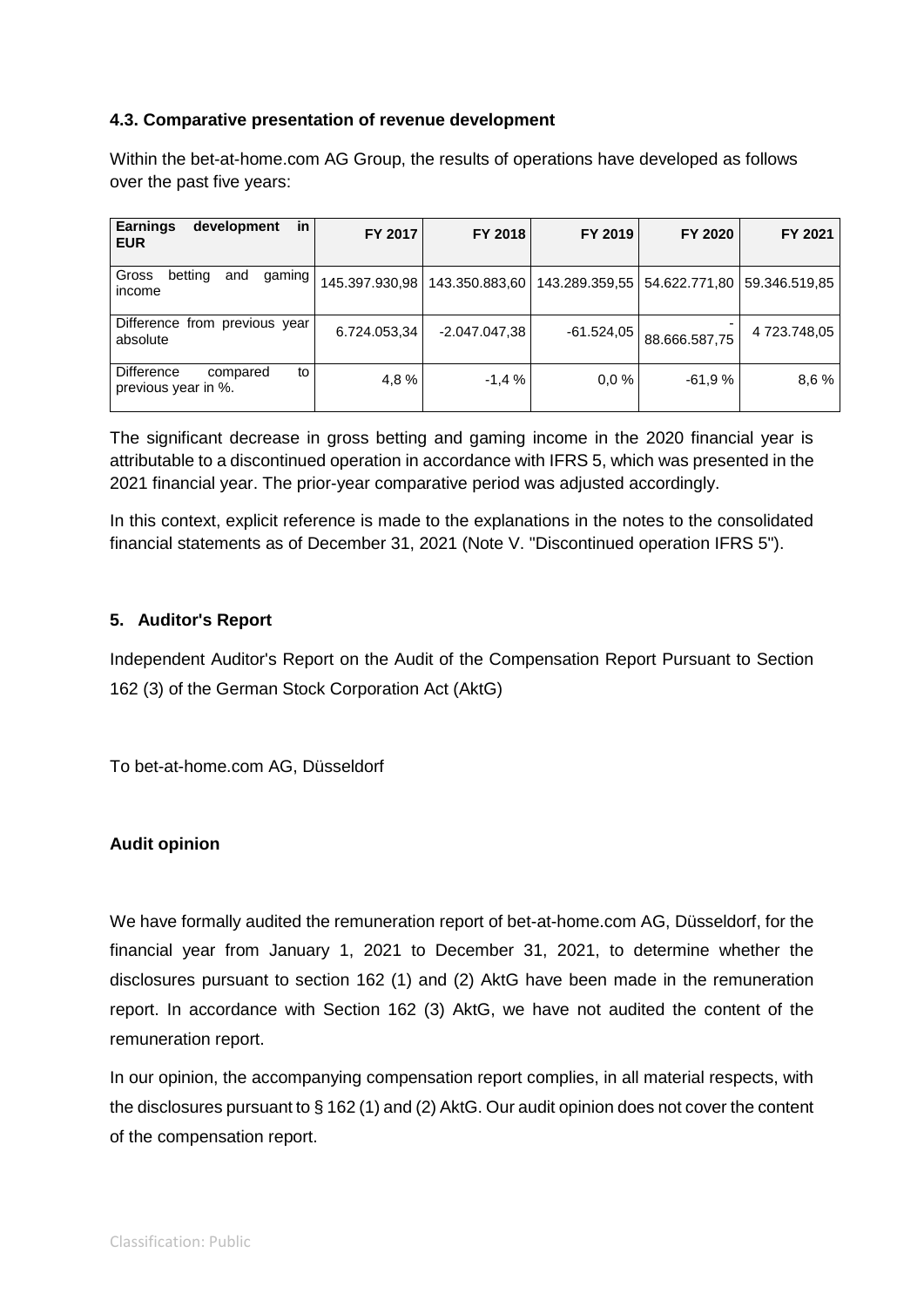#### **Basis for the audit opinion**

We conducted our audit of the compensation report in accordance with Section 162 (3) AktG and IDW Auditing Standard: The Audit of the Compensation Report in Accordance with Section 162 (3) AktG (IDW PS 870). Our responsibility under that provision and standard is further described in the Auditor's Responsibility section of our report. As an auditing practice, we have complied with the requirements of the IDW Quali-tätssicherungsstandard: Requirements for Quality Assurance in the Practice of Public Accountants (IDW QS 1). We have complied with the professional duties pursuant to the German Auditors' Code and the professional statutes for auditors/sworn auditors, including the requirements for independence.

### **Responsibility of the Management Board and the Supervisory Board**

The Management Board and the Supervisory Board are responsible for the preparation of the compensation report, including the related disclosures, that complies with the requirements of Section 162 AktG. They are further responsible for such internal control as they determine is necessary to enable the preparation of the compensation report, including the related disclosures, that is free from material misstatement, whether due to fraud or error.

#### **Responsibility of the auditor**

Our objective is to obtain reasonable assurance about whether the disclosures pursuant to section 162 (1) and (2) AktG have been made in all material respects in the compensation report and to express an opinion thereon in an audit report.

We planned and performed our audit to obtain evidence about the formal completeness of the compensation report by comparing the disclosures made in the compensation report with the disclosures required by Section 162 (1) and (2) AktG. In accordance with Section 162 (3) AktG, we did not verify the accuracy of the disclosures, the completeness of the individual disclosures or the fair presentation of the compensation report.

### **Dealing with any misleading representations**

In connection with our audit, we have a responsibility to read the compensation report in the light of knowledge obtained in the audit of the financial statements, and to remain alert for indications as to whether the compensation report contains misleading representations as to the accuracy of the content of the disclosures, the completeness of the content of the individual disclosures, or the fair presentation of the compensation report.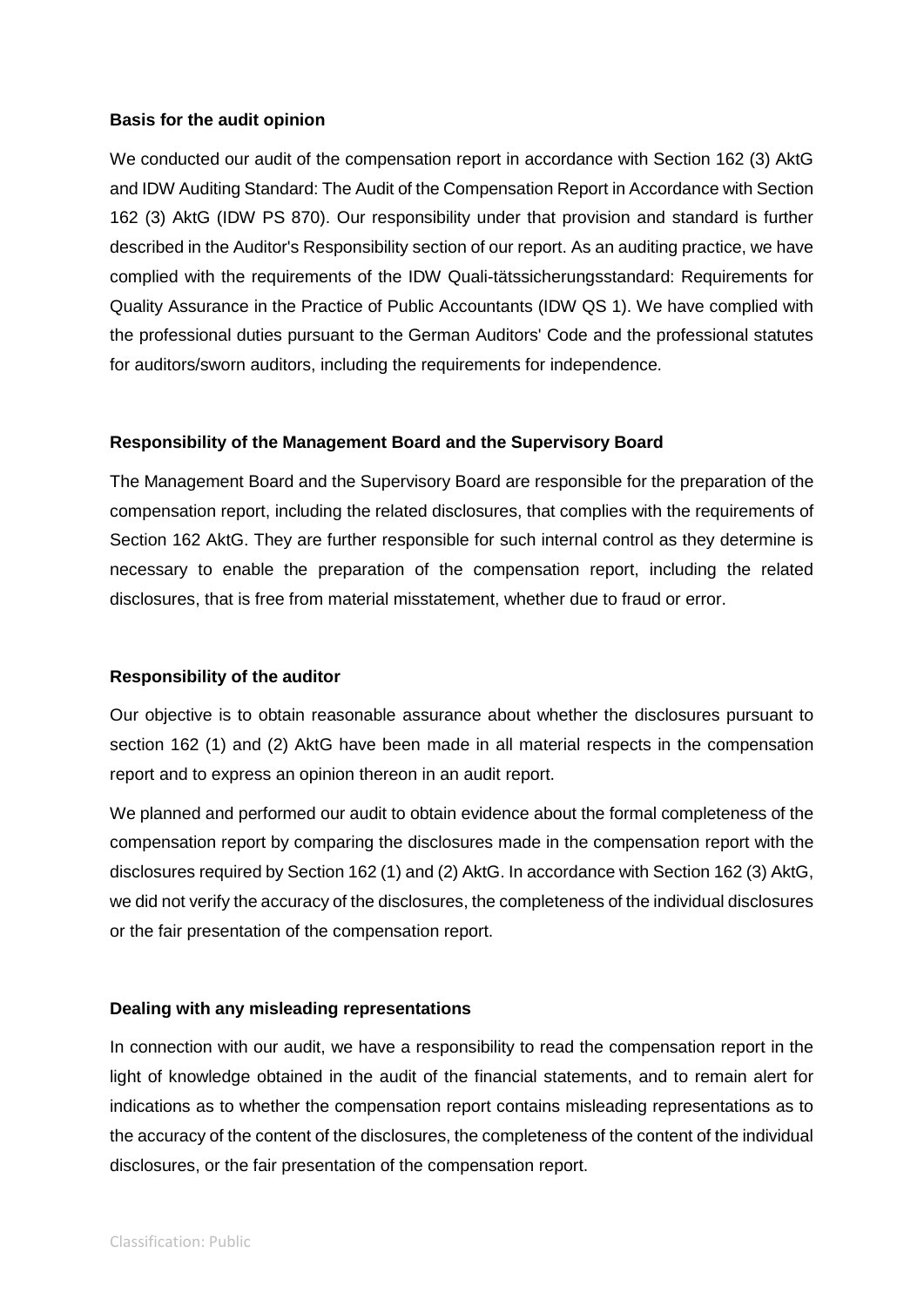If, based on the work we have performed, we conclude that such a misleading representation exists, we are required to report that fact. We have nothing to report in this context.

Duisburg, February 25, 2022

PKF Fasselt Partnership mbB Auditing company Tax consulting company **Lawyers** 

SchienstockHegmanns WirtschaftsprüferAccountant

*End of the agenda*

\_\_\_\_\_\_\_\_\_\_\_\_\_\_\_\_\_\_\_\_\_\_\_\_\_\_\_\_\_\_\_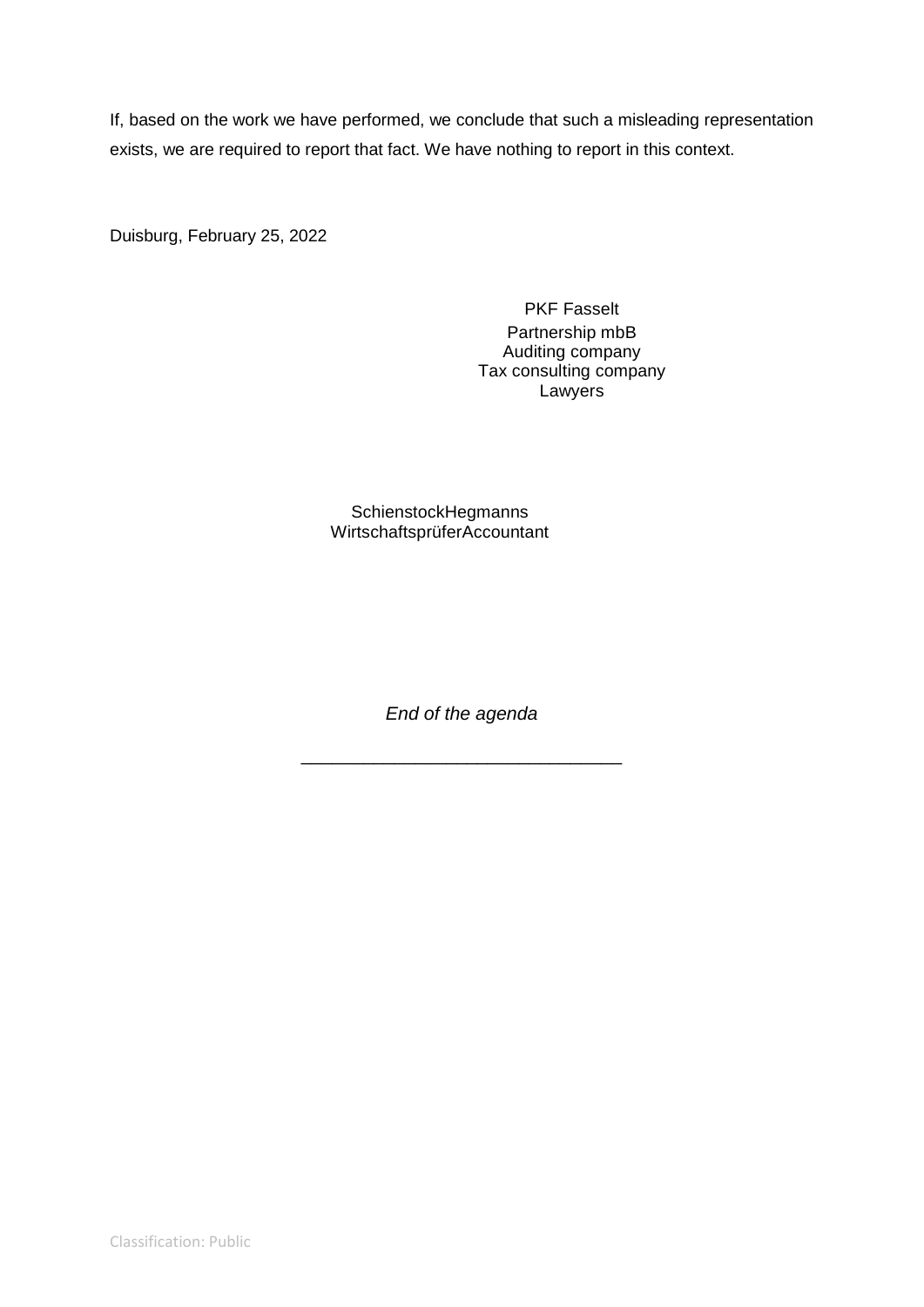## **III. further information and notes**

## **1. Total number of shares and voting rights**

At the time the Annual General Meeting is convened, the Company's share capital amounts to EUR 7,018,000 and is divided into 7,018,000 no-par value shares, each granting one vote. The Company does not hold any treasury shares at the time the Annual General Meeting is convened.

## **2. Annual General Meeting without physical presence of shareholders**

On the basis of the Act on Measures in Corporate, Cooperative, Association, Foundation and Condominium Law to Combat the Effects of the COVID 19 Pandemic (GesRuaCOVBekG), the Management Board has decided, with the approval of the Supervisory Board, that the Annual General Meeting will be held as a virtual Annual General Meeting without the physical presence of shareholders or their proxies. Voting rights may be exercised by shareholders or proxies exclusively by electronic postal vote or by granting power of attorney to the proxy appointed by the Company.

Electronic participation in the meeting by shareholders or by proxies within the meaning of Section 118 (1) sentence 2 AktG is not possible.

The entire Annual General Meeting will be broadcast in audio and video form via the Company's password-protected AGM portal, which is available at

### https://www.bet-at-home.ag/en/shareholdermeeting

("**AGM portal**"). Shareholders will receive their login data for the AGM portal after registration and proof of share ownership in accordance with the provisions of Section III. 3 below.

Other shareholder rights can also be exercised via the AGM portal in accordance with the following explanations.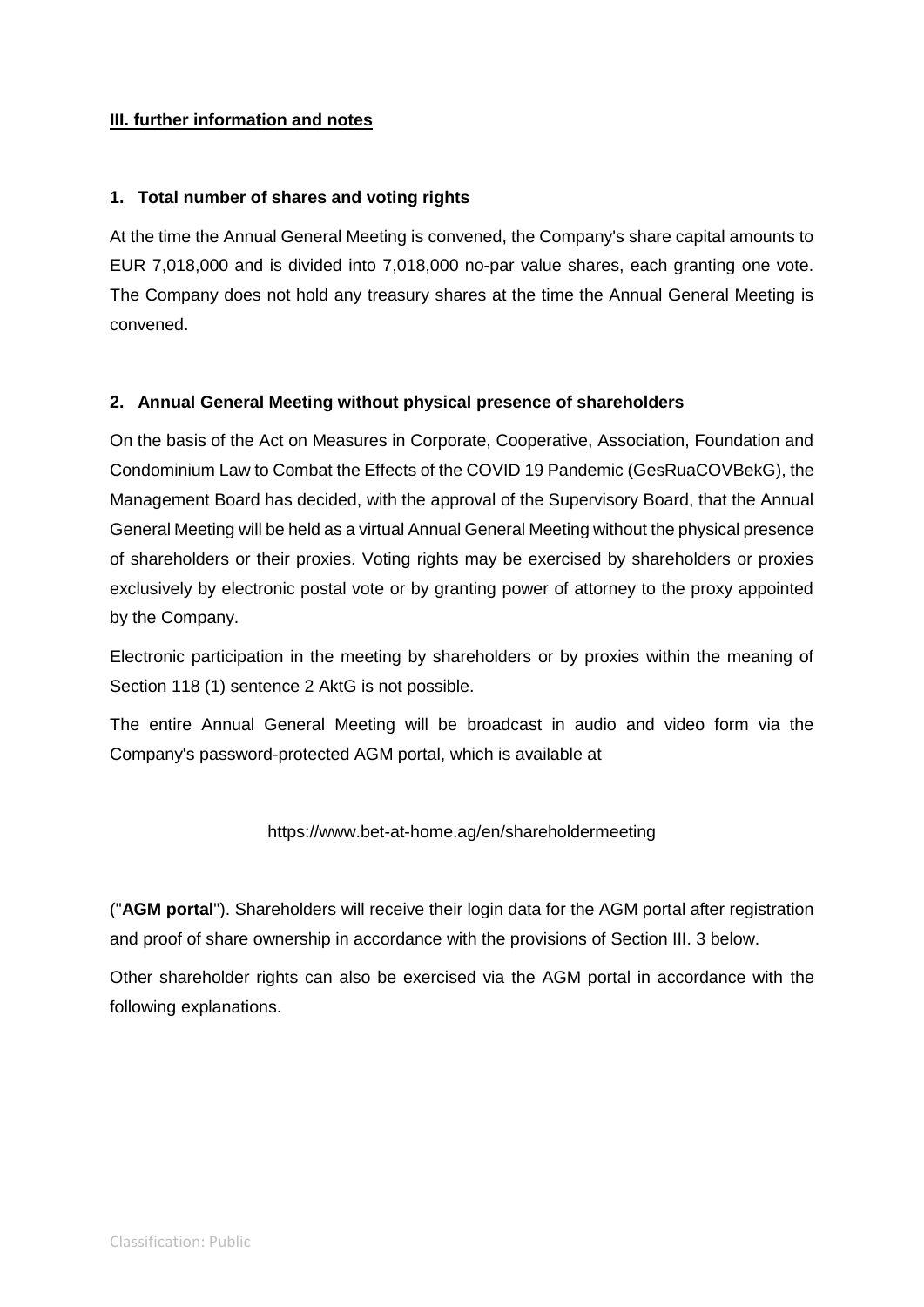## **3. Requirements for participation in the virtual Annual General Meeting and exercise of voting rights**

Only those shareholders who register with the Company in due time and provide evidence of their entitlement are entitled to attend the Annual General Meeting and exercise their voting rights - in person or by proxy. Pursuant to Art. 17 par. 2 of the Articles of Association, registration must be in text form (Art. 126b BGB) in German or English. The entitlement to participate in the Annual General Meeting and to exercise voting rights must be evidenced by a certificate of share ownership issued in text form by the depositary bank in German or English; in any case, a certificate issued by the ultimate intermediary pursuant to Section 67c (3) AktG shall suffice for this purpose. The proof of share ownership must refer to the beginning of the 21st day before the Annual General Meeting, i.e. Tuesday, April 26, 2022, 0:00 hours ("**record date**").

The registration as well as the proof of shareholding must be received by the Company no later than Tuesday, May 10, 2022, 24:00 hours, at the address stated below:

**bet-at-home.com AG c/o LINK Market Services GmbH Landshuter Allee 10 80637 Munich Germany**

### **E-mail: inhaberaktien@linkmarketservices.de**

In relation to the Company, only those persons who have provided proof of share ownership shall be deemed shareholders for the purpose of attending the meeting and exercising voting rights. The entitlement to attend and the scope of voting rights are based exclusively on the shareholding as of the record date. The record date is not associated with any block on the saleability of the shareholding. Even in the event of the full or partial sale of shareholdings after the record date, only the shareholder's shareholding on the record date is relevant for participation and the scope of voting rights, i.e. sales of shares after the record date have no effect on the entitlement to participate in the meeting and on the scope of voting rights. The same applies to the acquisition of additional shares after the record date. Persons who do not yet hold any shares on the record date and only become shareholders thereafter are therefore not entitled to attend and vote as shareholders, but they may, if necessary, be authorized by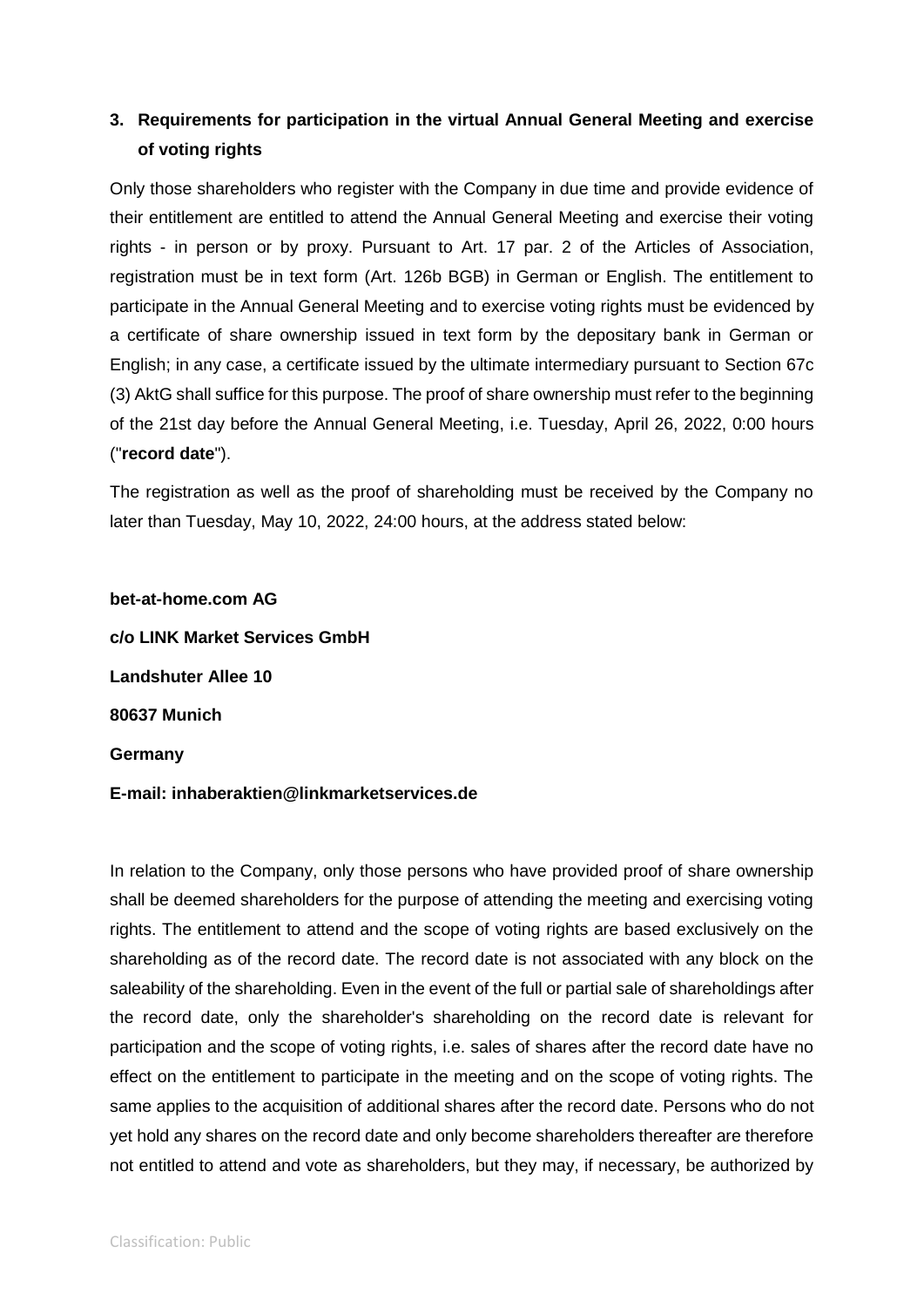the seller who still held the shares on the record date to appoint a proxy or to exercise their rights. The record date has no significance for dividend entitlement.

The custodian banks usually take care of the necessary registration and transmission of the proof of share ownership for their customers if they instruct them accordingly. Shareholders are therefore requested to contact their respective custodian bank as early as possible.

After receipt of the registration and proof of share ownership, shareholders will be sent **login data for the AGM portal by** mail.

## **4. Voting by electronic absentee ballot**

Voting rights may be exercised by means of electronic communication ("**postal vote**"). This also requires timely registration and proof of share ownership in accordance with the provisions of Section III. 3. above. The postal vote (including revocation or amendment of the vote) may be cast electronically using the form provided by the Company at

## https://www.bet-at-home.ag/en/shareholdermeeting

The login data required for accessing the AGM portal will be sent after timely registration and proof of share ownership in accordance with Section III. 3. above. The login data required for access to the AGM portal will be sent following timely registration and proof of share ownership in accordance with Section III. 3. above.

## **5. Proxy and instructions to the Company's voting representative**

We also offer our shareholders the option of authorizing proxies appointed by the Company (proxies) to exercise their voting rights. This also requires timely registration and proof of share ownership in accordance with the above provisions in Section II. 3. If proxies are authorized, they must be given instructions on how to exercise voting rights. Proxies may not exercise voting rights without corresponding instructions. The granting of the proxy, its revocation and proof of authorization to the Company must be in text form.

After receipt of the registration and proof of share ownership, forms for granting power of attorney and issuing instructions to the proxies will be sent to the shareholders by mail. The proxy and instruction form made available on the Company's website at https://www.bet-athome.ag/de/shareholdermeeting may also be used to authorize proxies and issue express instructions.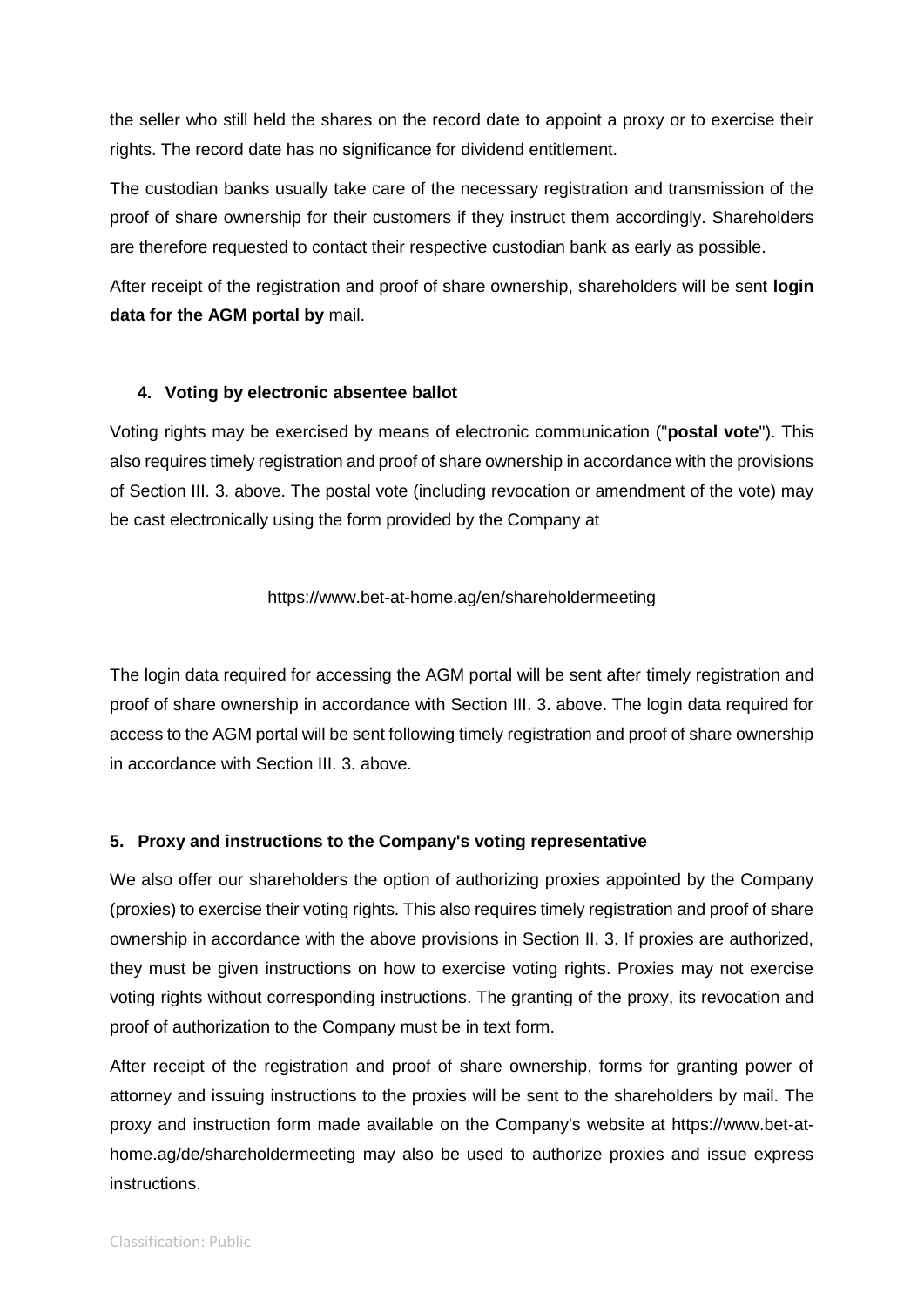Proxies and instructions to proxies sent by mail or e-mail must be received at the following address no later than **6:00 p.m. on Monday, May 16, 2022:**

**bet-at-home.com AG c/o LINK Market Services GmbH Landshuter Allee 10 80637 Munich Germany E-mail: inhaberaktien@linkmarketservices.de**

The authorization of proxies with the issuance of express instructions can also be made electronically via the AGM portal at

https://www.bet-at-home.ag/en/shareholdermeeting

until the start of voting at the Annual General Meeting.

The above information on the possibilities of transmission and the deadlines to be observed apply mutatis mutandis to the revocation of proxies appointed by the Company and to changes in instructions.

### **6. Authorization of persons other than the Company proxies**

Voting rights may be exercised by proxy, including by an intermediary or an association of shareholders. **However, these proxies may also exercise their voting rights in the virtual Annual General Meeting only by postal vote or by authorizing the proxies nominated by the Company.** In this case, too, timely registration in accordance with the above provisions in Section III. 3. and proof of share ownership are required.

Proxies issued to third parties rather than to intermediaries or persons or associations (in particular shareholders' associations) treated as such pursuant to Section 135 (8) AktG must be in text form.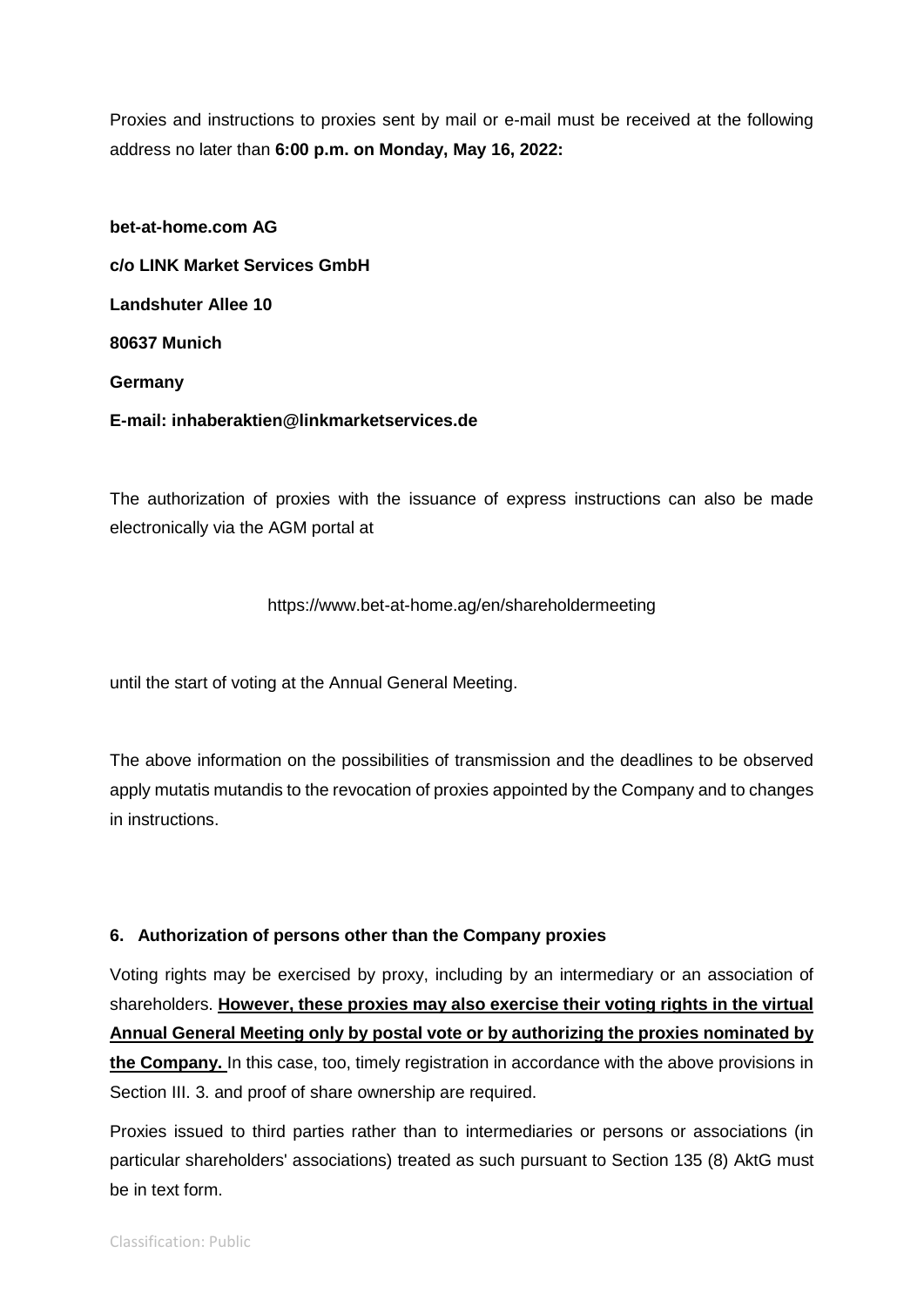The following address is available for the declaration of the granting of a proxy to the Company, its revocation and the transmission of the proof of a declared proxy or its revocation:

**bet-at-home.com AG c/o LINK Market Services GmbH Landshuter Allee 10 80637 Munich Germany E-mail: inhaberaktien@linkmarketservices.de**

If intermediaries or equivalent persons or associations (in particular shareholders' associations) are authorized pursuant to Section 135 (8) AktG, they must record the authorization in a verifiable manner (Section 135 AktG). We recommend that our shareholders consult with the aforementioned persons regarding the form of the powers of attorney.

### **7. Video and audio transmission of the Annual General Meeting**

The entire Annual General Meeting will be broadcast in audio and video form on the Company's AGM portal, which is available at

https://www.bet-at-home.ag/en/shareholdermeeting

is accessible. On the day of the Annual General Meeting, registered shareholders or proxies of a registered shareholder can log in to the AGM portal with their login data and follow the video and audio transmission from the start of the Annual General Meeting. The login data required for access to the AGM portal will be sent by mail after timely registration and proof of share ownership in accordance with Section III. 3. above.

### **8. Shareholder's right to ask questions**

Every shareholder who has registered for the Annual General Meeting in accordance with the provisions under III. 3. and has provided evidence of their shareholding has the right to put questions to the Management Board. On the basis of Sec. 1 (2) Sentence 2, 2nd HS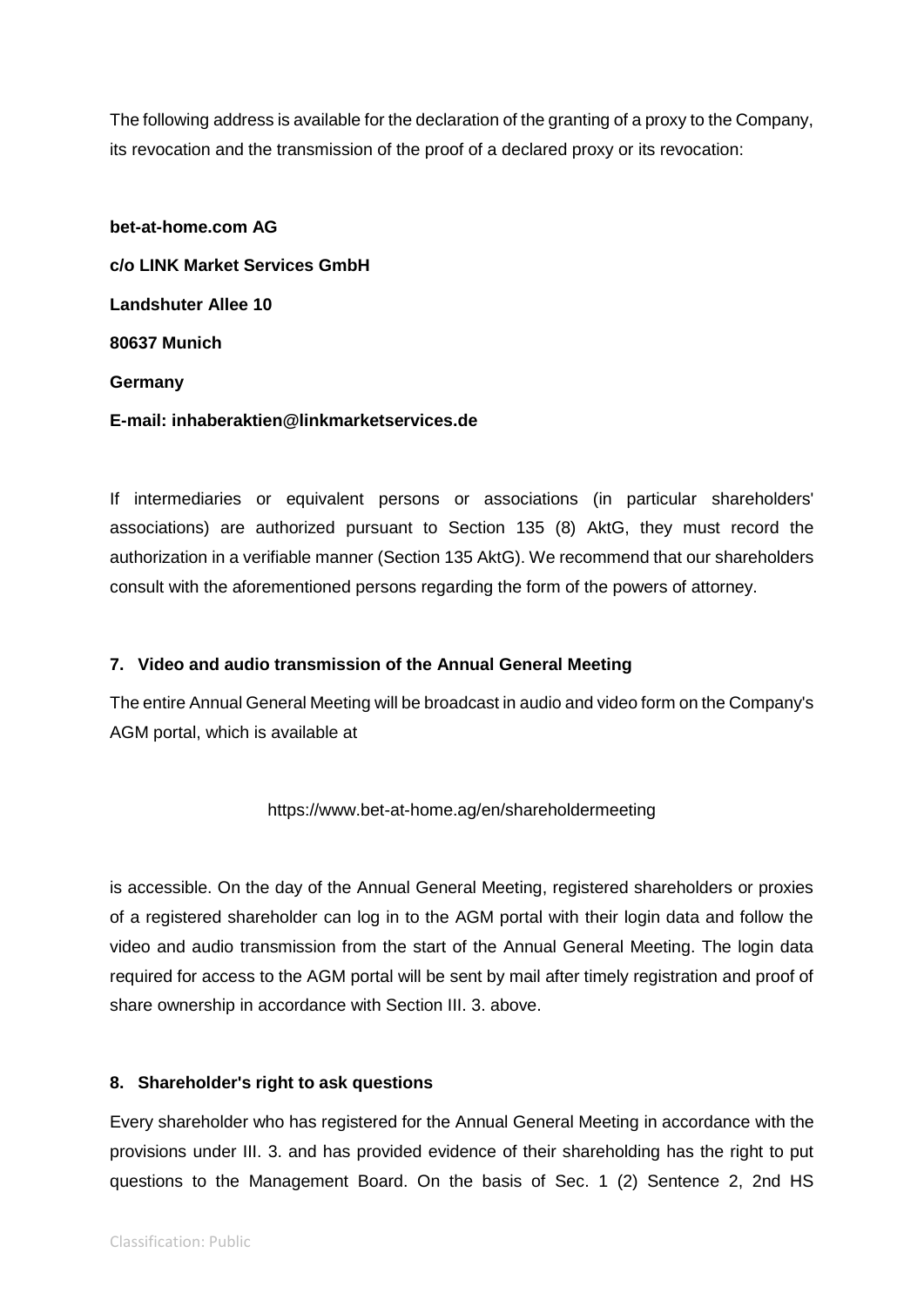GesRuaCOVBekG, the Management Board has decided, with the approval of the Supervisory Board, that questions may be submitted electronically no later than one day before the meeting, i.e. by midnight (incoming) on Sunday, May 15, 2022, via the Company's AGM portal at

https://www.bet-at-home.ag/en/shareholdermeeting

are to be submitted. The login data required for access to the AGM portal will be sent after timely registration and proof of share ownership in accordance with Section III. 3. above.

## **9. Statements of opposition on record**

Shareholders who have exercised their voting rights themselves or through a proxy by postal vote or via the proxy have the opportunity, from the beginning until the closing of the Annual General Meeting by the chairman of the meeting, to cast their votes via the AGM portal under

### https://www.bet-at-home.ag/en/shareholdermeeting

to object to the resolutions of the Annual General Meeting. The login data required for access to the AGM portal will be sent after timely registration and proof of share ownership in accordance with Section III. 3. above. Objections may also be lodged by proxy. However, proxies of the Company are not available for this purpose.

## **10. Shareholders' rights to request an addition to the agenda (Section 122 (2) AktG)**

Shareholders whose shares together amount to one-twentieth of the share capital or the pro rata amount of EUR 500,000 may, pursuant to Section 122 (2) AktG, request in writing (Section 126 BGB) that items be placed on the agenda of the Annual General Meeting and published. The applicants must prove that they have held the shares for at least 90 days prior to the date of receipt of the request and that they will hold the shares until the Management Board has decided on the request. Pursuant to Art. 70 AktG, there are certain possibilities for offsetting, to which reference is made. A corresponding confirmation from the custodian bank is sufficient for the proof.

The request must be made in writing to the Management Board. Each new item on the agenda must be accompanied by a statement of reasons or a draft resolution. The request must be received by the Company at least 30 days before the Annual General Meeting; the day of receipt and the day of the Annual General Meeting are not counted. The last possible date of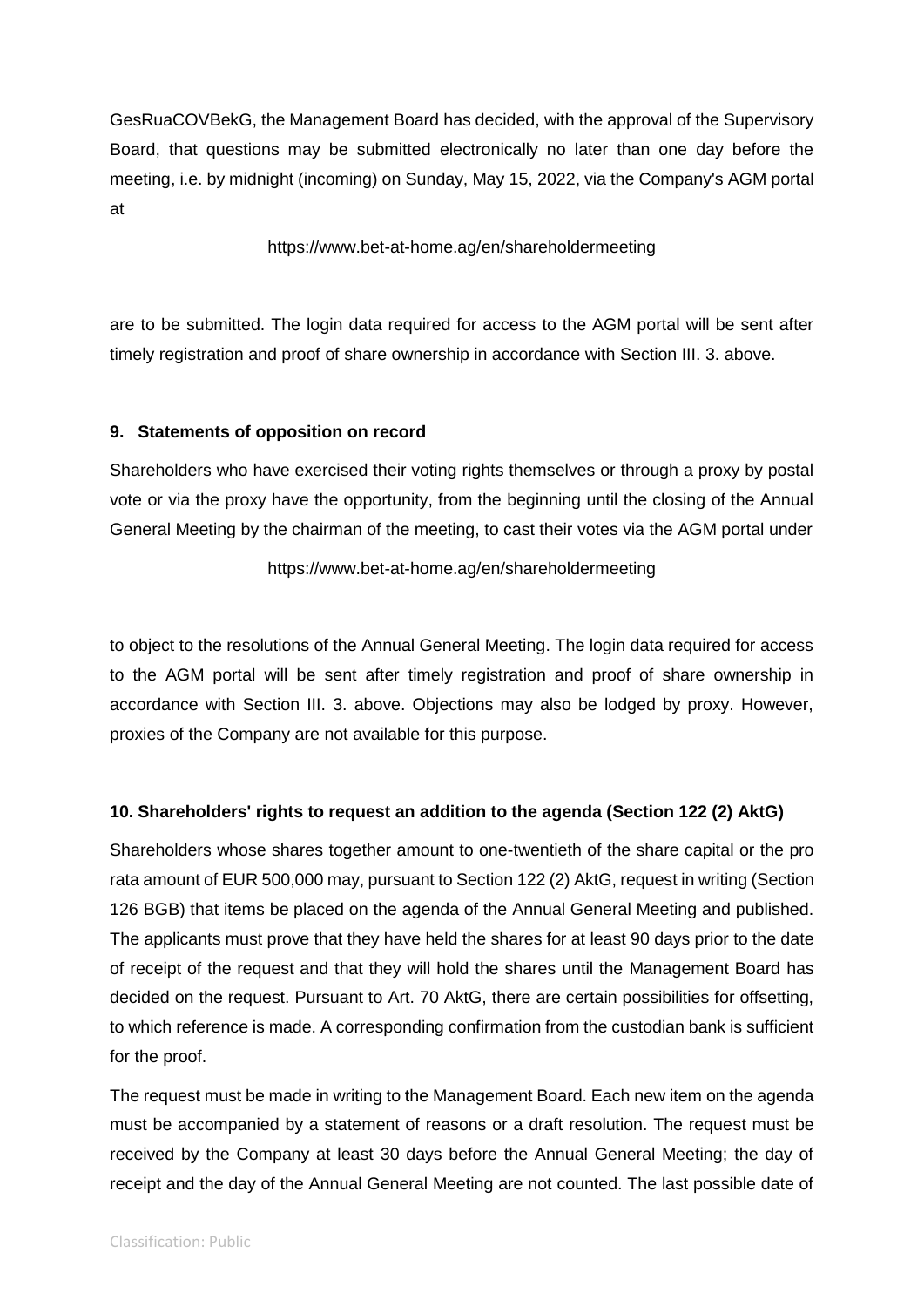receipt for a request to add an item to the agenda is therefore Saturday, April 16, 2022, 24:00 hours.

Requests to add items to the agenda should be sent to the following address:

**bet-at-home.com AG - Board - Tersteegenstrasse 30 D-40474 Düsseldorf**

Additions to the agenda that are to be announced - unless they have already been announced with the notice of convocation - will be published without delay in the Federal Gazette and forwarded for publication to such media as can be expected to disseminate the information throughout the European Union. They will also be published on the Company's website at https://www.bet-at-home.ag/de/shareholdermeeting.

### **11. Motions and election proposals by shareholders pursuant to sections 126, 127 AktG**

Countermotions and nominations for election that are to be made accessible via the Company's website prior to the Annual General Meeting in accordance with sections 126, 127 AktG must be received at the following address by midnight on Monday, May 02, 2022:

**bet-at-home.com AG**

**Tersteegenstraße 30**

**D-40474 Düsseldorf**

**Fax: +49 (0) 211-17934757**

### **E-Mail: ir@bet-at-home.com**

Only countermotions received in good time at the aforementioned address, together with their grounds, and nominations for election, including the name of the shareholder, will be made available without delay on the Company's website at www.bet-at-home.ag under the heading "Annual General Meeting", insofar as the statutory requirements pursuant to Sections 126, 127 AktG are otherwise met. Any statements by the management will also be made available at the aforementioned Internet address.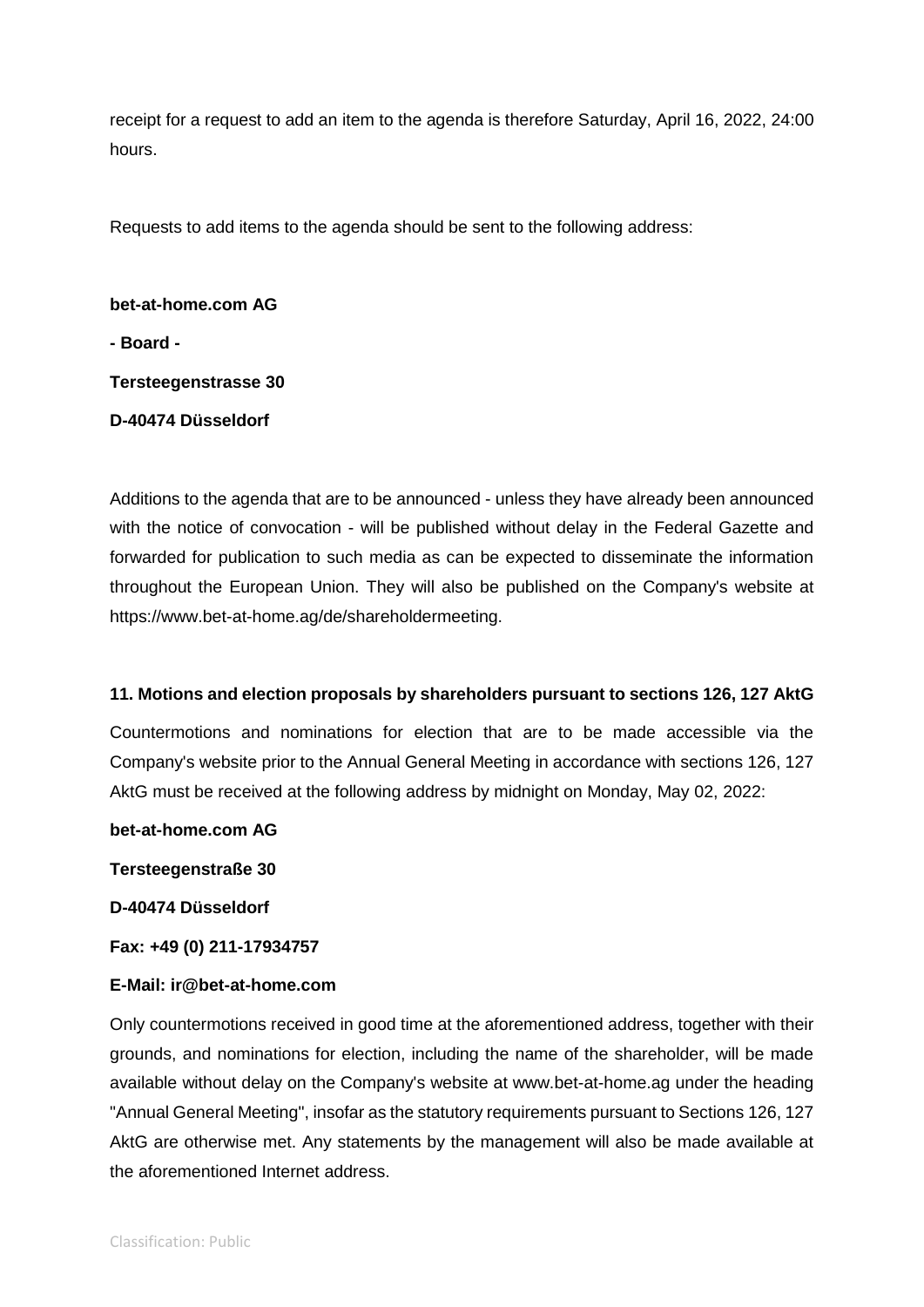Motions or nominations by shareholders which are to be made available pursuant to Section 126 or Section 127 AktG shall be deemed to have been made at the meeting if the shareholder making the motion or submitting the nomination is duly authorized and has registered for the Annual General Meeting.

## **12. Time data**

All times in this convocation are in Central European Summer Time (CEST/UTC+2).

## **13. Publications on the Company's website / further information on shareholders' rights**

From the time the Annual General Meeting is convened, the documents relating to the agenda can be downloaded from the internet at

## https://www.bet-at-home.ag/en/shareholdermeeting

The documents will also be available for inspection by shareholders at the Company's offices at Tersteegenstrasse 30, D-40474 Düsseldorf, Germany, from the date of convening of the Annual General Meeting.

The information pursuant to Section 124a of the German Stock Corporation Act (AktG) will be available on the Company's website at https://www.bet-at-home.ag/en/shareholdermeeting shortly after the convening of the Annual General Meeting.

Further information on shareholders' rights will also be made available there from the time the Annual General Meeting is convened.

### **14. No further participation options**

Further participation options, in particular online participation within the meaning of Section 118 (1) sentence 2 AktG, are not offered.

### **15. Resolutions**

No resolution is to be passed on agenda item 1.

Agenda items 2 to 5 are to be subject to binding votes.

Pursuant to Section 120a of the German Stock Corporation Act (AktG), resolutions on agenda items 6 and 7 do not create any rights or obligations, cannot be challenged under Section 243 of the German Stock Corporation Act (AktG) and are therefore of a recommendatory nature.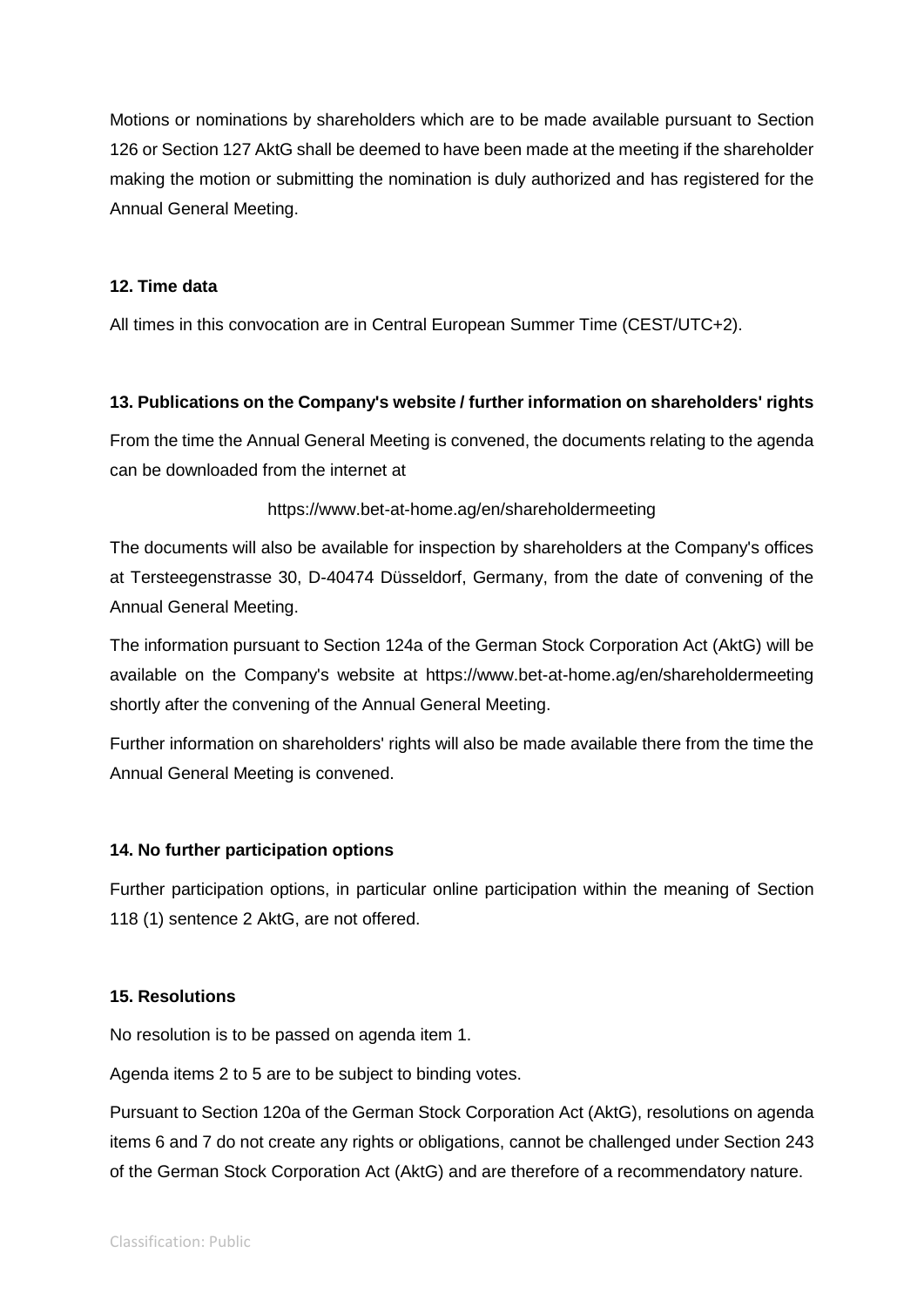For each vote, the options to vote in favor, against or abstain are available.

#### **16. Information for shareholders and shareholder representatives on data protection**

As the controller within the meaning of Article 4 No. 7 of the General Data Protection Regulation (GDPR), bet-at-home.com AG processes personal data in order to enable shareholders and shareholder representatives to participate in the Annual General Meeting and to exercise their rights in connection with the Annual General Meeting, as well as to comply with other legal requirements to which it is subject in connection with the Annual General Meeting (e.g. publication and disclosure obligations). bet-at-home.com AG is legally obliged to hold the Annual General Meeting of Shareholders. In order to comply with this obligation, the processing of the categories of personal data mentioned below is essential. Without providing the personal data, shareholders and their representatives cannot participate in the Annual General Meeting.

The person responsible can be contacted at the following address: bet-at-home.com AG, Tersteegenstraße 30, D-40474 Düsseldorf, Fax: +49 211 179 34 757

The following personal data of the respective shareholder or of persons authorized by a shareholder to exercise voting rights for shares in their own name are processed: Surname and first name, address, e-mail address (if communicated or known), number of shares, class of shares, type of share ownership (own shares, shares held by third parties or shares held by proxy) and number of the access card, the vote and questions submitted in advance of the virtual shareholders' meeting. In detail, further personal data may also be considered.

If there is a shareholder representative, the following personal data will be processed by him: Surname and first name as well as address, if applicable e-mail address (if communicated or known).

Insofar as this personal data is not transmitted to us by the shareholders or shareholder representatives themselves in the context of registering for the Annual General Meeting, participating in the Annual General Meeting or submitting a request for additions to the agenda in accordance with section 122 of the German Stock Corporation Act (AktG) or sending a counter-motion or election proposal in accordance with sections 126, 127 of the AktG, the depositary bank of the shareholder concerned shall transmit the personal data to us.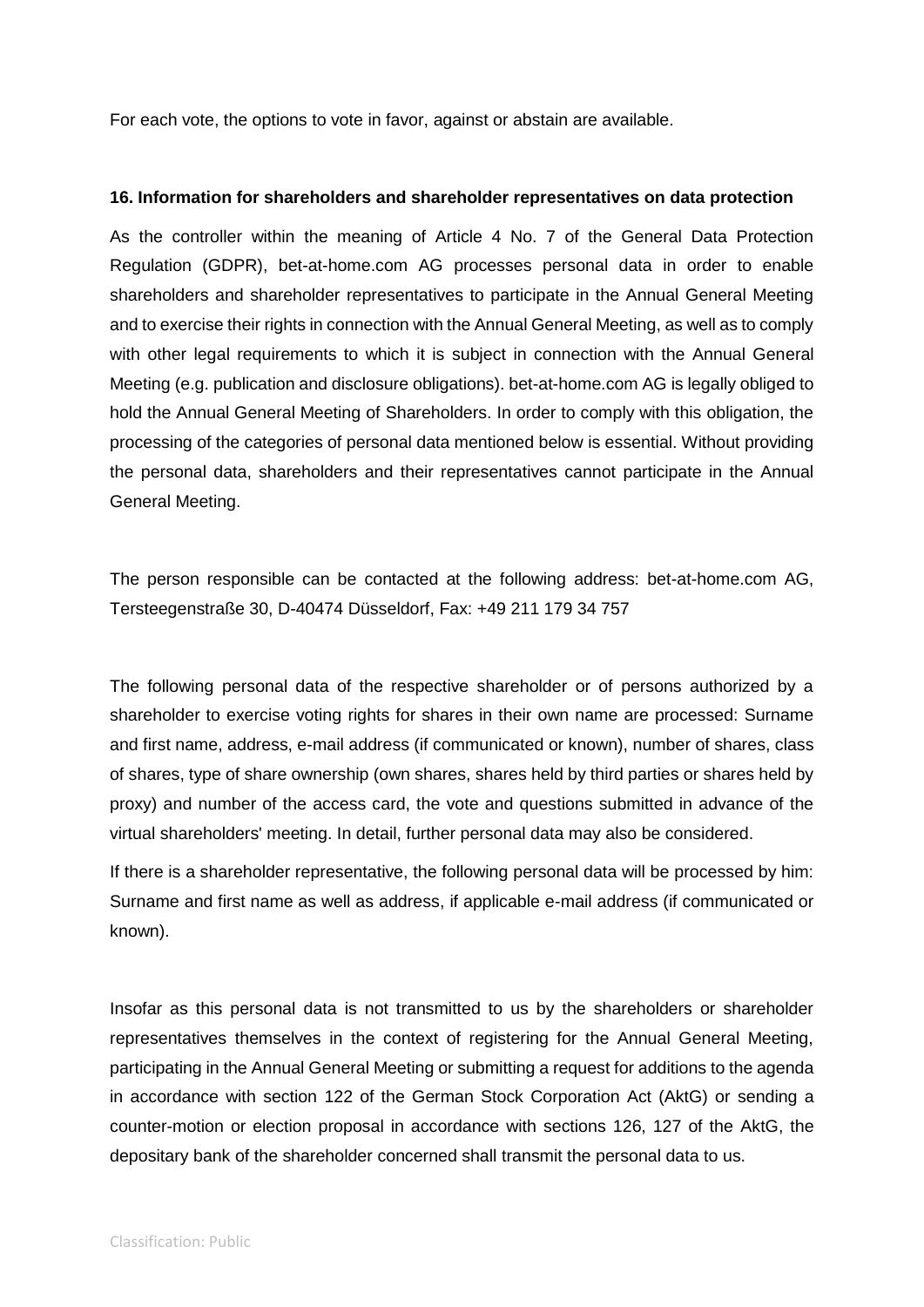If countermotions or election proposals are made in accordance with sections 126, 127 AktG, they will be made available on the Company's website and thus publicly accessible, including the name of the shareholder, the reasons and any statement by the management. Pursuant to Sec. 129 AktG, the list of participants must be made available to all participants at the Annual General Meeting prior to the first vote. In accordance with section 129 AktG, the list of attendees contains the personal data of the attendees of the Annual General Meeting and of the shareholder represented, including name and place of residence as well as the number of shares represented by each attendee, stating their class and the type of ownership. In addition, each shareholder shall be granted access to the list of participants upon request for up to two years after the Annual General Meeting.

The aforementioned data will be deleted three years after the end of the Annual General Meeting, unless the further processing of the data is still required in individual cases for the processing of applications, decisions or legal proceedings relating to the Annual General Meeting or for other reasons or is ordered by law.

The processing of personal data is mandatory for participation in the Annual General Meeting and the exercise of rights as a shareholder. The legal basis for the processing is Art. 6 (1) c) DSGVO.

The Company's service providers (such as AGM agencies, lawyers or auditors), which are commissioned for the purpose of organizing the AGM, only receive personal data from the Company that is required for the performance of the commissioned service and process the data exclusively in accordance with the instructions of the Company as the responsible party.

Data subjects have the right to information (Art. 15 GDPR), rectification (Art. 16 GDPR), restriction (Art. 18 GDPR), portability (Art. 20 GDPR) and deletion (Art. 17 GDPR) regarding their personal data if the relevant legal requirements exist. Data subjects may assert these rights against bet-at-home.com AG using the above contact details.

Data subjects also have a right of objection (Art. 21 DSGVO) regarding their personal data if the relevant legal requirements exist. Data subjects may exercise this right against bet-athome.com AG using the above contact details.